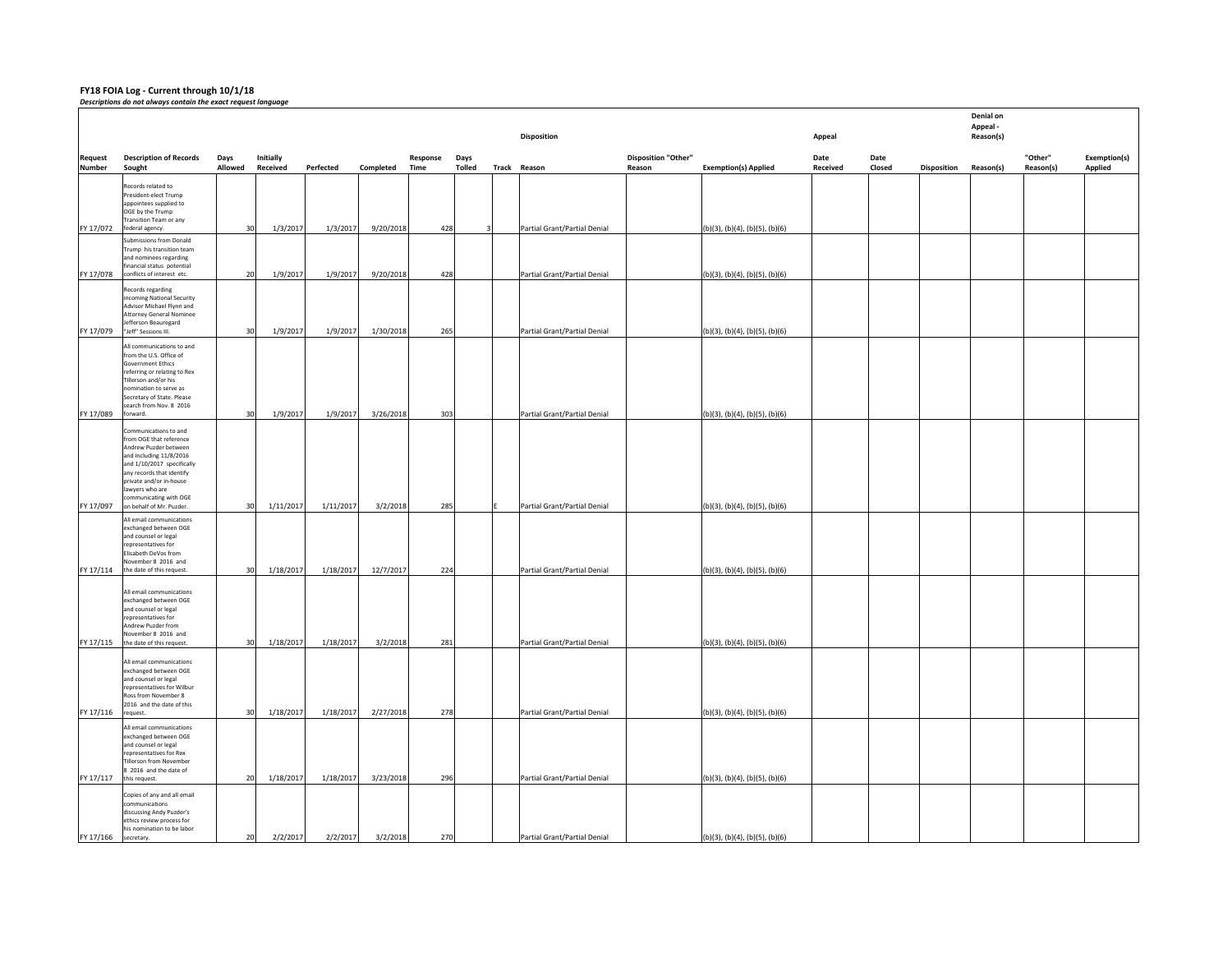| FY 17/169 | A copy of all emails from<br>the domain EOP.gov to<br>senior managers<br>encompassed within the<br>required agency system<br>for retaining emails of<br>senior officials from Jan.<br>20 2017 to present.                                                                                                                                                     | 30 | 2/6/2017  | 2/6/2017  |                     |     | Pending                      |                                           |  |  |
|-----------|---------------------------------------------------------------------------------------------------------------------------------------------------------------------------------------------------------------------------------------------------------------------------------------------------------------------------------------------------------------|----|-----------|-----------|---------------------|-----|------------------------------|-------------------------------------------|--|--|
| FY 17/170 | A copy of all emails from<br>the domain EOP.gov to<br>senior managers<br>encompassed within the<br>required agency system<br>for retaining emails of<br>senior officials from Jan.<br>20 2017 to present.                                                                                                                                                     | 20 | 2/7/2017  | 2/7/2017  |                     |     | Pending                      |                                           |  |  |
| FY 17/171 | A copy of all emails from<br>the domain EOP.gov<br>DonaldTrump.com<br>house.gov or senate.gov<br>to senior managers<br>encompassed within the<br>required agency system<br>for retaining emails of<br>senior officials from Jan. 1<br>2017 to Feb. 7 2017.                                                                                                    | 20 | 2/7/2017  | 2/7/2017  |                     |     | Pending                      |                                           |  |  |
| FY 17/182 | All records (including<br>emails memos letters<br>and any other document)<br>that includes at least one<br>mention of the name<br>Puzder.                                                                                                                                                                                                                     | 30 | 2/9/2017  | 2/9/2017  | 7/12/2018           | 357 | Partial Grant/Partial Denial | (b)(3), (b)(4), (b)(5), (b)(6)            |  |  |
| FY 17/185 | Any complaint filed with<br>the Office of Government<br>Ethics against Donald J.<br>Trump Kellyanne Conway<br>or Sean Spicer including<br>but not limited to<br>concerns about using<br>public office for personal<br>gain.                                                                                                                                   | 30 | 2/10/2017 | 2/10/2017 | 8/20/2018           | 383 | Partial Grant/Partial Denial | (b)(6)                                    |  |  |
| FY 17/189 | Any and all letters emails<br>memos sent to any OGE<br>official or employee by<br>members of Congress any<br>member of the public<br>and/or any federal<br>government employee<br>requesting investigations<br>and/or any enforcement<br>proceeding against any<br>member of President<br>Donald J. Trump's cabinet<br>and/or cabinet and agency<br>nominees. | 30 | 2/10/2017 | 2/10/2017 | 9/21/2018           | 406 | Partial Grant/Partial Denial | (b)(6)                                    |  |  |
| FY 17/207 | 1) Copies of all<br>communications between<br>the Office of Government<br>Ethics and Betsy DeVos; 2)<br>Copies of all<br>communications between<br>the Office of Government<br>Ethics and associates of<br>the Windquest Group; and<br>3) Copies of any emails<br>sent or received by OGE<br>employees or contractors<br>that include listed search<br>terms. | 20 | 2/16/2017 | 2/16/2017 | 12/7/2017           | 203 | Partial Grant/Partial Denial | (b)(3), (b)(4), (b)(5), (b)(6)            |  |  |
|           | Communications between<br>OGE and the EOP or<br>transition team regarding<br>or individials acting on<br>behalf of 8 listed<br>individuals pertaining to<br>FY 17/224 FD COI or ethics issues.                                                                                                                                                                | 20 | 2/28/2017 |           | 2/28/2017 10/1/2017 | 150 | Partial Grant/Partial Denial | $(b)(3)$ , $(b)(4)$ , $(b)(5)$ , $(b)(6)$ |  |  |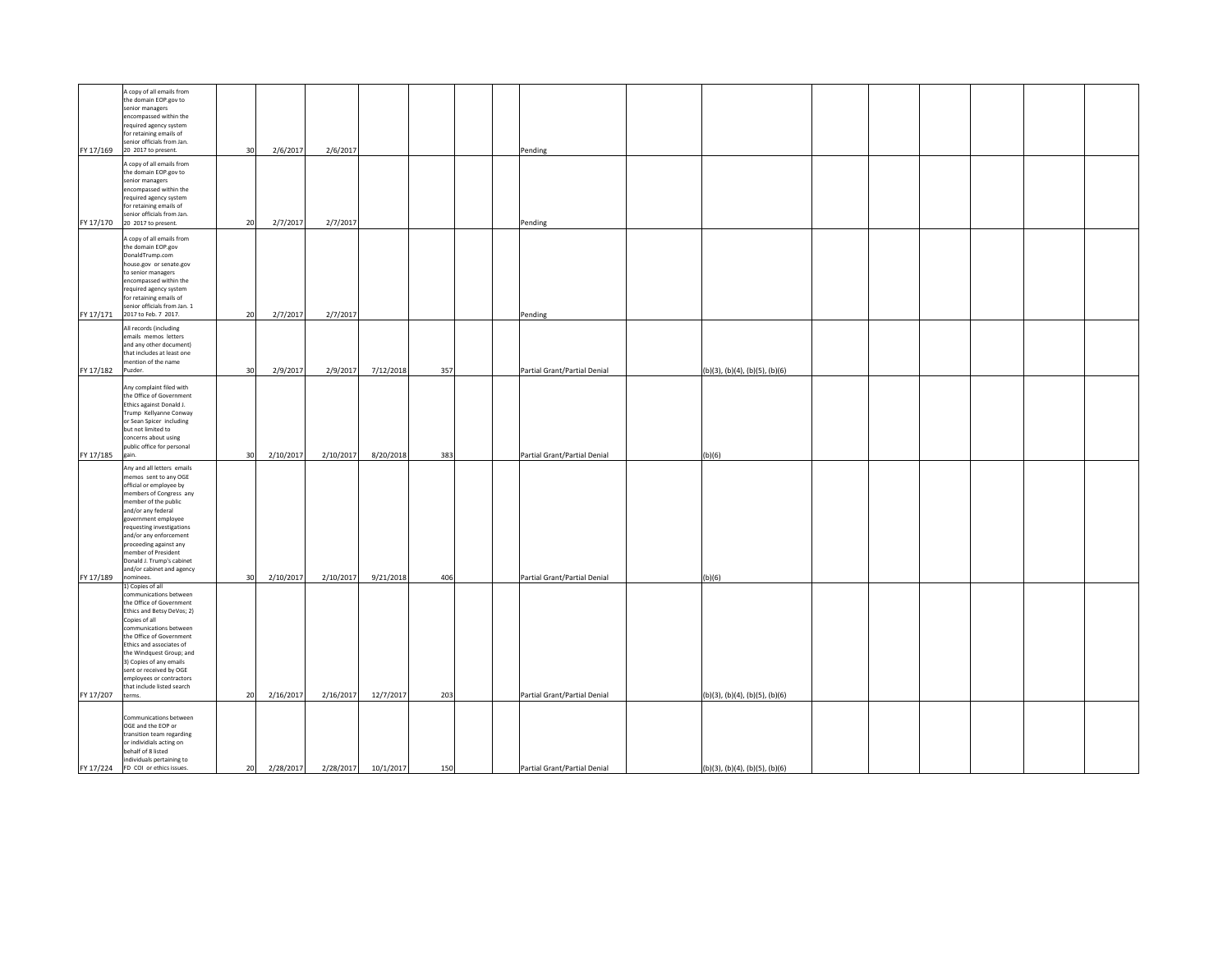| FY 17/237         | 1) Records reflecting<br>communications between<br>OGE and individuals<br>nominated or anticipated<br>to be nominated by<br>President Trump for<br>Senate-confirmed<br>positions in the federal<br>government and 2)<br>Records reflecting<br>communications between<br>OGE and individuals<br>appointed or anticipated<br>to be appointed by<br>President Trump for<br>positions in the EOP | 20 | 3/9/2017  | 3/9/2017            |           |     |  | Pending                                    |                                              |                                |  |  |  |
|-------------------|----------------------------------------------------------------------------------------------------------------------------------------------------------------------------------------------------------------------------------------------------------------------------------------------------------------------------------------------------------------------------------------------|----|-----------|---------------------|-----------|-----|--|--------------------------------------------|----------------------------------------------|--------------------------------|--|--|--|
| FY 17/239 McGahn  | Copies of all<br>communications between<br>the Office of Government<br>Ethics and the following<br>officials in the White<br>House Counsel's office:<br>Stefan C. Passantino<br>Uttam Dhillon Scott Gast<br>James D. Schultz and Don                                                                                                                                                         | 20 | 3/10/2017 | 3/10/2017 2/26/2018 |           | 241 |  | Partial Grant/Partial Denial               |                                              | (b)(3), (b)(4), (b)(5), (b)(6) |  |  |  |
| FY 17/240         | Any records documents<br>emails questionnaires<br>memoranda or other<br>correspondence or<br>communications regarding<br>Commerce Secretary<br>Wilbur Ross regarding his<br>financial and ethics<br>disclosures and potential<br>conflicts of interest.                                                                                                                                      | 30 | 3/10/2017 | 3/10/2017           | 3/9/2018  | 250 |  | Partial Grant/Partial Denial               |                                              | (b)(3), (b)(4), (b)(5), (b)(6) |  |  |  |
| FY 17/249 onward. | OGE Ethics Law and Policy<br>Branch emails that contain<br>the word "Trump" sent<br>from January 1 2017                                                                                                                                                                                                                                                                                      | 20 | 3/16/2017 | 3/16/2017           | 9/24/2018 | 384 |  | Partial Grant/Partial Denial               |                                              | (b)(3), (b)(5), (b)(6)         |  |  |  |
| FY 17/250         | Emails and all other<br>written communications<br>between Walter Shaub<br>and the White House from<br>January 1 2017 onward.                                                                                                                                                                                                                                                                 | 20 | 3/16/2017 | 3/16/2017           |           |     |  | Pending                                    |                                              |                                |  |  |  |
| FY 17/251         | Emails and all other<br>written communications<br>between David Apol and<br>the White House from<br>January 1 2017 onward.                                                                                                                                                                                                                                                                   | 20 | 3/16/2017 | 3/16/2017           |           |     |  | Pending                                    |                                              |                                |  |  |  |
|                   | Communications between<br>OGE and representatives<br>for Jared Kushner or<br>Ivanka Trump from<br>FY 17/253 February 1 2017 onward                                                                                                                                                                                                                                                           | 20 | 3/16/2017 | 3/16/2017           | 3/27/2018 | 258 |  | Partial Grant/Partial Denial               |                                              | (b)(3), (b)(4), (b)(5), (b)(6) |  |  |  |
|                   | A copy of all emails from<br>the domains epa.gov<br>dol.gov doi.gov or doe gov<br>to OGE director senior<br>managers and all<br>communications from EPA<br>Administrator Scott Pruitt<br>Interior Secretary Ryan<br>Zinke or Energy Secretary<br>Rick Perry to senior<br>managers or OGE<br>commissioners from Jan. 1<br>FY 17/264 Mar. 20 2017.                                             | 20 | 3/20/2017 | 3/20/2017           | 11/8/2017 | 163 |  | Full Denial for Other Reasons              | Records Referred at<br>Initial Request Level |                                |  |  |  |
|                   | All records related to Mr.                                                                                                                                                                                                                                                                                                                                                                   |    |           |                     |           |     |  |                                            |                                              |                                |  |  |  |
| FY 17/265         | Kushner's finances and<br>plans regarding the<br>disposition of his financial<br>assets and corporate<br>operations.                                                                                                                                                                                                                                                                         | 20 | 3/20/2017 | 3/20/2017           | 3/27/2018 | 256 |  | Partial Grant/Partial Denial               |                                              | (b)(3), (b)(4), (b)(5), (b)(6) |  |  |  |
|                   | Access to and copies of all<br>Office of Legal Counsel<br>communications records<br>relating to Ivanka Trump's<br>White House position from<br>FY 17/270 March 1-March 21 2017.                                                                                                                                                                                                              | 20 | 3/21/2017 | 3/21/2017           | 3/27/2018 | 255 |  | Full Denial for Other Reasons   No Records |                                              |                                |  |  |  |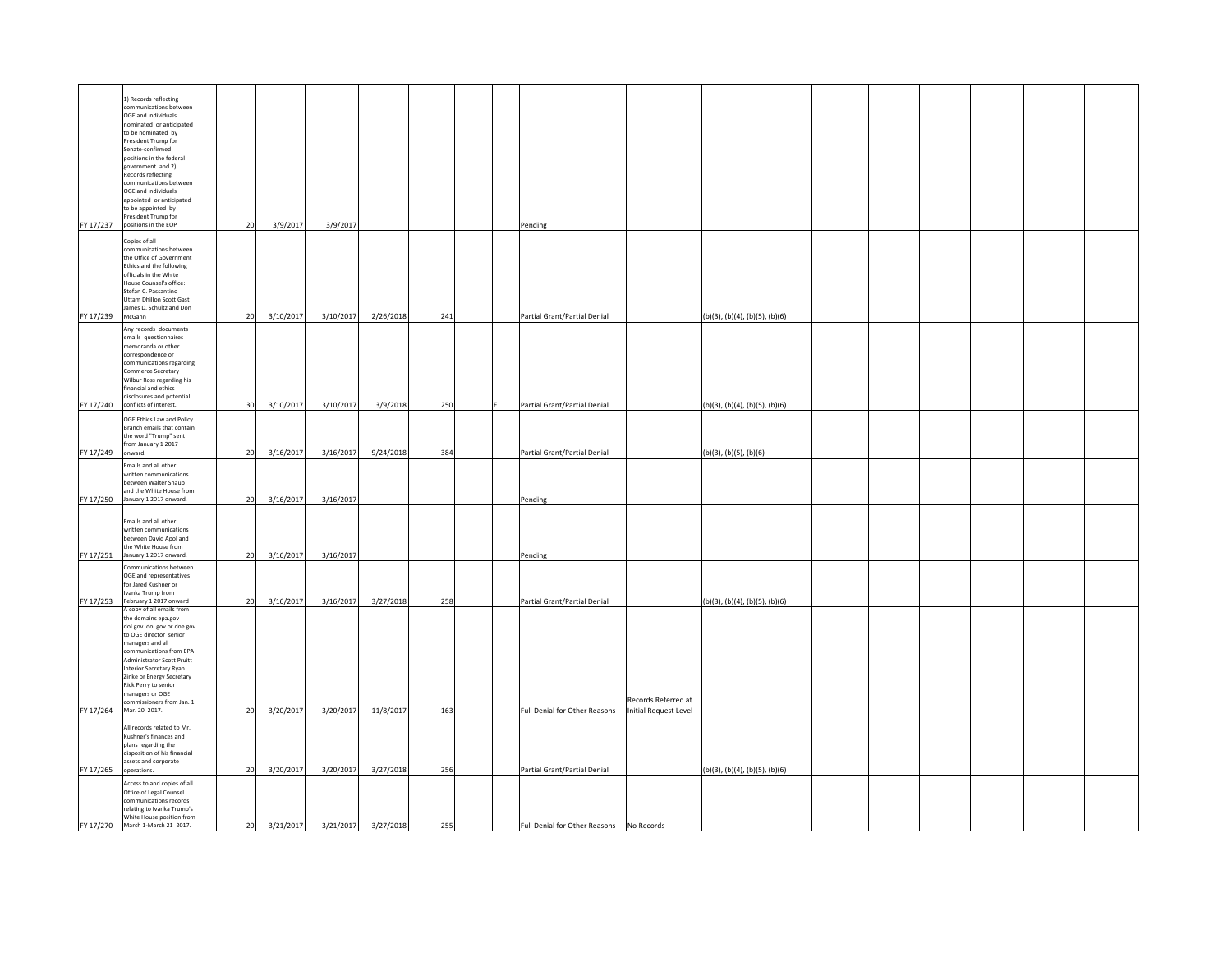|                        | Copies of any and all<br>emails and attached<br>documents sent or<br>received by OGE<br>employees that pertain<br>Ivanka Trump and her<br>position in the Trump<br>FY 17/271 White House.                                                                                                                                                          | 20       | 3/21/2017              | 3/21/2017              | 3/27/2018              | 255        | Partial Grant/Partial Denial                                 | (b)(3), (b)(4), (b)(5), (b)(6)                                   |  |  |  |
|------------------------|----------------------------------------------------------------------------------------------------------------------------------------------------------------------------------------------------------------------------------------------------------------------------------------------------------------------------------------------------|----------|------------------------|------------------------|------------------------|------------|--------------------------------------------------------------|------------------------------------------------------------------|--|--|--|
|                        | Copies of all<br>communications between<br>OGE and Health and<br>Human Services Secretary<br>Tom Price or any person<br>acting on behalf of Mr.<br>Price between November<br>28 2016 to the date of the<br>release of this information.                                                                                                            |          |                        |                        |                        |            |                                                              |                                                                  |  |  |  |
| FY 17/272<br>FY 17/273 | Records pertaining to<br>Ivanka Trump's taken of a<br>White House job.                                                                                                                                                                                                                                                                             | 20<br>20 | 3/21/2017<br>3/22/2017 | 3/21/2017<br>3/22/2017 | 6/22/2018<br>3/27/2018 | 317<br>254 | Partial Grant/Partial Denial<br>Partial Grant/Partial Denial | (b)(3), (b)(4), (b)(5), (b)(6)<br>(b)(3), (b)(4), (b)(5), (b)(6) |  |  |  |
| FY 17/274              | All records regarding<br>Ivanka Trump.                                                                                                                                                                                                                                                                                                             | 20       | 3/22/2017              | 3/22/2017              | 3/27/2018              | 254        | Partial Grant/Partial Denial                                 | (b)(3), (b)(4), (b)(5), (b)(6)                                   |  |  |  |
| FY 17/278              | Any and all records<br>pertaining to Ivanka<br>Trump's taking of a White<br>House job.                                                                                                                                                                                                                                                             | 20       | 3/30/2017              | 3/30/2017              | 3/27/2018              | 248        | Partial Grant/Partial Denial                                 | (b)(3), (b)(4), (b)(5), (b)(6)                                   |  |  |  |
| FY 17/292              | All records dated between<br>January 20 2017 and the<br>present related to Kenneth<br>Juster a White House<br>official appointed Jan. 20<br>serving both on the<br>National Economic Council<br>and the National Security<br>Council.                                                                                                              | 20       | 4/13/2017              | 4/13/2017              |                        |            | Pending                                                      |                                                                  |  |  |  |
|                        | All requests by agencies<br>and/or The White House<br>to exclude positions from<br>public financial disclosure<br>requirements and the<br>determinations by OGE to<br>ermit such exclusions<br>and requests and<br>determinations regarding<br>alternative financial<br>FY 17/294 disclosure procedures.                                           | 20       | 4/14/2017              | 4/19/2017              |                        |            | Pending                                                      |                                                                  |  |  |  |
| FY 17/297              | Records of<br>correspondence between<br>the Office and public<br>(correspondence log not<br>correspondence itself).                                                                                                                                                                                                                                | 20       | 4/19/2017              | 4/24/2017              | 6/25/2018              | 297        | Partial Grant/Partial Denial                                 | (b)(6)                                                           |  |  |  |
| FY 17/302              | A list of the OGE<br>Mastercard VISA<br>American Express (or any<br>other credit card)<br>ourchases during FY2017<br>to date.                                                                                                                                                                                                                      | 20       | 4/24/2017              | 4/26/2017              | 3/23/2018              | 229        | <b>Full Grant</b>                                            |                                                                  |  |  |  |
| FY 17/306              | All records pertaining to<br>OGE's determination that<br>Cambridge Analytica LLC<br>and Glittering Steel LLC<br>posed a conflict of<br>interest; all records that<br>pertain to Glittering Steel;<br>and all records that<br>pertain to Cambridge<br>Analytica; and all<br>correspondence with<br>White House officials<br>regarding Steve Bannon. | 20       | 4/26/2017              | 4/26/2017              | 3/12/2018              | 218        | Partial Grant/Partial Denial                                 | (b)(3), (b)(5), (b)(6)                                           |  |  |  |
| FY 17/307              | Any communication<br>between the Office of<br>Government Ethics and<br>the Department of Justice<br>concerning the nomination<br>of Makan Delrahim.                                                                                                                                                                                                | 20       | 4/26/2017              | 4/28/2017              | 7/30/2018              | 313        | Partial Grant/Partial Denial                                 | (b)(3), (b)(4), (b)(5), (b)(6)                                   |  |  |  |
| FY 17/310              | Full text of any and all<br>emails under the listed<br>subject lines or as followups<br>or replies to the emails<br>sent under those subject<br>lines.                                                                                                                                                                                             | 20       | 4/28/2017              | 5/2/2017               |                        |            | Pending                                                      |                                                                  |  |  |  |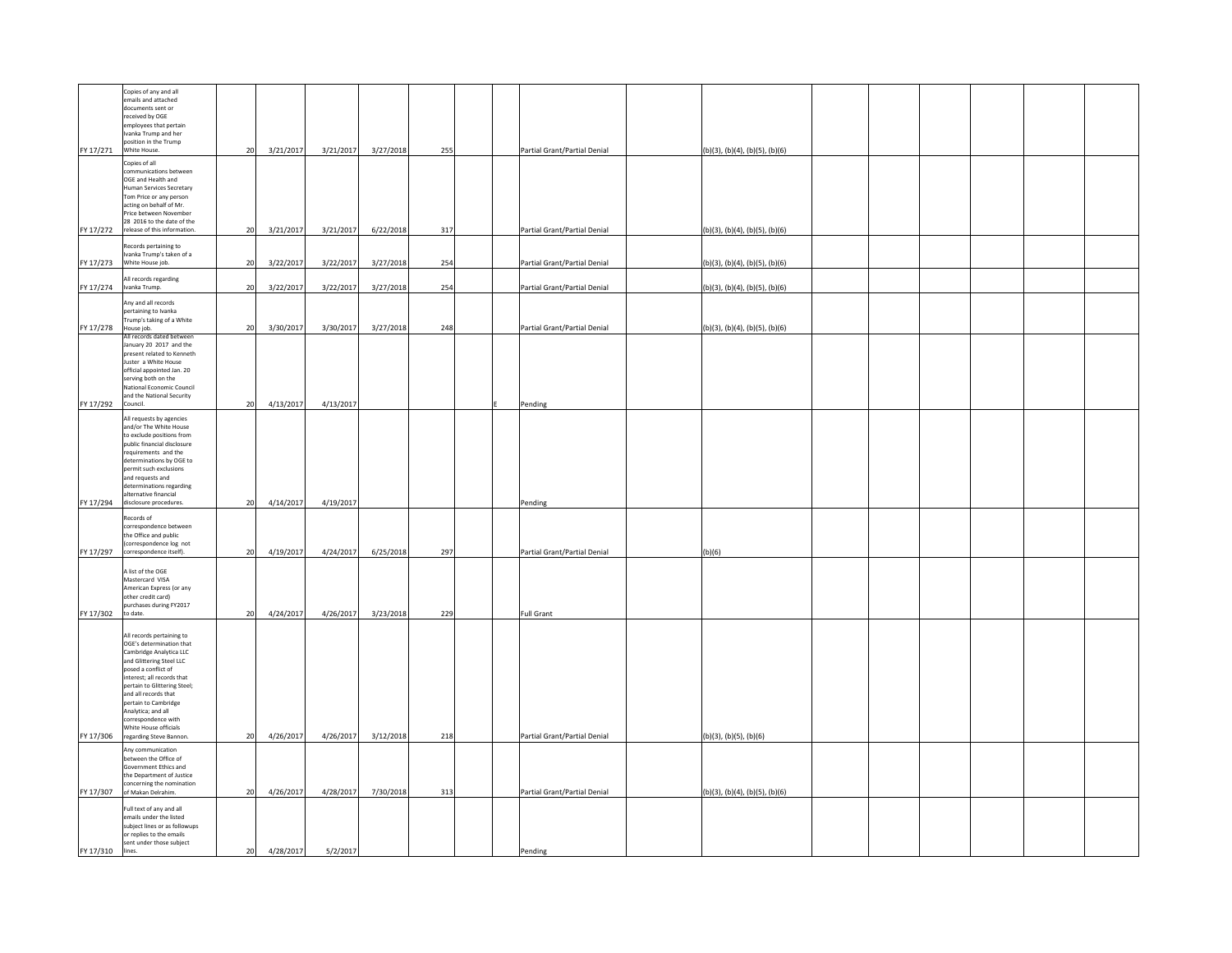| FY 17/311 27 2017.     | Copy of a I computer files<br>included in the flash drive<br>provided by OGE to the<br>office of Senator Claire<br>McCaskill on or about April                                                                                                                                                                                                                                                                        | 20 | 5/2/2017  | 5/3/2017  |           |     | Pending                      |                                           |  |  |
|------------------------|-----------------------------------------------------------------------------------------------------------------------------------------------------------------------------------------------------------------------------------------------------------------------------------------------------------------------------------------------------------------------------------------------------------------------|----|-----------|-----------|-----------|-----|------------------------------|-------------------------------------------|--|--|
|                        | Copies of all<br>communications between<br>employees of OGE and any<br>other individual regarding<br>the identification of or the<br>resolution of potential<br>conflicts of interest for<br>FY 17/312 Ivanka Trump.                                                                                                                                                                                                  | 20 | 5/3/2017  | 5/3/2017  | 3/27/2018 | 224 | Partial Grant/Partial Denial | $(b)(3)$ , $(b)(4)$ , $(b)(5)$ , $(b)(6)$ |  |  |
| FY 17/313 invested in. | All information disclosed<br>to OGE regarding the<br>nature of BFPS Ventures<br>LLCs ownership and its<br>investments to include<br>the names of individuals<br>associated with and<br>investors in the LLC and<br>specific assets the LLC has                                                                                                                                                                        | 20 | 5/3/2017  | 5/3/2017  | 1/26/2018 | 183 | Partial Grant/Partial Denial | $(b)(4)$ , $(b)(6)$                       |  |  |
| FY 17/314 Trump.       | All documents received by<br>the Office of Government<br>Ethics from the White<br>House or Wilmer Hale<br>related to an application<br>for a certificate of<br>divestiture for Ivanka                                                                                                                                                                                                                                 | 20 | 5/3/2017  | 5/8/2017  | 3/27/2018 | 224 | Partial Grant/Partial Denial | $(b)(3)$ , $(b)(4)$ , $(b)(5)$ , $(b)(6)$ |  |  |
|                        | All correspondence<br>between OGE and the<br>following Congressional<br>Committees since 1/1/15:<br>House Oversight and Govt<br>Reform Senate Homeland<br>FY 17/319 Security and Govt Affairs.                                                                                                                                                                                                                        | 20 | 5/8/2017  | 5/10/2017 |           |     | Pending                      |                                           |  |  |
|                        | Records relating to the<br>handling of Jared<br>Kushner's government<br>FY 17/322 ethics disclosure materials.                                                                                                                                                                                                                                                                                                        | 20 | 5/10/2017 | 5/10/2017 | 3/27/2018 | 219 | Partial Grant/Partial Denial | (b)(3), (b)(4), (b)(5), (b)(6)            |  |  |
| FY 17/323              | Any and all<br>communications between<br>officials officers or<br>employees of OGE and any<br>member staffer or<br>representative of the<br>following U.S. Senate<br>committees: Judiciary;<br>Foreign Relations; Health<br>Education Labor and<br>Pensions; and Homeland<br>Security and<br>Governmental Affairs.                                                                                                    | 20 | 5/10/2017 | 5/22/2017 |           |     | Pending                      |                                           |  |  |
|                        | 1) Communications<br>between the office of OGE<br>or its employees and<br>former national security<br>adviser Michael Flynn or<br>his representatives since<br>June 2016; 2)<br>Communications between<br>the office of OGE or its<br>employees and WH chief<br>strategist Steve Bannon or<br>his representatives since<br>June 2016; and 3) Any<br>attachments included in<br>any of these<br>correspondences listed |    |           |           |           |     |                              |                                           |  |  |
| FY 17/331              | above.                                                                                                                                                                                                                                                                                                                                                                                                                | 20 | 5/22/2017 | 5/22/2017 | 4/17/2018 | 226 | Partial Grant/Partial Denial | (b)(6)                                    |  |  |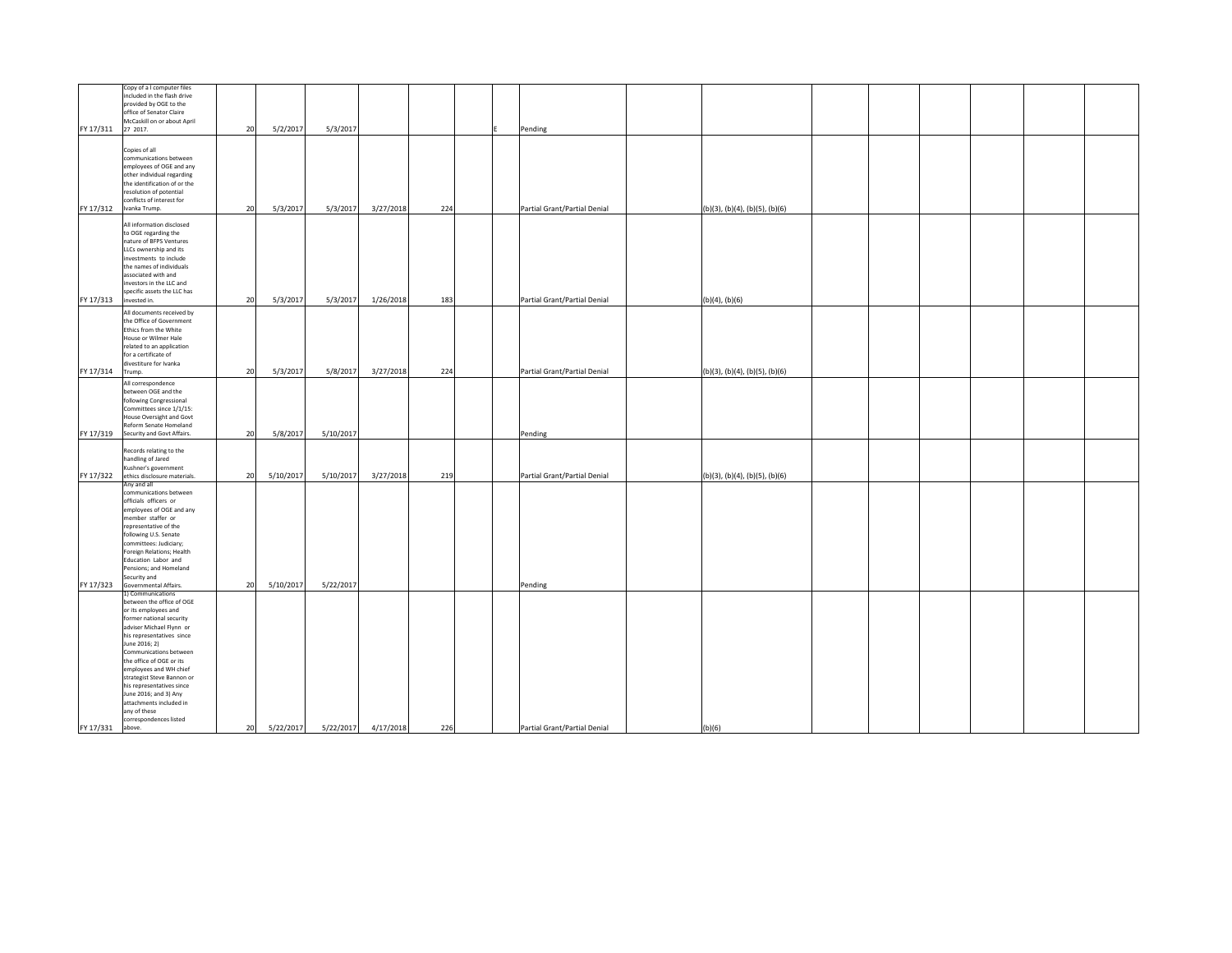|                   | 1) Communications               |    |           |           |           |     |  |                               |                   |                                |  |  |  |
|-------------------|---------------------------------|----|-----------|-----------|-----------|-----|--|-------------------------------|-------------------|--------------------------------|--|--|--|
|                   | between the office of OGE       |    |           |           |           |     |  |                               |                   |                                |  |  |  |
|                   | or its employees and            |    |           |           |           |     |  |                               |                   |                                |  |  |  |
|                   | senior White House              |    |           |           |           |     |  |                               |                   |                                |  |  |  |
|                   | adviser Jared Kushner or        |    |           |           |           |     |  |                               |                   |                                |  |  |  |
|                   | his representatives; 2) Any     |    |           |           |           |     |  |                               |                   |                                |  |  |  |
|                   | and all communications          |    |           |           |           |     |  |                               |                   |                                |  |  |  |
|                   | between the office of OGE       |    |           |           |           |     |  |                               |                   |                                |  |  |  |
|                   | or its employees and            |    |           |           |           |     |  |                               |                   |                                |  |  |  |
|                   | nowassistant                    |    |           |           |           |     |  |                               |                   |                                |  |  |  |
|                   | to the president                |    |           |           |           |     |  |                               |                   |                                |  |  |  |
|                   | Ivanka Trump or her             |    |           |           |           |     |  |                               |                   |                                |  |  |  |
|                   | representatives since June      |    |           |           |           |     |  |                               |                   |                                |  |  |  |
|                   | 2016; and 3) Any                |    |           |           |           |     |  |                               |                   |                                |  |  |  |
|                   | attachments included in         |    |           |           |           |     |  |                               |                   |                                |  |  |  |
|                   | any of these                    |    |           |           |           |     |  |                               |                   |                                |  |  |  |
|                   | correspondences listed<br>above |    |           |           |           |     |  |                               |                   |                                |  |  |  |
| FY 17/332         | 1) All correspondence           | 20 | 5/22/2017 | 5/22/2017 | 3/27/2018 | 211 |  | Partial Grant/Partial Denial  |                   | (b)(3), (b)(4), (b)(5), (b)(6) |  |  |  |
|                   | between the Office of           |    |           |           |           |     |  |                               |                   |                                |  |  |  |
|                   | Government Ethics and           |    |           |           |           |     |  |                               |                   |                                |  |  |  |
|                   | Jared Kushner that include      |    |           |           |           |     |  |                               |                   |                                |  |  |  |
|                   | the keywords BFPS               |    |           |           |           |     |  |                               |                   |                                |  |  |  |
|                   | Ventures LLC BFPS               |    |           |           |           |     |  |                               |                   |                                |  |  |  |
|                   | Ventures BFPS (in               |    |           |           |           |     |  |                               |                   |                                |  |  |  |
|                   | reference to the financial      |    |           |           |           |     |  |                               |                   |                                |  |  |  |
|                   | holding) JCK Cadre or           |    |           |           |           |     |  |                               |                   |                                |  |  |  |
|                   | Cadre. 2) All                   |    |           |           |           |     |  |                               |                   |                                |  |  |  |
|                   | correspondence between          |    |           |           |           |     |  |                               |                   |                                |  |  |  |
|                   | OGE and the White House         |    |           |           |           |     |  |                               |                   |                                |  |  |  |
|                   | Counsel's office that           |    |           |           |           |     |  |                               |                   |                                |  |  |  |
|                   | FY 17/333 include the keywords  | 20 | 5/22/2017 | 5/22/2017 | 3/1/2018  | 193 |  | Partial Grant/Partial Denial  |                   | (b)(4), (b)(6)                 |  |  |  |
|                   | All emailed faxed or            |    |           |           |           |     |  |                               |                   |                                |  |  |  |
|                   | written correspondence          |    |           |           |           |     |  |                               |                   |                                |  |  |  |
|                   | with Jared Kushner his          |    |           |           |           |     |  |                               |                   |                                |  |  |  |
|                   | counsel(s) or                   |    |           |           |           |     |  |                               |                   |                                |  |  |  |
|                   | representative(s) or            |    |           |           |           |     |  |                               |                   |                                |  |  |  |
|                   | correspondence with             |    |           |           |           |     |  |                               |                   |                                |  |  |  |
|                   | other government officials      |    |           |           |           |     |  |                               |                   |                                |  |  |  |
|                   | about Jared Kushner since       |    |           |           |           |     |  |                               |                   |                                |  |  |  |
|                   | FY 17/334 March 1 2017.         | 20 | 5/22/2017 | 5/22/2017 | 3/27/2018 | 211 |  | Partial Grant/Partial Denial  |                   | (b)(3), (b)(4), (b)(5), (b)(6) |  |  |  |
|                   | Communication from Nov.         |    |           |           |           |     |  |                               |                   |                                |  |  |  |
|                   | 8 2016 to May 22 2017           |    |           |           |           |     |  |                               |                   |                                |  |  |  |
|                   | between OGE and the             |    |           |           |           |     |  |                               |                   |                                |  |  |  |
|                   | office of Senate Majority       |    |           |           |           |     |  |                               |                   |                                |  |  |  |
|                   | Leader Mitch McConnell          |    |           |           |           |     |  |                               |                   |                                |  |  |  |
|                   | that includes the word          |    |           |           |           |     |  |                               |                   |                                |  |  |  |
| FY 17/335 Trump." |                                 | 20 | 5/22/2017 | 5/22/2017 | 9/21/2018 | 336 |  | Full Denial for Other Reasons | No Records        |                                |  |  |  |
|                   |                                 |    |           |           |           |     |  |                               |                   |                                |  |  |  |
|                   | All correspondence with         |    |           |           |           |     |  |                               |                   |                                |  |  |  |
|                   | officials within or             |    |           |           |           |     |  |                               |                   |                                |  |  |  |
|                   | representatives of the          |    |           |           |           |     |  |                               |                   |                                |  |  |  |
|                   | White House the                 |    |           |           |           |     |  |                               |                   |                                |  |  |  |
|                   | Executive Office of the         |    |           |           |           |     |  |                               |                   |                                |  |  |  |
|                   | President or the Office of      |    |           |           |           |     |  |                               |                   |                                |  |  |  |
|                   | Management and Budget           |    |           |           |           |     |  |                               |                   |                                |  |  |  |
|                   | FY 17/340 since May 18 2017.    | 20 | 5/22/2017 | 5/23/2017 | 9/28/2018 | 341 |  | Full Denial for Other Reasons | Request Withdrawn |                                |  |  |  |
|                   | I am requesting that a          |    |           |           |           |     |  |                               |                   |                                |  |  |  |
|                   | copy of documents               |    |           |           |           |     |  |                               |                   |                                |  |  |  |
|                   | containing responses to         |    |           |           |           |     |  |                               |                   |                                |  |  |  |
|                   | Director Walter Shaub's         |    |           |           |           |     |  |                               |                   |                                |  |  |  |
|                   | May 22 2017 letter to           |    |           |           |           |     |  |                               |                   |                                |  |  |  |
|                   | <b>OMB Director Mick</b>        |    |           |           |           |     |  |                               |                   |                                |  |  |  |
|                   | Mulvaney about the ethics       |    |           |           |           |     |  |                               |                   |                                |  |  |  |
| FY 17/341         | waiver data call.               | 20 | 5/23/2017 | 5/23/2017 | 3/20/2018 | 205 |  | Partial Grant/Partial Denial  |                   | (b)(6)                         |  |  |  |
|                   |                                 |    |           |           |           |     |  |                               |                   |                                |  |  |  |
|                   | All email communication         |    |           |           |           |     |  |                               |                   |                                |  |  |  |
|                   | documents or reports            |    |           |           |           |     |  |                               |                   |                                |  |  |  |
|                   | produced at OGE on the          |    |           |           |           |     |  |                               |                   |                                |  |  |  |
|                   | financial disclosures of the    |    |           |           |           |     |  |                               |                   |                                |  |  |  |
|                   | following people: Jared         |    |           |           |           |     |  |                               |                   |                                |  |  |  |
|                   | Kushner Ivanka Trump            |    |           |           |           |     |  |                               |                   |                                |  |  |  |
|                   | Boris Epshteyn. In              |    |           |           |           |     |  |                               |                   |                                |  |  |  |
|                   | addition any and all emal       |    |           |           |           |     |  |                               |                   |                                |  |  |  |
|                   | communications from             |    |           |           |           |     |  |                               |                   |                                |  |  |  |
|                   | December 1 2016 through         |    |           |           |           |     |  |                               |                   |                                |  |  |  |
|                   | May 22 2017 involving           |    |           |           |           |     |  |                               |                   |                                |  |  |  |
|                   | any oge.gov email address       |    |           |           |           |     |  |                               |                   |                                |  |  |  |
|                   | FY 17/342 regarding the above.  | 20 | 5/23/2017 | 5/23/2017 | 5/23/2018 | 251 |  | Partial Grant/Partial Denial  |                   | (b)(3), (b)(4), (b)(5), (b)(6) |  |  |  |
|                   | Referral notices sent to        |    |           |           |           |     |  |                               |                   |                                |  |  |  |
|                   | Cabinet-level offices since     |    |           |           |           |     |  |                               |                   |                                |  |  |  |
|                   | January 20 2017 to the          |    |           |           |           |     |  | Full Denial Based on          |                   |                                |  |  |  |
| FY 17/343         | present.                        | 20 | 5/23/2017 | 5/23/2017 | 2/26/2018 | 189 |  | Exemptions                    |                   | $(b)(5)$ , $(b)(6)$            |  |  |  |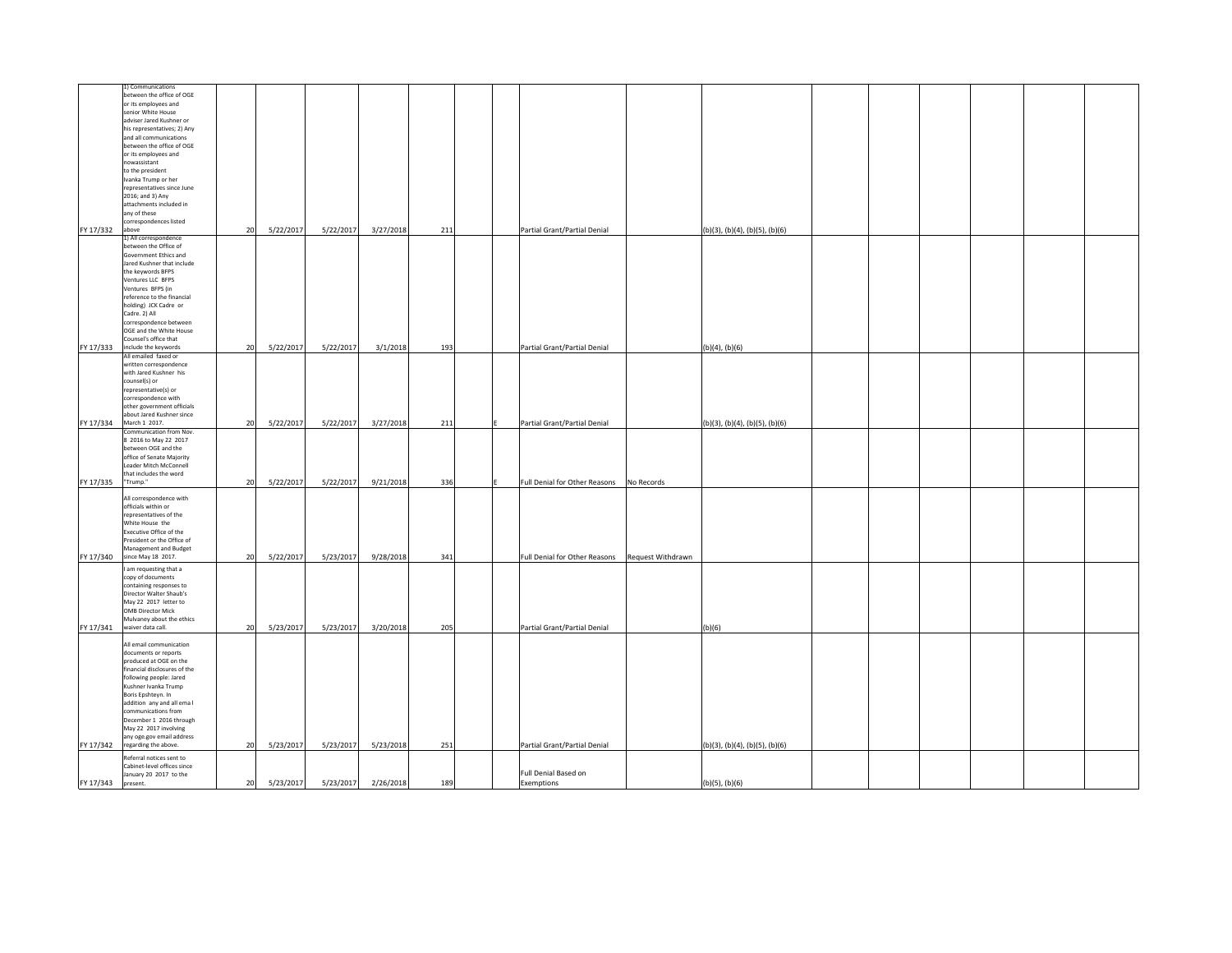| FY 17/344 | AIMS logs regarding<br>communications between<br>the White House<br>Executive Office of the<br>President and/or personal<br>representatives of highlevel<br>staff including the<br>Trump family since<br>January 20 2017 to<br>present and any related<br>correspondence to those<br>interactions.                                                                                                                                                                                                | 20       | 5/23/2017            | 5/23/2017             | 6/25/2018              | 273        |   | Partial Grant/Partial Denial                                 | (b)(5), (b)(6)                                                   |  |  |  |
|-----------|---------------------------------------------------------------------------------------------------------------------------------------------------------------------------------------------------------------------------------------------------------------------------------------------------------------------------------------------------------------------------------------------------------------------------------------------------------------------------------------------------|----------|----------------------|-----------------------|------------------------|------------|---|--------------------------------------------------------------|------------------------------------------------------------------|--|--|--|
| FY 17/345 | All communications<br>between the White House<br>Executive Office of the<br>President and/or personal<br>representatives of highlevel<br>staff including the<br>Trump family since<br>January 20 2017 to<br>present.                                                                                                                                                                                                                                                                              | 20       | 5/23/2017            | 5/24/2017             |                        |            |   | Pending                                                      |                                                                  |  |  |  |
| FY 17/348 | All correspondence<br>between OGE and any of<br>the following individuals or<br>their representatives at<br>any point since November<br>8 2016: Elisabeth DeVos<br>and Richard DeVos.                                                                                                                                                                                                                                                                                                             | 20       | 5/24/2017            | 5/26/2017             | 12/7/2017              | 135        |   | Partial Grant/Partial Denial                                 | (b)(3), (b)(4), (b)(5), (b)(6)                                   |  |  |  |
|           | Correspondence between<br>the Department of<br>Commerce and the Office<br>of Government Ethics<br>regarding Mr. Todd<br>Ricketts and copies of<br>proposed SF-278 new<br>entrant forms for Mr.                                                                                                                                                                                                                                                                                                    |          |                      |                       |                        |            |   |                                                              |                                                                  |  |  |  |
| FY 17/349 | Ricketts.<br>Documents related to<br>waivers under 18 U.S.C. §<br>208(b)(l) issued for White<br>House Director of Strategic<br>Initiatives and Assistant to<br>the President Christopher<br>Liddell and/or Special<br>Assistant to the President                                                                                                                                                                                                                                                  | 20       | 5/26/2017            |                       | 6/1/2017 12/12/2017    | 136        |   | Partial Grant/Partial Denial                                 | (b)(3), (b)(5), (b)(6)                                           |  |  |  |
| FY 17/357 | <b>Rene Augustine</b><br>All correspondence<br>between the Office of<br>Government Ethics and<br><b>Education Secretary</b><br>Elisabeth DeVos or her<br>attorneys from Nov. 1<br>FY 17/362 2016 to the [present].                                                                                                                                                                                                                                                                                | 20<br>20 | 6/1/2017<br>6/7/2017 | 6/7/2017<br>6/14/2017 | 8/21/2018<br>12/7/2017 | 307<br>126 |   | Partial Grant/Partial Denial<br>Partial Grant/Partial Denial | (b)(3), (b)(4), (b)(5), (b)(6)<br>(b)(3), (b)(4), (b)(5), (b)(6) |  |  |  |
|           | Any records documents<br>emails questionnaires<br>memoranda or other<br>correspondence or<br>communications between<br>OGE employees regarding<br>Todd Ricketts or from<br>OGE employees to Todd<br>Ricketts or any of his<br>FY 17/365 representatives.                                                                                                                                                                                                                                          | 20       | 6/14/2017            |                       | 6/22/2017 12/12/2017   | 124        |   | Partial Grant/Partial Denial                                 | (b)(3), (b)(5), (b)(6)                                           |  |  |  |
| FY 17/373 | 1) Legal opinions<br>memoranda or advisories<br>addressing actual or<br>potential financial or other<br>ethical conflicts of<br>interest; 2) Policy<br>educational or program<br>management memoranda<br>advisories or evaluations<br>addressing actual or<br>potential financial or other<br>ethical conflicts of interest<br>and 3) Communications to<br>from or about the<br>presidential transition<br>addressing actual or<br>potential financial or other<br>ethical conflicts of interest. | 20       | 6/22/2017            | 6/27/2017             |                        |            | E | Pending                                                      |                                                                  |  |  |  |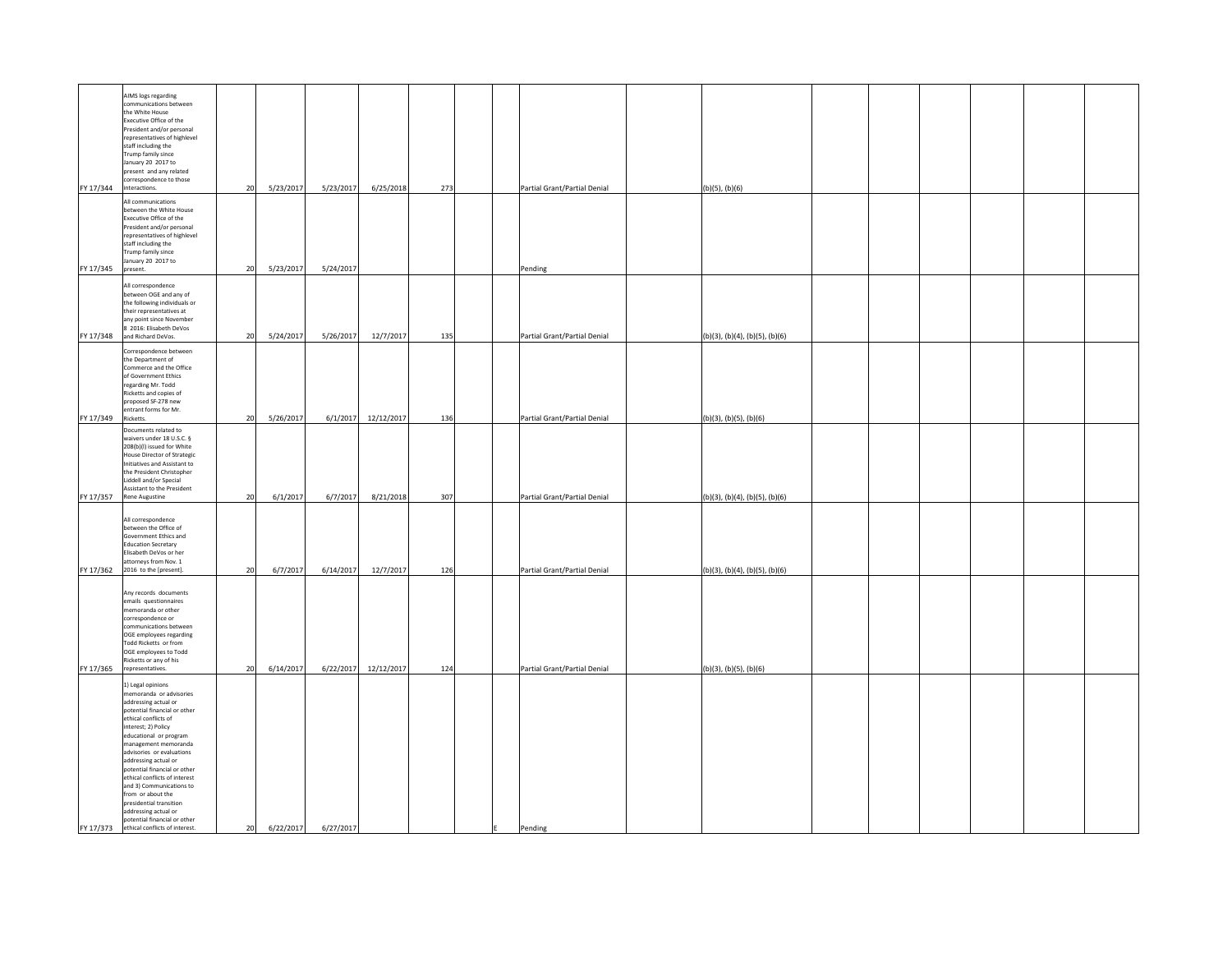| FY 17/378 | Copies of all logs of<br>congressional<br>correspondence regarding<br>correspondence to or from<br>any officials at Office of<br>Government Ethics and<br>Rep. Darrell Issa between<br>January 1 2000 and June<br>26 2017.                                                                                                                                                                                                                                                                                  | 20 | 6/27/2017 | 6/27/2017 | 3/8/2018  | 173 | <b>Full Grant</b>            |                                |  |  |  |
|-----------|-------------------------------------------------------------------------------------------------------------------------------------------------------------------------------------------------------------------------------------------------------------------------------------------------------------------------------------------------------------------------------------------------------------------------------------------------------------------------------------------------------------|----|-----------|-----------|-----------|-----|------------------------------|--------------------------------|--|--|--|
| FY 17/379 | 1) An updated total<br>number of nominations<br>orwarded to the Office of<br>Government Ethics for<br>vetting up to the date of<br>your office fulfills this<br>request 2) An agency-byagency<br>breakdown of how<br>many nominees have been<br>forwarded to the Office of<br>Government Ethics (does<br>not need to include<br>specific names of<br>nominees and 3) The<br>average amount of time it<br>takes the Office of<br>Government Ethics to<br>process and complete its<br>review of the nominees. | 20 | 6/27/2017 | 6/27/2017 |           |     | Pending                      |                                |  |  |  |
| FY 17/380 | Correspondence (including<br>emails) between OGE<br>employees and the White<br>House and/or Jared<br>Kushner's personal legal<br>team (of the WilmerHale<br>law firm) concerning the<br>nvestment vehicle BFPS<br>Ventures LLC.                                                                                                                                                                                                                                                                             | 20 | 6/27/2017 | 6/28/2017 | 3/27/2018 | 186 | Partial Grant/Partial Denial | (b)(3), (b)(4), (b)(5), (b)(6) |  |  |  |
| FY 17/381 | All emails between OGE<br>and the Office of<br>Management and Budget<br>between May 1 2017 and<br>the present.                                                                                                                                                                                                                                                                                                                                                                                              | 20 | 6/28/2017 | 6/28/2017 | 9/20/2018 | 309 | Partial Grant/Partial Denial | (b)(5), (b)(6)                 |  |  |  |
| FY 17/382 | All emails between OGE<br>and the Office of<br>Management and Budget<br>between April 1 2017 and<br>the present.                                                                                                                                                                                                                                                                                                                                                                                            | 20 | 6/28/2017 | 6/29/2017 | 9/20/2018 | 309 | Partial Grant/Partial Denial | (b)(5), (b)(6)                 |  |  |  |
| FY 17/383 | All emails between OGE<br>and the Office of<br>Management and Budget<br>between April 1 2017 and<br>the present.                                                                                                                                                                                                                                                                                                                                                                                            | 20 | 6/29/2017 | 6/29/2017 | 9/20/2018 | 308 | Partial Grant/Partial Denial | (b)(5), (b)(6)                 |  |  |  |
| FY 17/384 | All emails between OGE<br>and the Office of<br>Management and Budget<br>between April 1 2017 and<br>the present.                                                                                                                                                                                                                                                                                                                                                                                            | 20 | 6/29/2017 | 6/29/2017 | 9/20/2018 | 308 | Partial Grant/Partial Denial | (b)(5), (b)(6)                 |  |  |  |
| FY 17/385 | Electronic copy (e.g. pdfs<br>on a CD-ROM or via emai)<br>of all electronic<br>nemoranda produced by<br>the Office of Government<br>Ethics that relate to legal<br>defense funds from<br>anuary 20 2017 to June<br>28 2017.                                                                                                                                                                                                                                                                                 | 20 | 6/29/2017 | 6/29/2017 | 9/18/2018 | 306 | Partial Grant/Partial Denial | (b)(5), (b)(6)                 |  |  |  |
| FY 17/386 | An unredacted copy of the<br>email from Rich Gross to<br>Walter Shaub dated<br>Tuesday January 3 2017 at<br>2:34 PM with the subject<br>line: FW: revised ethics<br>agreement change<br>requested.                                                                                                                                                                                                                                                                                                          | 20 | 6/29/2017 | 6/29/2017 | 2/26/2018 | 163 | Partial Grant/Partial Denial | $(b)(5)$ , $(b)(6)$            |  |  |  |
|           |                                                                                                                                                                                                                                                                                                                                                                                                                                                                                                             |    |           |           |           |     |                              |                                |  |  |  |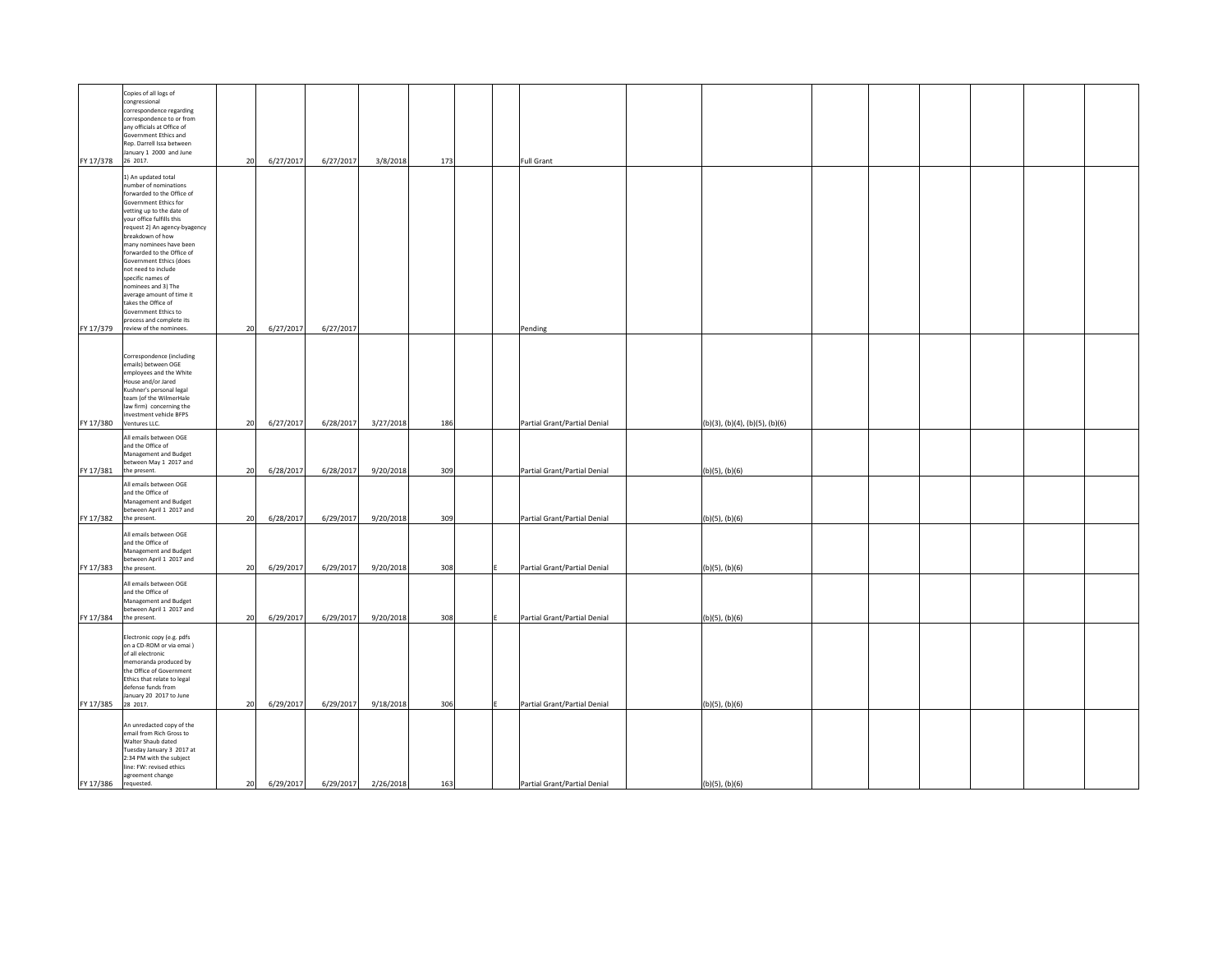| FY 17/388          | All written or emailed<br>correspondence<br>exchanged between the<br>Office of Government<br>Ethics and members of<br>Congress or officials within<br>the White House or<br>Executive Office of the<br>President related to<br>Stephen K. Bannon<br>between June 13 2017<br>and June 29 2017.                                        | 20 | 6/29/2017 | 6/29/2017         | 3/14/2018 | 175 |  | <b>Full Grant</b>                                |            |                                |  |  |  |
|--------------------|--------------------------------------------------------------------------------------------------------------------------------------------------------------------------------------------------------------------------------------------------------------------------------------------------------------------------------------|----|-----------|-------------------|-----------|-----|--|--------------------------------------------------|------------|--------------------------------|--|--|--|
| FY 17/389          | Written or emailed<br>correspondence<br>exchanged between the<br>Office of Government<br>Ethics and members of<br>Congress or officials within<br>the White House or<br>Executive Office of the<br>President related to<br>Kushner Companies since<br>June 1 2017.                                                                   | 20 | 6/29/2017 | 6/29/2017         | 3/27/2018 | 184 |  | Partial Grant/Partial Denial                     |            |                                |  |  |  |
| FY 17/390          | All written or emailed<br>correspondence<br>exchanged between the<br>Office of Government<br>Ethics and members of<br>Congress or officials within<br>the White House or<br>Executive Office of the<br>President related to the<br><b>Trump International Hotel</b><br>in Washington DC<br>between June 19 2017<br>and June 30 2017. | 20 | 6/29/2017 | 7/3/2017          | 3/15/2018 | 176 |  | Full Denial for Other Reasons                    | No Records | (b)(3), (b)(4), (b)(5), (b)(6) |  |  |  |
|                    | 1) All correspondence at<br>OGE to or from Stefan<br>Passantino from February<br>1 2017 to the present and<br>2) All correspondence at<br>OGE to or from Don<br>McGahn from April 1 2017<br>FY 17/391 to the present.                                                                                                                | 20 | 7/3/2017  | 7/5/2017          | 5/15/2018 | 217 |  | Partial Grant/Partial Denial                     |            | (b)(3), (b)(4), (b)(5), (b)(6) |  |  |  |
| FY 17/392          | Communications between<br>OGE and parties inside and<br>outside the government<br>related to a technology<br>company called Cadre<br>which is owned in part by<br>Jared Kushner.                                                                                                                                                     | 20 | 7/5/2017  | 7/5/2017          | 3/27/2018 | 181 |  | Partial Grant/Partial Denial                     |            | (b)(3), (b)(4), (b)(5), (b)(6) |  |  |  |
| FY 17/393 to date. | A copy of each Office of<br><b>Government Ethics Views</b><br>(or Views Letters) which<br>are statements of the<br>OGE's position thoughts<br>and comments on specific<br>issues or legislation being<br>considered by Congress in<br>FYs 2015 2016 and 2017                                                                         | 20 | 7/5/2017  | 7/5/2017          | 3/8/2018  | 168 |  | Full Denial Based on<br>Exemptions               |            | (b)(5)                         |  |  |  |
|                    | An unredacted copy of<br>spreadsheet provided in<br>connection with the<br>application for a<br>Certificate of Divestiture<br>FY 17/394 for Jared C. Kushner.                                                                                                                                                                        | 20 | 7/5/2017  | 7/6/2017          | 9/21/2018 | 306 |  | Partial Grant/Partial Denial                     |            | (b)(4), (b)(6)                 |  |  |  |
| FY 17/395 2017.    | 1) Incom ng-and-outgoing<br>email correspondence<br>between Walt Shaub from<br>July 5 2017 through July 6<br>2017 and 2)<br>Incoming-andoutgoing<br>email<br>correspondence between<br>Walter Shaub Aad The<br>White House From June<br>26 2017 through July 6                                                                       | 20 | 7/6/2017  | 7/6/2017          |           |     |  | Pending                                          |            |                                |  |  |  |
| FY 17/396          | All emails between OGE<br>and the Office of<br>Management and Budget<br>between April 1 2017 and<br>the present.                                                                                                                                                                                                                     | 20 | 7/6/2017  | 7/6/2017 4/4/2018 |           | 186 |  | Full Denial for Other Reasons  Duplicate Request |            |                                |  |  |  |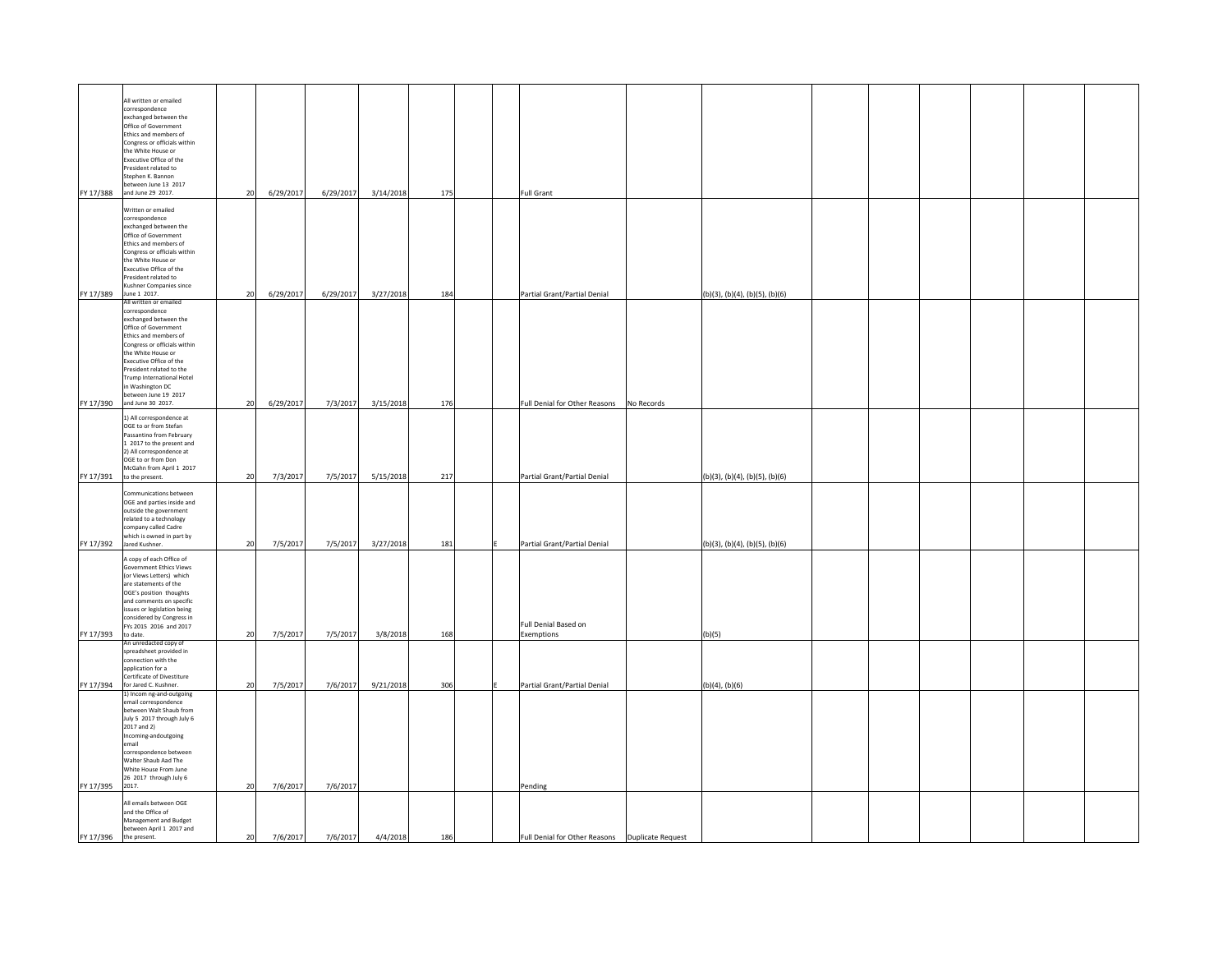|                   | 1) Emails letters memos<br>reports that mentions or<br>refers to Walter Shaub and<br>his resignation as director<br>of the Office of<br>Government Ethics; 2)<br>Correspondence<br>exchanged between<br>Walter Shaub and any<br>member of the Trump<br>administration referring<br>to ETHICS ethics<br>violations confict(s) of<br>interest; and 3) records<br>memorializing and or<br>documenting incidents of<br>ethics violations and<br>conflicts of interest<br>involving any member of<br>the Trump administration<br>FY 17/397 including President Trump. | 20 | 7/6/2017  | 7/6/2017  |           |     |  | Pending                                         |  |  |  |  |
|-------------------|------------------------------------------------------------------------------------------------------------------------------------------------------------------------------------------------------------------------------------------------------------------------------------------------------------------------------------------------------------------------------------------------------------------------------------------------------------------------------------------------------------------------------------------------------------------|----|-----------|-----------|-----------|-----|--|-------------------------------------------------|--|--|--|--|
|                   | Any correspondence<br>received from the White<br>House in response to<br>Director Walter Shaub's<br>June 28 2017 letter<br>addressed to five United<br>State Senators and copied<br>to Counsel to the<br>President Hon. Donald F.<br>McGahn regarding Stefan<br>FY 17/398 C. Passantino.                                                                                                                                                                                                                                                                         | 20 | 7/6/2017  | 7/7/2017  | 9/25/2018 | 307 |  | <b>Full Grant</b>                               |  |  |  |  |
| FY 17/399         | Letters the Office of<br>Government Ethics sent<br>federal agencies and the<br>White House dated<br>sometime in July 2017 as<br>part of OGE's ongoing<br>review of the ethics<br>waivers granted to<br><b>Executive Branch agencies</b><br>and White House<br>employees.                                                                                                                                                                                                                                                                                         | 20 | 7/7/2017  | 7/7/2017  | 2/1/2018  | 142 |  | Full Denial for Other Reasons Request Withdrawn |  |  |  |  |
| FY 17/400         | Calendar entries and<br>related communications<br>reflecting any meetings or<br>phone calls between any<br>of the individuals listed in<br>Appendix A and (i)<br>President Trump (ii) any<br>private attorneys acting on<br>behalf of Donald Trump<br>(iii) or any members of the<br>Trump campaign the<br>Trump transition team or<br>the Trump White House.                                                                                                                                                                                                    | 20 | 7/7/2017  | 7/7/2017  |           |     |  | Pending                                         |  |  |  |  |
| FY 17/401 7 2017. | All emails sent received or<br>deleted from government<br>email accounts belonging<br>to Walter M. Shaub Jr.<br>director of the U.S. Office<br>of Government Ethics<br>from Jan. 20 2017 to July                                                                                                                                                                                                                                                                                                                                                                 | 20 | 7/7/2017  | 7/7/2017  |           |     |  | Pending                                         |  |  |  |  |
| FY 17/402         | Any and all<br>correspondence from<br>January 20 2017 through<br>July 6 2017 from Walter<br>Shaub including all<br>replies.                                                                                                                                                                                                                                                                                                                                                                                                                                      | 20 | 7/7/2017  | 7/10/2017 |           |     |  | Pending                                         |  |  |  |  |
| FY 17/403 Trump." | 1) All emails between the<br>office of OGE Director<br>Walter Shaub and the<br>White House Counsel's<br>office 2) Any emails sent or<br>received by Director Shaub<br>and his staff that contain<br>the words "White House<br>Counsel " "McGahn " or<br>"Trump Hotel" and 3) Any<br>emoranda that were<br>written by Director Shaub<br>that contains the word                                                                                                                                                                                                    | 20 | 7/10/2017 | 7/10/2017 |           |     |  | Pending                                         |  |  |  |  |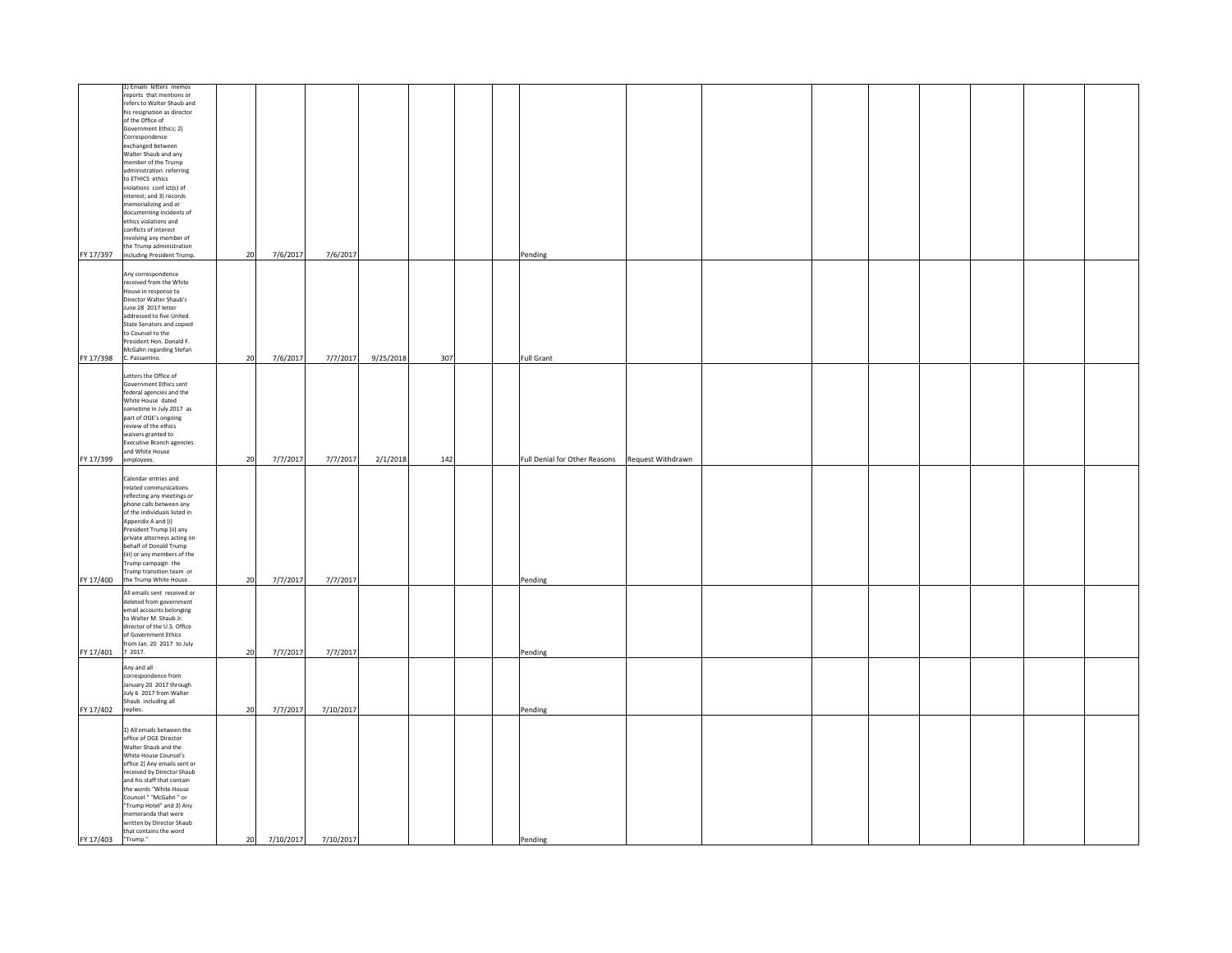|                 | Each email s nce March 1<br>2017 in the email<br>accounts of the Office of<br>Government Ethics that<br>contains any of these<br>words: autocrat autocratic<br>blowhard bombastic<br>buffoon crazy dangerous<br>egomaniac egotistical                                                                        |    |              |           |                     |     |                              |                                |  |  |  |
|-----------------|--------------------------------------------------------------------------------------------------------------------------------------------------------------------------------------------------------------------------------------------------------------------------------------------------------------|----|--------------|-----------|---------------------|-----|------------------------------|--------------------------------|--|--|--|
|                 | immature infantile insane<br>irresponsible<br>laughingstock lunatic<br>misogynist narcissism<br>narcissist narcissistic<br>opportunist sociopath<br>sociopathic unbefitting<br>undignified unhinged<br>FY 17/404 vulgar vulgarian whack                                                                      | 20 | 7/10/2017    | 7/10/2017 | 3/29/2018           | 180 | Partial Grant/Partial Denial | (b)(5), (b)(6)                 |  |  |  |
|                 | All correspondence<br>between OGE and the<br>following White House<br>officials including their<br>overnmental and/or<br>nongovernmental<br>representatives that refer<br>to or contain drafts of<br>memoranda requesting                                                                                    |    |              |           |                     |     |                              |                                |  |  |  |
| FY 17/405       | certificates of divestiture:<br>Stephen Bannon Gary<br>Cohn Kellyanne Conway<br>Dina Powell Chris Liddell<br>Sean Spicer.                                                                                                                                                                                    | 20 | 7/10/2017    | 7/11/2017 |                     |     | Pending                      |                                |  |  |  |
| FY 17/406       | Any records related to the<br>Input Determines<br>Output" section of the<br>OGE Transition Guide (p.<br>25) from January 1 2000<br>through June 30 2017.                                                                                                                                                     | 20 | 7/11/2017    | 7/11/2017 |                     |     | Pending                      |                                |  |  |  |
| FY 17/407 2017. | 1) All correspondence to<br>or from OGE director<br>Walter Shaub referring to<br>his resignation from the<br>agency sent between July<br>1 2017 and July 11 2017;<br>and 2) All correspondence<br>to or from OGE officials<br>referencing Mr. Shaub's<br>resignation sent between<br>July 1 2017 and July 11 | 20 | 7/11/2017    | 7/11/2017 | 4/26/2018           | 199 | Partial Grant/Partial Denial | (b)(6)                         |  |  |  |
|                 | A copy of all                                                                                                                                                                                                                                                                                                |    |              |           |                     |     |                              |                                |  |  |  |
| FY 17/408       | correspondence at OGE to<br>or from Stefan Passantino.                                                                                                                                                                                                                                                       | 20 | 7/11/2017    | 7/11/2017 | 5/15/2018           | 212 | Partial Grant/Partial Denial | (b)(3), (b)(4), (b)(5), (b)(6) |  |  |  |
| FY 17/409       | A copy of all<br>correspondence at OGE to<br>or from Don McGahn.                                                                                                                                                                                                                                             | 20 | 7/11/2017    | 7/11/2017 | 5/15/2018           | 212 | Partial Grant/Partial Denial | (b)(3), (b)(4), (b)(5), (b)(6) |  |  |  |
|                 | 1) Any and all<br>correspondence at OGE to<br>or from Stefan Passantino;<br>and 2) Any and all<br>correspondence at OGE to<br>FY 17/410 or from Don McGahn.                                                                                                                                                  | 20 | 7/11/2017    | 7/12/2017 | 5/15/2018           | 212 | Partial Grant/Partial Denial | (b)(3), (b)(4), (b)(5), (b)(6) |  |  |  |
|                 | All letters memoranda or<br>other documents<br>memorializing referrals<br>from the Office of<br>Government Ethics to the<br>Department of Justice<br>between January 1 2017<br>FY 17/411 and present.                                                                                                        | 20 | 7/12/2017    | 7/12/2017 | 2/26/2018           | 155 | Partial Grant/Partial Denial | (b)(5), (b)(6)                 |  |  |  |
| FY 17/413       | Records detailing itemized<br>expenditures of all travel<br>and event costs incurred<br>by the agency or individual<br>agency employees and<br>contract employees on<br>behalf of the agency<br>between Jan. 1 2015 and<br>the present date.                                                                 |    | 20 7/14/2017 |           | 7/14/2017 3/23/2018 | 172 | Full Grant                   |                                |  |  |  |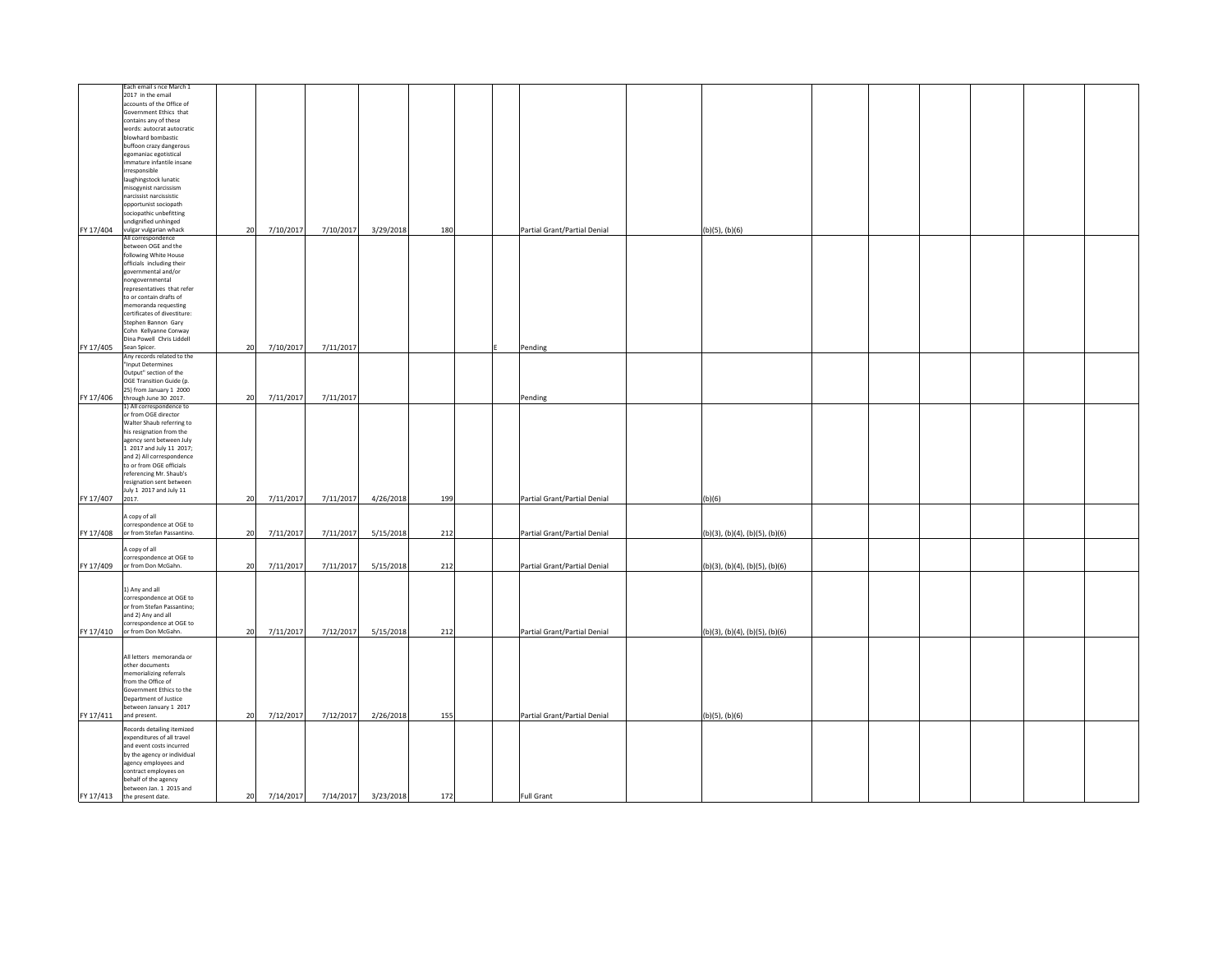| FY 17/414 | Incoming-and-outgoing<br>email correspondence<br>between the White House<br>and certain staff of the<br>Office of Governmental<br>Ethics between January 1<br>2017 through July 14<br>2017 that contain the<br>following keywords:<br>guidance lobby exempt<br>waiver legal.                                                                                                                                                                                    | 20 | 7/14/2017 | 7/14/2017 | 7/19/2018 | 254 | Full Grant                    |                                |  |  |  |
|-----------|-----------------------------------------------------------------------------------------------------------------------------------------------------------------------------------------------------------------------------------------------------------------------------------------------------------------------------------------------------------------------------------------------------------------------------------------------------------------|----|-----------|-----------|-----------|-----|-------------------------------|--------------------------------|--|--|--|
| FY 17/415 | A copy of all<br>correspondence at OGE to<br>or from Stefan Passantino<br>from February 1 2017 to<br>the present and all<br>correspondence at OGE to<br>or from Don McGahn from<br>April 1 2017 to the                                                                                                                                                                                                                                                          | 20 | 7/17/2017 | 7/17/2017 | 5/15/2018 | 208 | Partial Grant/Partial Denial  |                                |  |  |  |
|           | present.                                                                                                                                                                                                                                                                                                                                                                                                                                                        |    |           |           |           |     |                               | (b)(3), (b)(4), (b)(5), (b)(6) |  |  |  |
| FY 17/416 | All correspondence<br>between the Office of<br>Government Ethics and<br>Stefan Passantino the<br>head of the White House<br>counsel's ethics office<br>from February 1 2017 to<br>present.                                                                                                                                                                                                                                                                      | 20 | 7/17/2017 | 7/17/2017 | 5/15/2018 | 208 | Partial Grant/Partial Denial  | (b)(3), (b)(4), (b)(5), (b)(6) |  |  |  |
|           | 1) Any emails letters<br>memoranda or other<br>written communications<br>from Director Walter<br>Shaub to the President<br>Trump or his legal counsel<br>sent November 25 2016<br>to present containing<br>recommendations that<br>President Trump stop<br>visiting Trump<br>Organization properties<br>while holding office and 2)<br>Any written responses<br>from the President Trump<br>or his counsel to those<br>FY 17/418 written communications.        | 20 | 7/18/2017 | 7/18/2017 | 2/12/2018 | 142 | Full Denial for Other Reasons | No Records                     |  |  |  |
|           | (1) Communications<br>between Walter Shaub<br>Director of the Office of<br>Government Ethics and<br>any officials at the U.S.<br>Department of Justice<br>("DOJ") regarding Jeff<br>Sessions for the period<br>beginning January 1 2017<br>to June 30 2017 and (2)<br>Communications between<br>any officials at OGE other<br>than Walter Shaub and<br>any officials at DOJ<br>regarding Jeff Sessions for<br>the period beginning<br>January 1 2017 to June 30 |    |           |           |           |     |                               |                                |  |  |  |
| FY 17/419 | 2017.                                                                                                                                                                                                                                                                                                                                                                                                                                                           | 20 | 7/20/2017 | 7/20/2017 | 2/15/2018 | 143 | Partial Grant/Partial Denial  | (b)(5), (b)(6)                 |  |  |  |
| FY 17/420 | Correspondence between<br>OGE and the Department<br>of Justice regarding<br>Attorney General Jeff<br>Sessions.                                                                                                                                                                                                                                                                                                                                                  | 20 | 7/20/2017 | 7/20/2017 | 2/15/2018 | 143 | Partial Grant/Partial Denial  | (b)(5), (b)(6)                 |  |  |  |
|           | Any and all<br>correspondence involving<br>former OGE Director<br>Walter Shaub between<br>OGE and the Department<br>of Justice regarding<br>Attorney General Jeff                                                                                                                                                                                                                                                                                               | 20 | 7/20/2017 | 7/20/2017 | 2/15/2018 | 143 | Partial Grant/Partial Denial  | $(b)(5)$ , $(b)(6)$            |  |  |  |
| FY 17/421 | Sessions                                                                                                                                                                                                                                                                                                                                                                                                                                                        |    |           |           |           |     |                               |                                |  |  |  |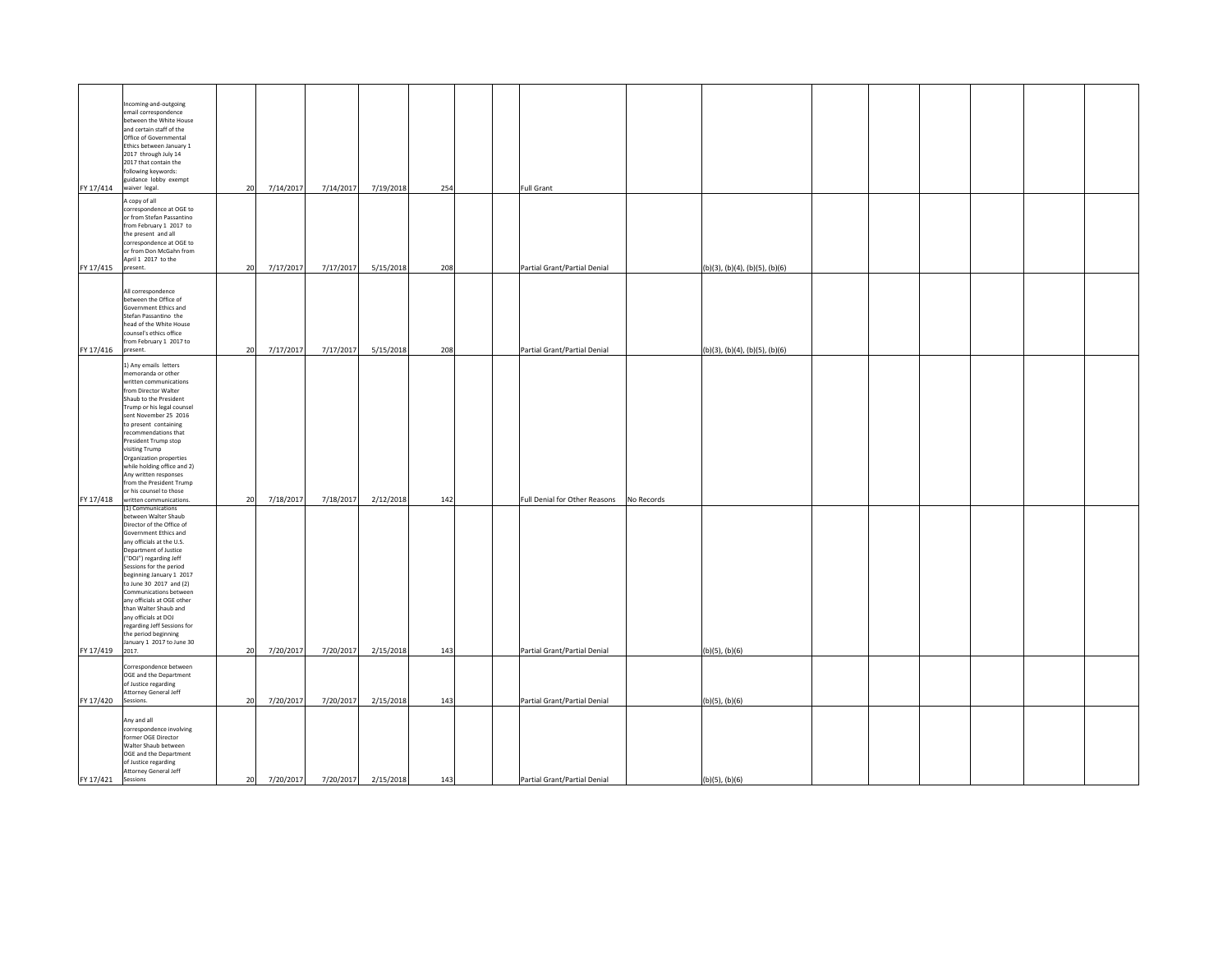| FY 17/422       | 1) Correspondence<br>between the White House<br>Counsel's office regarding<br>Mr. Anthony Scaramucci<br>and the Office of<br>Government Ethics from<br>Jan. 20 2017 to the<br>present; 2)<br>Correspondence between<br>Mr. Scaramucci or<br>individuals representing<br>Mr. Scaramucci and the<br>Office of Government<br>Ethics from Nov. 9 2016 to<br>the present; 3) Copies of<br>any proposed SF-278 new<br>entrant financial disclosure<br>provided by Mr.<br>Scaramucci; and 4) Copies<br>of any application for a<br>certificate of divestiture<br>for Mr. Scaramucci. | 20 | 7/21/2017 | 7/21/2017 |           |     | Pending                       |                                |  |  |  |
|-----------------|-------------------------------------------------------------------------------------------------------------------------------------------------------------------------------------------------------------------------------------------------------------------------------------------------------------------------------------------------------------------------------------------------------------------------------------------------------------------------------------------------------------------------------------------------------------------------------|----|-----------|-----------|-----------|-----|-------------------------------|--------------------------------|--|--|--|
|                 | Any memorandum emails<br>and/or communications<br>regarding the ethics<br>review of Anthony<br>Scaramucci and/or<br>mentioning the words<br>"Anthony Scaramucci"<br>rom January 1 2017                                                                                                                                                                                                                                                                                                                                                                                        |    |           |           |           |     |                               |                                |  |  |  |
| FY 17/423       | through July 21 2017.                                                                                                                                                                                                                                                                                                                                                                                                                                                                                                                                                         | 20 | 7/21/2017 | 7/21/2017 |           |     | Pending                       |                                |  |  |  |
| FY 17/424       | All guidance regarding<br>using properties owned by<br>the Trump Organization<br>for government-sponsored<br>conferences or meetings.                                                                                                                                                                                                                                                                                                                                                                                                                                         | 20 | 7/24/2017 | 7/24/2017 | 7/11/2018 | 179 | Full Denial for Other Reasons | No Records                     |  |  |  |
| FY 17/426 2017. | Copies of all written and ema I<br>correspondence<br>between the Office of<br>Government Ethics and<br>the Office of the White<br>House Counsel including<br>Stefan Passantino and<br>Donald McGahn between<br>Jan. 20 2017 and July 24                                                                                                                                                                                                                                                                                                                                       | 20 | 7/24/2017 | 7/24/2017 | 5/15/2018 | 203 | Partial Grant/Partial Denial  | (b)(3), (b)(4), (b)(5), (b)(6) |  |  |  |
| FY 17/427       | The following records from<br>David Apol: 1) All emails<br>(including attachments) to<br>from cc bcc the domain<br>@who.eop.gov; 2) All<br>emails (including<br>attachments) to from cc<br>bcc Stefan Passantino; and<br>3) All emails (including<br>attachments) to from cc<br>bcc James Schultz.                                                                                                                                                                                                                                                                            | 20 | 7/24/2017 | 7/24/2017 | 5/15/2018 | 203 | Partial Grant/Partial Denial  | (b)(3), (b)(4), (b)(5), (b)(6) |  |  |  |
|                 | All records of<br>ommunications between<br>OGE and Anthony<br>Scaramucci and/or his<br>representatives and<br>records related to request<br>for a Certificate of<br>FY 17/428 Divestiture for him.                                                                                                                                                                                                                                                                                                                                                                            | 20 | 7/25/2017 | 7/25/2017 |           |     | Pending                       |                                |  |  |  |
| FY 17/429       | Copies of any and all<br>communications dated<br>Nov. 9 2016-May 1 2017<br>from to and by the Office<br>of Government Ethics<br>regarding conflict of<br>interest concerns about<br>Ivanka Trump and her<br>ethics agreement.                                                                                                                                                                                                                                                                                                                                                 | 20 | 7/26/2017 | 7/26/2017 | 3/27/2018 | 166 | Partial Grant/Partial Denial  | (b)(3), (b)(4), (b)(5), (b)(6) |  |  |  |
|                 |                                                                                                                                                                                                                                                                                                                                                                                                                                                                                                                                                                               |    |           |           |           |     |                               |                                |  |  |  |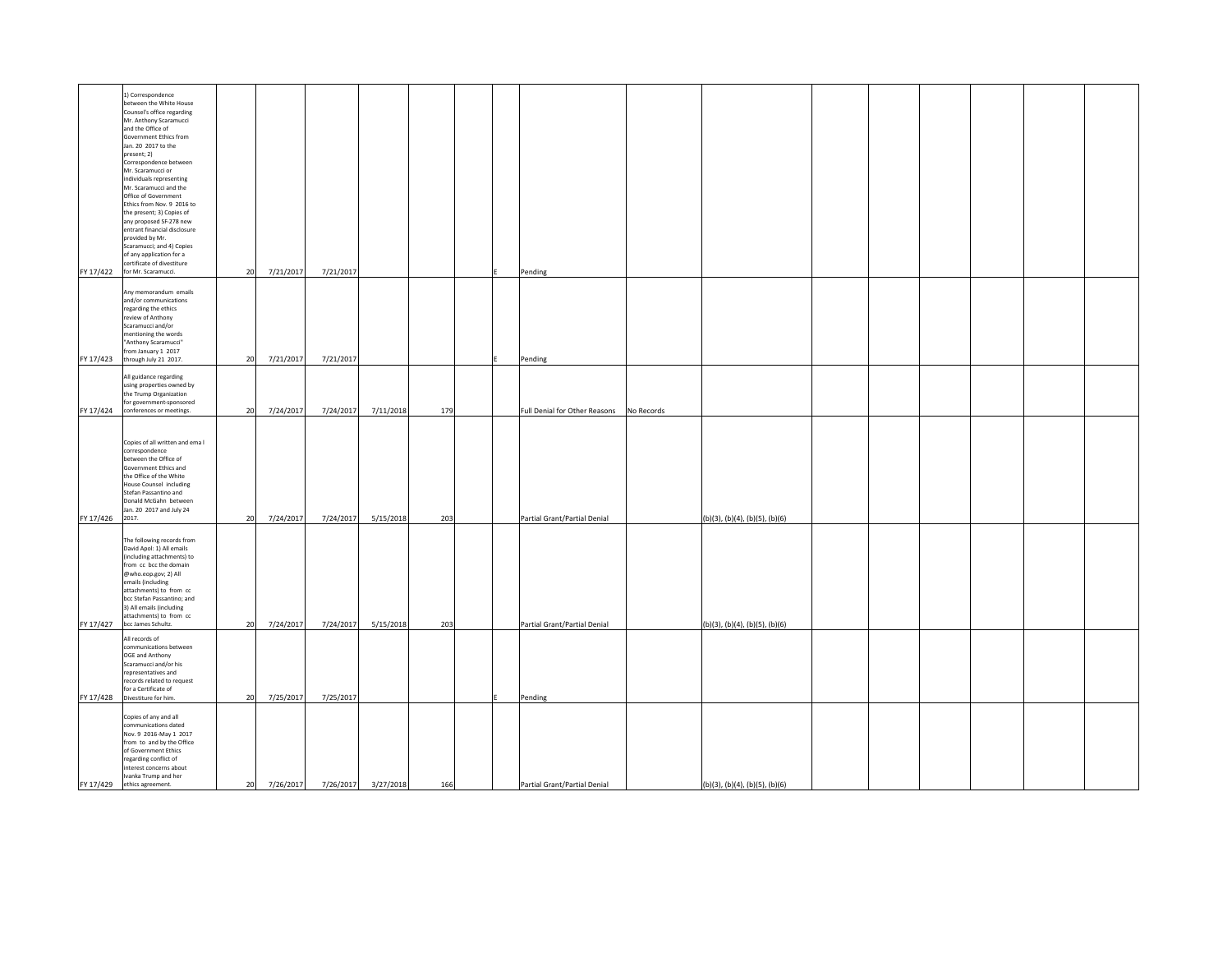| FY 17/430 | Copies of any and all<br>ommunications dated<br>Nov. 9 2016-May 1 2017<br>from to and by the Office<br>of Government Ethics<br>regarding conflict of<br>interest concerns about<br>Jared Kushner and his<br>ethics agreement.                                                                                                                                                                                                                                                                                                                                                 | 20 | 7/26/2017 | 7/26/2017 | 3/27/2018 | 166 | Partial Grant/Partial Denial | (b)(3), (b)(4), (b)(5), (b)(6) |  |  |  |
|-----------|-------------------------------------------------------------------------------------------------------------------------------------------------------------------------------------------------------------------------------------------------------------------------------------------------------------------------------------------------------------------------------------------------------------------------------------------------------------------------------------------------------------------------------------------------------------------------------|----|-----------|-----------|-----------|-----|------------------------------|--------------------------------|--|--|--|
| FY 17/431 | Copies of any and all<br>communications dated<br>Nov. 9 2016-May 1 2017<br>from to and by the Office<br>of Government Ethics<br>regarding conflict of<br>interest concerns about<br>Kellyanne Conway and her<br>ethics agreement.                                                                                                                                                                                                                                                                                                                                             | 20 | 7/26/2017 | 7/26/2017 | 9/28/2018 | 296 | Partial Grant/Partial Denial | (b)(3), (b)(5), (b)(6)         |  |  |  |
| FY 17/432 | Copies of any and all<br>ommunications dated<br>Nov. 9 2016-May 1 2017<br>from to and by the Office<br>of Government Ethics<br>regarding conflict of<br>interest concerns about<br>Stephen Bannon and his<br>ethics agreement.                                                                                                                                                                                                                                                                                                                                                | 20 | 7/26/2017 | 7/26/2017 | 3/15/2018 | 158 | Partial Grant/Partial Denial | (b)(3), (b)(5), (b)(6)         |  |  |  |
| FY 17/433 | All correspondence<br>between Jan. 20 2017<br>and the date this request<br>is fulfilled related to the<br>ethics agreement<br>certificates of divestiture<br>and any related actions on<br>behalf of Anthony<br>Scaramucci.                                                                                                                                                                                                                                                                                                                                                   | 20 | 7/27/2017 | 7/27/2017 |           |     | Pending                      |                                |  |  |  |
| FY 17/434 | 1) Communications<br>between now-Acting OGE<br>Director David J. Apol and<br>WH Deputy Counsel Stefan<br>Passantino 2)<br>Communications between<br>Mr. Apol and Associate<br>WH Counsel James Schultz<br>3) Communications<br>between OGE and anyone<br>associated with the law<br>firm WilmerHale<br>referencing former OGE<br>Director Walter Shaub and<br>4) Communications<br>between Mr. Apol and WH<br>detailee Chris Swartz.                                                                                                                                          | 20 | 7/28/2017 | 7/28/2017 | 9/19/2018 | 287 | Partial Grant/Partial Denial | (b)(3), (b)(4), (b)(5), (b)(6) |  |  |  |
|           | 1) Complete copies of any<br>correspondence between<br>OGE and the White House<br>since January 20 2017<br>regarding the use of legal<br>defense funds by officials<br>serving in the executive<br>branch and 2) Complete<br>copies of any legal<br>ppinions training<br>materials memoranda<br>prepared by or on behalf<br>of OGE regarding legal<br>defense funds that were<br>created during the Trump<br>administration and any<br>reated prior to 1/20/17<br>but that OGE used or<br>relied upon in training or<br>guidance provided during<br>the Trump administration. |    |           |           |           | 280 |                              |                                |  |  |  |
| FY 17/436 | All correspondence                                                                                                                                                                                                                                                                                                                                                                                                                                                                                                                                                            | 20 | 7/31/2017 | 7/31/2017 | 9/18/2018 |     | Partial Grant/Partial Denial | (b)(5), (b)(6)                 |  |  |  |
| FY 17/437 | between employees of<br>OGE and employees of the<br>U.S. Department of<br>Education between Jan. 1<br>2017 and the date this<br>request is processed.                                                                                                                                                                                                                                                                                                                                                                                                                         | 20 | 8/1/2017  | 8/1/2017  |           |     | Pending                      |                                |  |  |  |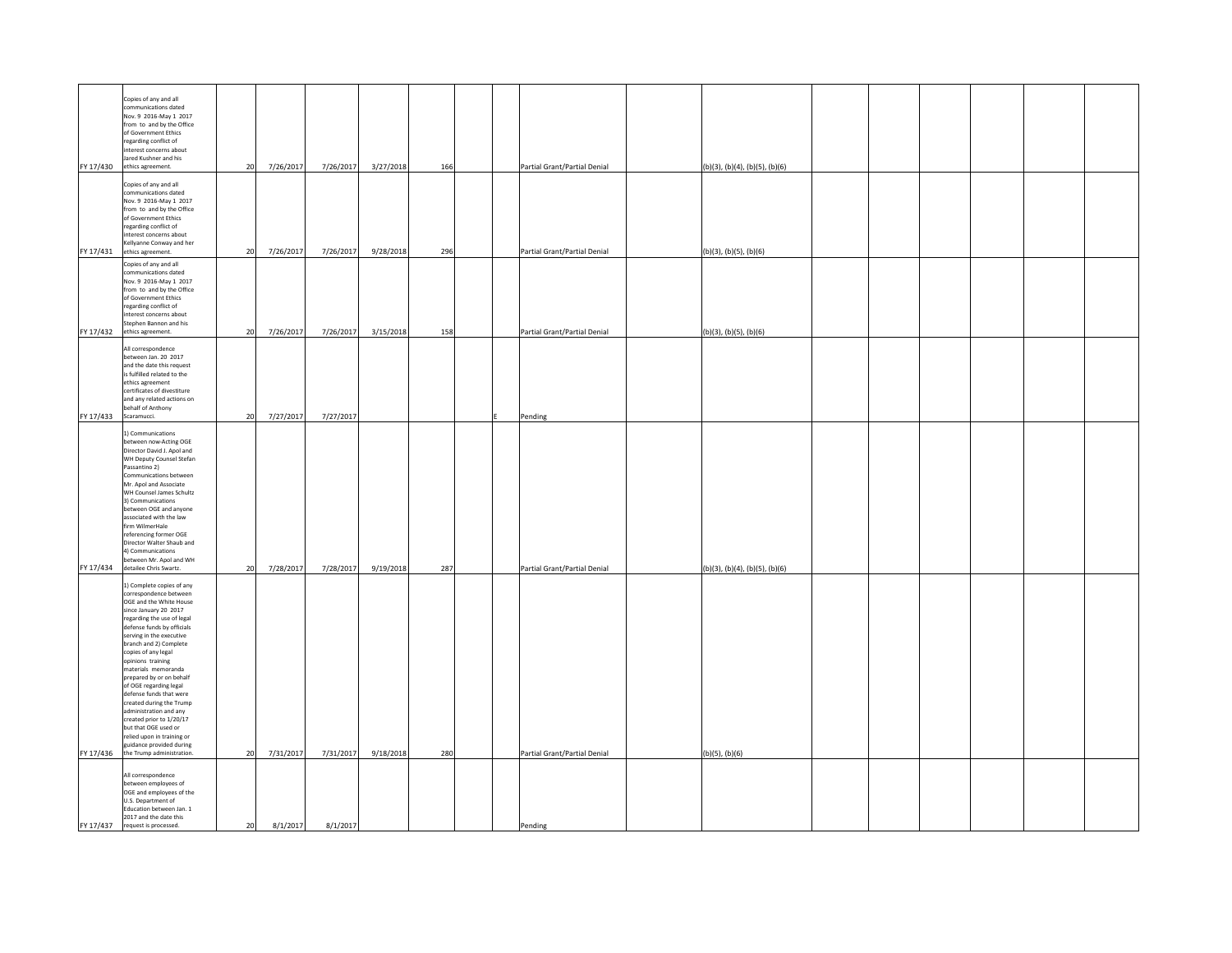|                 | ncoming-and-outgoing<br>correspondence between<br>the Office of<br><b>Governmental Ethics</b><br>limited to the staff<br>members named in the<br>request and Jared<br>Kushner and/or<br>representatives of Jared<br>Kushner named in the<br>request from April 1<br>2017 through July 20                                                  |    |           |           |                     |          |  |                               |                                     |                                |  |  |  |
|-----------------|-------------------------------------------------------------------------------------------------------------------------------------------------------------------------------------------------------------------------------------------------------------------------------------------------------------------------------------------|----|-----------|-----------|---------------------|----------|--|-------------------------------|-------------------------------------|--------------------------------|--|--|--|
| FY 17/439       | 2017.                                                                                                                                                                                                                                                                                                                                     | 20 | 8/2/2017  | 8/2/2017  | 3/27/2018           | 161      |  | Partial Grant/Partial Denial  |                                     | (b)(3), (b)(4), (b)(5), (b)(6) |  |  |  |
| FY 17/440       | All records regarding<br>Anthony Scaramucci.                                                                                                                                                                                                                                                                                              | 20 | 8/2/2017  | 8/2/2017  |                     |          |  | Pending                       |                                     |                                |  |  |  |
| FY 17/444       | All records dated or<br>received on or after Jan.<br>20 2017 referring or<br>relating to Certificates of<br>Divestitures for individual<br>requests including but not<br>limited to the certificates<br>emselves request<br>therefor and<br>correspondence relating<br>hereto.                                                            | 20 | 8/16/2017 |           | 10/2/2017           | $\Omega$ |  | Full Denial for Other Reasons | Records Not<br>Reasonably Described |                                |  |  |  |
| FY 17/445       | A copy of the several OGE<br>presentations used for the<br>symposium on financial<br>disclosure held at the<br><b>Federal Housing Finance</b><br>Agency in FY 2016 in both<br>tracks of the symposium.                                                                                                                                    | 20 | 8/17/2017 | 8/17/2017 |                     |          |  | Pending                       |                                     |                                |  |  |  |
| FY 17/447       | A copy of the INSTRUCTOR<br><b>GUIDE FOR INITIAL ETHICS</b><br>TRAINING FOR EXECUTIVE<br><b>BRANCH EMPLOYEES NEW</b><br>TO FEDERAL SERVICE that<br>was developed in FY 2017.                                                                                                                                                              | 20 | 8/17/2017 |           | 8/17/2017 3/29/2018 | 152      |  | <b>Full Grant</b>             |                                     |                                |  |  |  |
| FY 17/451 2016. | Each periodic report on<br>website traffic at the<br>Office of Government<br>Ethics since October 1                                                                                                                                                                                                                                       | 20 | 8/23/2017 | 8/23/2017 | 9/21/2018           | 271      |  | <b>Full Grant</b>             |                                     |                                |  |  |  |
|                 | Copies of any records that<br>the agency withheld as<br>unresponsive in its<br>response to request FY<br>17/367. That includes but<br>is not limited to: draft legal<br>advisories on pages 4 5 8<br>and 9 an attachment on<br>page 10 the withheld<br>information on pages 6 7<br>and 12 the letters<br>FY 17/452 referenced on page 14. | 20 | 8/29/2017 | 8/29/2017 | 5/4/2018            | 170      |  | Partial Grant/Partial Denial  |                                     | (b)(5), (b)(6)                 |  |  |  |
| FY 17/454       | Correspondence including<br>letters and email and<br>advice memos mentioning<br>legal defense funds or<br>arrangements that can be<br>used to pay personal legal<br>fees incurred by executive<br>branch officials received or<br>sent by the Office of<br>Government Ethics<br>between June 16 2017<br>and the present date.             | 20 | 9/11/2017 | 9/11/2017 | 9/18/2018           | 256      |  | Partial Grant/Partial Denial  |                                     | $(b)(5)$ , $(b)(6)$            |  |  |  |
| FY 17/456       | A copy of the<br>Federal Employee<br>Viewpoint Survey (FEVS) -<br>Small Agency<br>Management Report for<br>the Office of Government<br>Ethics. I also request a<br>copy of the FEVS - Trend<br>Report for the OGE.                                                                                                                        | 20 | 9/12/2017 | 9/12/2017 | 5/3/2018            | 160      |  | <b>Full Grant</b>             |                                     |                                |  |  |  |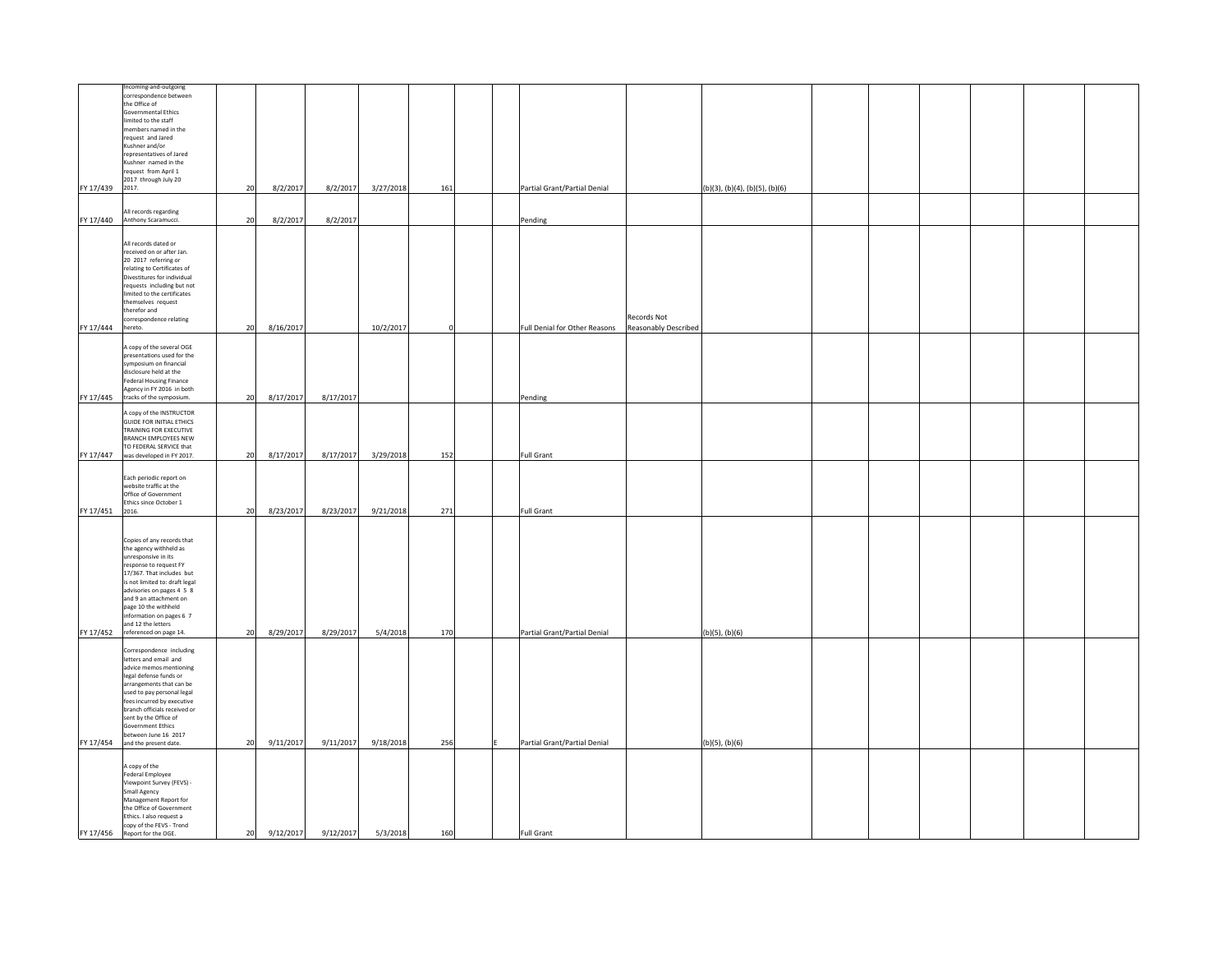| FY 17/457 | Information related to the<br>divestiture process of<br>National Economic Council<br>director Gary D. Cohn from<br>April 1 2017 through Sept.<br>13 2017.                                                                                                                                                                                                                                                                                                                                                       | 20 | 9/13/2017 | 9/13/2017 | 7/9/2018             | 204 | Full Denial for Other Reasons                   | Request Withdrawn |                                |  |  |  |
|-----------|-----------------------------------------------------------------------------------------------------------------------------------------------------------------------------------------------------------------------------------------------------------------------------------------------------------------------------------------------------------------------------------------------------------------------------------------------------------------------------------------------------------------|----|-----------|-----------|----------------------|-----|-------------------------------------------------|-------------------|--------------------------------|--|--|--|
|           | 1) Communications<br>between the White House<br>counsel office or other<br>representatives of the<br>Trump White House and<br>the Office of Government<br>Ethics regarding the legal<br>and ethical rules<br>surrounding the creation<br>of legal defense funds for<br>government employees. 2)<br>Communications between<br>any outside interest<br>groups and the Office of<br><b>Government Ethics</b><br>regarding the legal and<br>ethical rules surrounding<br>the creation of legal<br>defense funds for |    |           |           |                      |     |                                                 |                   |                                |  |  |  |
| FY 17/459 | government employees                                                                                                                                                                                                                                                                                                                                                                                                                                                                                            | 20 | 9/14/2017 | 9/14/2017 | 9/18/2018            | 253 | Partial Grant/Partial Denial                    |                   | $(b)(5)$ , $(b)(6)$            |  |  |  |
| FY 17/460 | Records related to Joe<br>Arpaio's pardon.                                                                                                                                                                                                                                                                                                                                                                                                                                                                      | 20 | 9/18/2017 | 9/18/2017 | 11/30/2017           | 50  | Full Denial for Other Reasons                   | No Records        |                                |  |  |  |
| FY 17/461 | -mail correspondence<br>regarding Marc Short since<br>Jan. 20 2017.                                                                                                                                                                                                                                                                                                                                                                                                                                             | 20 | 9/19/2017 | 9/19/2017 | 10/17/2017           | 19  | Full Denial for Other Reasons                   | No Records        |                                |  |  |  |
|           | All records pertaining to<br>ethics recusals or<br>counseling memos issued<br>between agency ethics<br>officials and agency<br>political appointees<br>between January 20 2017<br>and the date this request<br>FY 17/462 is ultimately fulfilled.                                                                                                                                                                                                                                                               | 20 | 9/19/2017 |           | 9/19/2017 2/28/2018  | 109 | Partial Grant/Partial Denial                    |                   | (b)(5), (b)(6)                 |  |  |  |
| FY 17/463 | Each email containing the<br>phrase "MAR A LAGO"<br>from electronic searches<br>of email of (TO or FROM)<br>OGE employees from Aug.<br>1 2017 to present.                                                                                                                                                                                                                                                                                                                                                       | 20 | 9/20/2017 | 9/20/2017 | 4/20/2018            | 145 | Partial Grant/Partial Denial                    |                   | (b)(3), (b)(4), (b)(5), (b)(6) |  |  |  |
| FY 17/464 | Copy of a I FOIA requests<br>filed during 2015 2016<br>and 2017.                                                                                                                                                                                                                                                                                                                                                                                                                                                | 20 | 9/20/2017 | 9/20/2017 | 2/22/2018            | 104 | <b>Full Grant</b>                               |                   |                                |  |  |  |
| FY 17/465 | Records electronic or<br>otherwise of the<br>following: any / all<br>manuals / instruction<br>booklets / pamphlets /<br>handouts / etc. about the<br>use of OGE's INTEGRITY<br>system the electronic<br>financial disclosure system<br>created by the U.S. Office<br>of Government Ethics<br>$(OGE)$ .                                                                                                                                                                                                          | 20 | 9/21/2017 | 9/21/2017 |                      |     | Pending                                         |                   |                                |  |  |  |
|           | Emails and other                                                                                                                                                                                                                                                                                                                                                                                                                                                                                                |    |           |           |                      |     |                                                 |                   |                                |  |  |  |
|           | correspondence about<br>Christine M. Ciccone since<br>FY 17/466 Nov. 9 2016.                                                                                                                                                                                                                                                                                                                                                                                                                                    | 20 | 9/25/2017 | 9/25/2017 | 3/8/2018             | 111 | Full Denial for Other Reasons                   | No Records        |                                |  |  |  |
| FY 17/468 | Copy of documents<br>provided in response to a<br>Sept. 21 notice to federal<br>agencies that told them<br>that copies of waivers<br>issued under Executive<br>Order 13770 must also be<br>provided to OGE as they<br>are issued.                                                                                                                                                                                                                                                                               | 20 | 9/21/2017 |           | 9/21/2017 10/18/2017 | 18  | Full Denial for Other Reasons Request Withdrawn |                   |                                |  |  |  |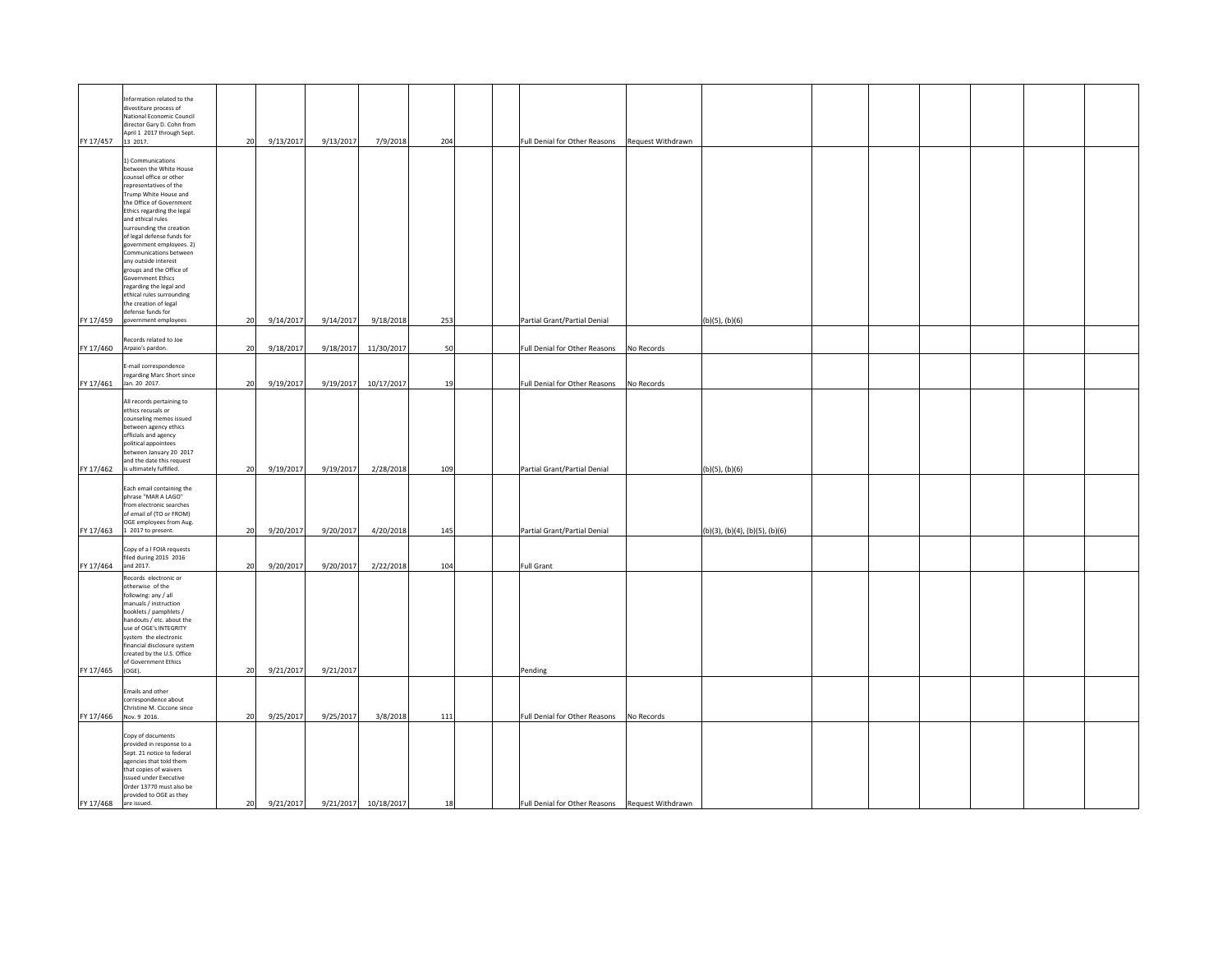| FY 17/469 | Office of Government<br>Ethics decisions on all<br>ethics complaints filed by<br>Scott Dworkin The<br>Democratic Coalition or<br>The Democratic Coalition<br>Against Trump filed<br>between January 20th<br>2017 and September 28th<br>2017.                                                                                                                                                                                                                                                                               | 20 | 9/28/2017     |                                    | 9/28/2017 11/24/2017 | 38  |   | Full Denial for Other Reasons            | No Records                          |  |  |  |
|-----------|----------------------------------------------------------------------------------------------------------------------------------------------------------------------------------------------------------------------------------------------------------------------------------------------------------------------------------------------------------------------------------------------------------------------------------------------------------------------------------------------------------------------------|----|---------------|------------------------------------|----------------------|-----|---|------------------------------------------|-------------------------------------|--|--|--|
| FY 17/470 | All emails sent to or<br>received with agency<br>officials or representatives<br>from January 20 2017 to<br>the date the search is<br>conducted from email<br>addresses associated with<br>the following people that<br>do not end in .gov limited<br>to certain keywords.                                                                                                                                                                                                                                                 | 20 | 9/28/2017     |                                    | 7/16/2018            |     |   | Full Denial for Other Reasons            | Records Not<br>Reasonably Described |  |  |  |
|           | An unredacted copy of                                                                                                                                                                                                                                                                                                                                                                                                                                                                                                      |    |               |                                    |                      |     |   |                                          |                                     |  |  |  |
| FY 17/471 | Letter to a Deputy DAEO<br>dated October 20 1983.                                                                                                                                                                                                                                                                                                                                                                                                                                                                          | 20 | 9/29/2017     | 9/29/2017                          | 2/12/2018            | 90  |   | <b>Full Grant</b>                        |                                     |  |  |  |
| FY 18/001 | All materials within the Office of<br>Government Ethics relating to<br>fines assessed for excessively<br>delayed filings of OGE Form 278e<br>or 278-T from January 20 2017 to<br>September 29 2017.                                                                                                                                                                                                                                                                                                                        | 20 | 10/2/2017     | 10/2/2017                          | 12/7/2017            | 40  | 5 | Full Denial for Other Reasons            | Request Withdrawn                   |  |  |  |
| FY 18/002 | Theh following 2017 Federal<br><b>Employee Viewpoint Survey</b><br>(FEVS) OGE reports: 1) the Agency<br>Management Report 2) the<br>Annual Employee Survey Report<br>3) the Trend Report 4) 1st Level<br>Subagency Comparison Report 5)<br>all Agency-Specific Item Reports<br>(note: not all agencies<br>participating in FEVS received this<br>type of report although the<br>majority did) 6) all Demographic<br>Comparison Reports (note: most<br>but not all participating agencies<br>received this type of report). |    | 20 10/16/2017 | 10/16/2017                         | 7/19/2018            | 190 |   | Full Grant                               |                                     |  |  |  |
| FY 18/003 | All logs of congressional<br>correspondence regarding<br>correspondence to or from any<br>officials at Office of Government<br>Ethics and Florida State<br>Representative Mike Miller<br>between January 1 2013 and<br>October 16 2017.                                                                                                                                                                                                                                                                                    |    | 20 10/17/2017 | 10/17/2017                         | 11/7/2017            | 15  |   | Full Denial for Other Reasons            | No Records                          |  |  |  |
| FY 18/004 | Logs of congressional<br>correspondence regarding<br>correspondence to or from any<br>fficials at Office of Government<br>Ethics and Rep. David Valadao<br>between January 1 2013 and<br>OCtober 16 2017.                                                                                                                                                                                                                                                                                                                  |    | 20 10/17/2017 | 10/17/2017                         | 11/7/2017            | 15  |   | Full Denial for Other Reasons            | No Records                          |  |  |  |
| FY 18/005 | All documents and emails that<br>relate to the remarks of Donald J.<br>Trump on the NFL players<br>kneeling for the pledge since<br>09/25/2017.                                                                                                                                                                                                                                                                                                                                                                            | 20 |               | 10/19/2017  10/19/2017  12/28/2017 |                      | 47  |   | Full Denial for Other Reasons No Records |                                     |  |  |  |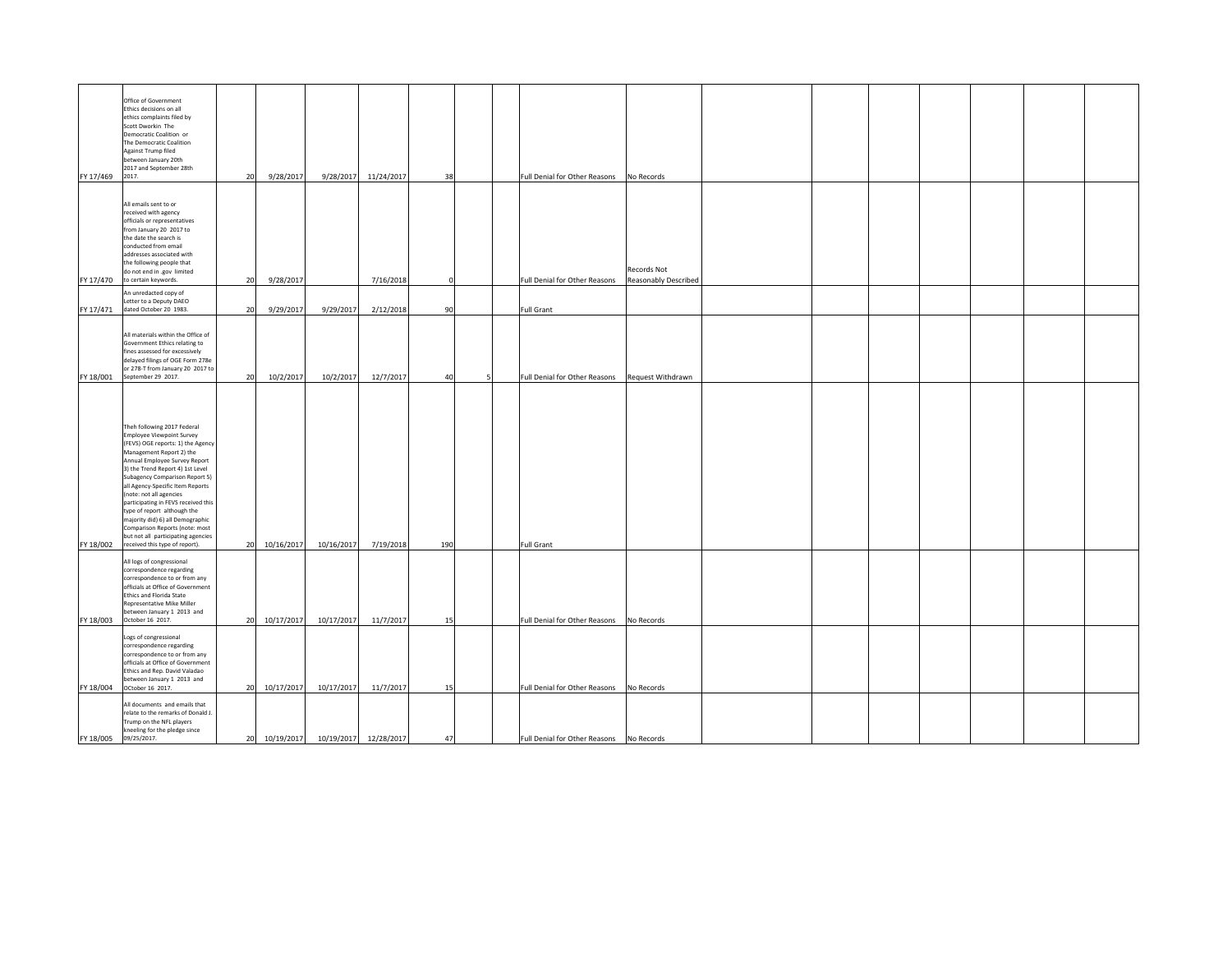|           | All records relating to any review<br>by the Office of Government<br>Ethics of President Donald<br>Trump's donations or plans to<br>donate his personal funds to<br>individuals non-profit<br>organizations or other entities<br>specifically including but not<br>limited to his monetary donation<br>or plans to make a monetary<br>donation of \$25 000 to the family<br>FY 18/006 of Army Sgt. Dillon Baldridge.                                                                                                                                                                                                                                       | 20 10/20/2017   | 10/20/2017               | 11/9/2017           | 14  | Full Denial for Other Reasons            | No Records          |  |  |  |
|-----------|------------------------------------------------------------------------------------------------------------------------------------------------------------------------------------------------------------------------------------------------------------------------------------------------------------------------------------------------------------------------------------------------------------------------------------------------------------------------------------------------------------------------------------------------------------------------------------------------------------------------------------------------------------|-----------------|--------------------------|---------------------|-----|------------------------------------------|---------------------|--|--|--|
| FY 18/007 | Recusal-related documents from<br>calendar year 2017 for the<br>commissioners of the Securities<br>and Exchange Commission: Kara<br>Stein Michael Piwowar and Jay<br>Clayton.                                                                                                                                                                                                                                                                                                                                                                                                                                                                              | 20 10/24/2017   | 10/24/2017               | 12/1/2017           | 26  | Full Denial for Other Reasons            | Request Withdrawn   |  |  |  |
|           | Any correspondence including<br>letters and email between the<br>Office of Government Ethics and<br>the designated agency ethics<br>office of the Department of<br><b>Education concerning Secretary</b><br>Betsy DeVos and her compliance<br>with the ethics agreement dated<br>January 19 2017 and/or the<br>filing of her Certification of Ethics<br>Agreement Compliance and any<br>correspondence including letters<br>and email between the Office of<br>Government Ethics and Secretary<br>Betsy DeVos or her<br>representatives regarding<br>divestiture her ethics agreement<br>or her Certification of Ethics<br>FY 18/008 Agreement Compliance. |                 | 20 10/25/2017 10/25/2017 |                     |     | Pending                                  |                     |  |  |  |
| FY 18/009 | All e-mails (including<br>attachments) exchanged between<br>any of the listed staff in the Office<br>of Government Ethics and any<br>State Department official that<br>contain any of the listed search<br>terms (or that contain any word<br>or phrase that contains any of the<br>listed search terms) in the<br>subject body text or<br>attachments.                                                                                                                                                                                                                                                                                                    | 11/1/2017<br>20 | 11/1/2017                | 9/28/2017           | 228 | Full Denial for Other Reasons            | No Records          |  |  |  |
| FY 18/010 | All e-mails (including<br>attachments) exchanged between<br>any of the listed staff in the Office<br>of Government Ethics and Rex<br>Wayne T llerson the current<br>Secretary of State and former CEO<br>of ExxonMobil.                                                                                                                                                                                                                                                                                                                                                                                                                                    | 20<br>11/1/2017 | 11/1/2017                | 3/23/2018           | 96  | Partial Grant/Partial Denial             | $(b)(3)$ , $(b)(4)$ |  |  |  |
|           | Access to and copies of all logs of<br>congressional correspondence to<br>or from any officials at Office of<br>Government Ethics and Rep. Dan<br>Donovan between 5/12/2015<br>FY 18/011 and 11/1/2017.                                                                                                                                                                                                                                                                                                                                                                                                                                                    | 11/1/2017<br>20 | 11/1/2017                | 11/7/2017           |     | Full Denial for Other Reasons            | No Records          |  |  |  |
| FY 18/012 | Any internal ethics analysis and<br>any unpublished ethics opinions<br>by OGE made since July 1 2017.                                                                                                                                                                                                                                                                                                                                                                                                                                                                                                                                                      | 11/3/2017<br>20 | 11/3/2017                | 9/27/2018           | 225 | Full Denial for Other Reasons            | No Records          |  |  |  |
| FY 18/013 | Any internal ethics analyses<br>and/or any unpublished ethics<br>opinions that have been produced<br>between July 1 2017 and the<br>present day.                                                                                                                                                                                                                                                                                                                                                                                                                                                                                                           | 11/6/2017<br>20 |                          | 11/6/2017 9/27/2018 | 224 | Full Denial for Other Reasons No Records |                     |  |  |  |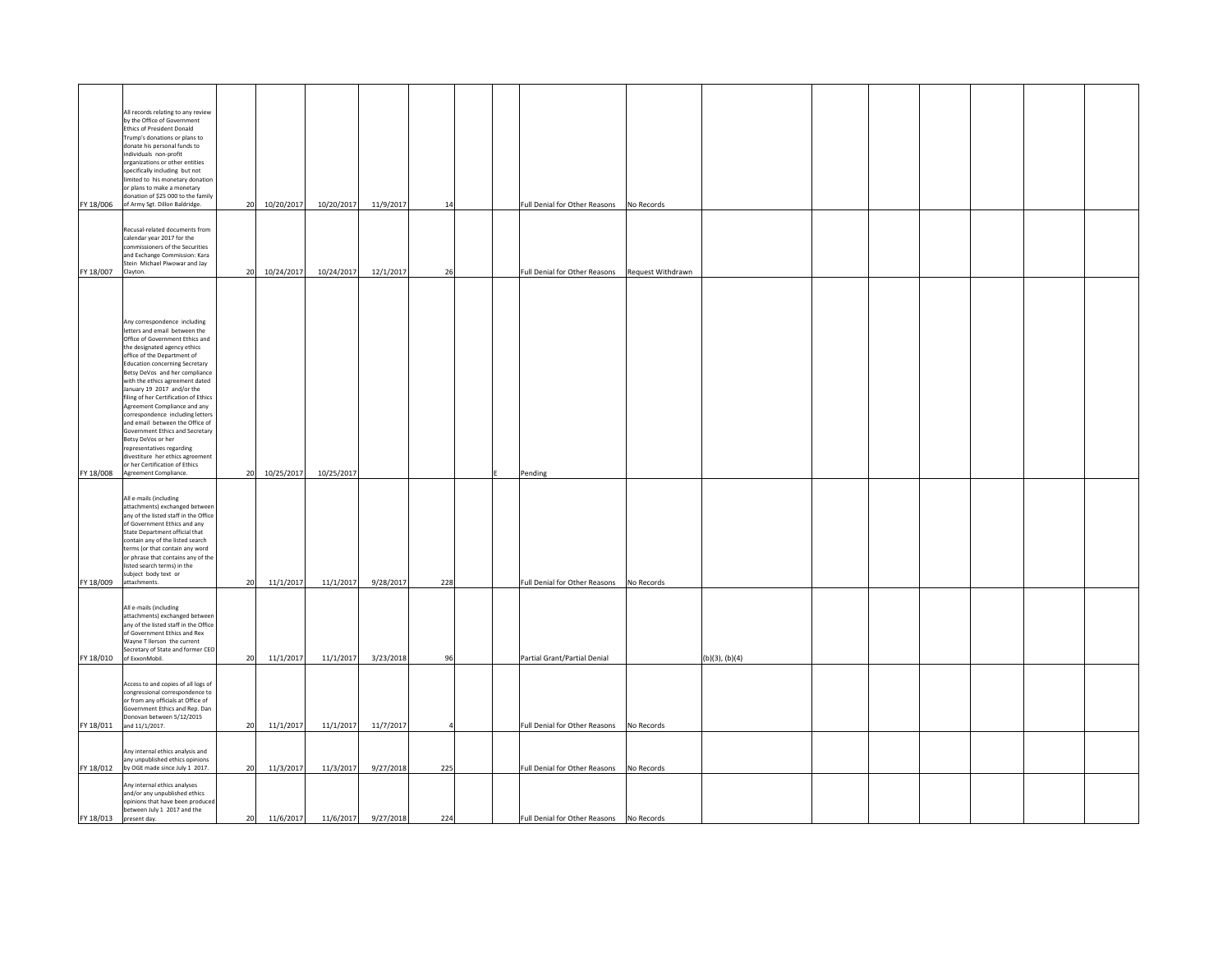|           | A copy of all internal ethics<br>analysis and any unpublished<br>ethics opinions produced during<br>the time period January 1 2017                                                                                                                                                                                       |    |            |            |                       |     |  |                                                                                    |        |            |                    |                                                    |  |
|-----------|--------------------------------------------------------------------------------------------------------------------------------------------------------------------------------------------------------------------------------------------------------------------------------------------------------------------------|----|------------|------------|-----------------------|-----|--|------------------------------------------------------------------------------------|--------|------------|--------------------|----------------------------------------------------|--|
|           | FY 18/014 to the present.                                                                                                                                                                                                                                                                                                | 20 | 11/13/2017 | 11/13/2017 | 9/27/2018             | 220 |  | Full Denial for Other Reasons No Records                                           |        |            |                    |                                                    |  |
|           | All logs of congressional<br>correspondence to or from any<br>officials at Office of Government<br>Ethics and Rep. Mike Bost<br>between January 1 2015 and<br>FY 18/015 November 13 2017                                                                                                                                 | 20 | 11/13/2017 |            | 11/13/2017 11/30/2017 | 12  |  | Full Denial for Other Reasons<br>No Records                                        |        |            |                    |                                                    |  |
|           |                                                                                                                                                                                                                                                                                                                          |    |            |            |                       |     |  |                                                                                    |        |            |                    |                                                    |  |
|           | Emails faxes letters exchanged<br>between listed OGE staff and<br>isted WH staff between Jan. 20<br>FY 18/016 2017 and March 31 2017.                                                                                                                                                                                    | 20 | 11/14/2017 | 11/14/2017 | 9/27/2018             | 220 |  | Partial Grant/Partial Denial                                                       | (b)(6) |            |                    |                                                    |  |
|           | Information regarding the "Slush<br>Fund" that Congres has set aside<br>that has paid out over<br>\$15 000 000 in "HUSH" money<br>prough tax dollars to women<br>that have accused Senators and<br>Representatives of sexual                                                                                             |    |            |            |                       |     |  |                                                                                    |        |            |                    |                                                    |  |
| FY 18/017 | improprieties or harassment.                                                                                                                                                                                                                                                                                             | 20 | 11/21/2017 | 11/21/2017 | 1/18/2018             | 38  |  | Full Denial for Other Reasons<br>No Records                                        |        |            |                    |                                                    |  |
|           | Copies of all ethics complaints<br>filed by Scott Dworkin The<br>emocratic Coalition or The<br><b>Democratic Coalition Against</b><br>Trump filed between January 20th<br>2017 and September 28th 2017.                                                                                                                  | 20 | 11/24/2017 | 11/24/2017 | 9/25/2018             | 210 |  |                                                                                    |        |            |                    |                                                    |  |
| FY 18/018 |                                                                                                                                                                                                                                                                                                                          |    |            |            |                       |     |  | <b>Full Grant</b>                                                                  |        |            |                    |                                                    |  |
|           | Any and all documents including<br>all attachments to emails to or<br>from any staff of OGE related to<br>Certificate No. OGE-2017-111<br>issued by on Aug. 9 2017 involving<br>Counselor to the President<br>Kellyanne Conway to OGE and the<br>sale of her 100% stake in The<br>FY 18/019 Polling Company/Woman Trend. | 20 | 12/5/2017  | 12/5/2017  |                       |     |  | Pending                                                                            |        |            |                    |                                                    |  |
|           | Copies of correspondence with<br>Marvin E. Kaplan (National Labor<br>Relations Board Board Member)<br>related to the conflicts analysis<br>conducted by the agency reviewe<br>FY 18/020 and/or the OGE.                                                                                                                  | 20 | 12/13/2017 | 12/13/2017 | 1/12/2018             | 20  |  | Full Denial for Other Reasons<br>No Records                                        |        |            |                    |                                                    |  |
|           |                                                                                                                                                                                                                                                                                                                          |    |            |            |                       |     |  |                                                                                    |        |            |                    |                                                    |  |
|           | Information about the fund that<br>the House of Representatives<br>used to pay for varies harassment<br>claims against it's members. The<br>information requested is who was<br>the charge against who made the<br>charge what was the charge and<br>FY 18/021 how much was paid.                                        | 20 | 12/15/2017 | 12/15/2017 | 1/18/2018             | 21  |  | Full Denial for Other Reasons<br>No Records                                        |        |            |                    |                                                    |  |
|           |                                                                                                                                                                                                                                                                                                                          |    |            |            |                       |     |  |                                                                                    |        |            |                    |                                                    |  |
| FY 18/022 | Information that pertains<br>evidence in any recorded format<br>to any entity cited in the<br>bibliography and reference list<br>which would constitute a<br>contravention of any constitution<br>statute treaty or convention or<br>crime by any criminal and penal<br>code cited in the bibliography.                  | 20 | 12/20/2017 |            | 1/19/2018             |     |  | <b>Records Not</b><br>Full Denial for Other Reasons<br><b>Reasonably Described</b> |        |            |                    |                                                    |  |
|           |                                                                                                                                                                                                                                                                                                                          |    |            |            |                       |     |  |                                                                                    |        |            |                    |                                                    |  |
| FY 18/023 | Appeal of FY 18/005.                                                                                                                                                                                                                                                                                                     | 20 |            |            |                       | 18  |  |                                                                                    |        | 12/28/2017 | 1/25/2018 Affirmed | <b>Full Denial for</b><br>Other Reasons No Records |  |
|           | Any information on me that your                                                                                                                                                                                                                                                                                          |    |            |            |                       |     |  |                                                                                    |        |            |                    |                                                    |  |
| FY 18/024 | agency might hold.                                                                                                                                                                                                                                                                                                       | 20 | 12/26/2017 | 12/26/2017 | 1/19/2018             | 16  |  | Full Denial for Other Reasons<br>No Records                                        |        |            |                    |                                                    |  |
| FY 18/025 | All logs of correspondence<br>regarding correspondence to or<br>from any officials at Office of<br>Government Ethics and Lea<br>Marquez-Peterson between<br>August 1 2009 and December<br>20 2017.                                                                                                                       | 20 | 1/2/2018   | 1/2/2018   | 2/2/2018              | 22  |  | Full Denial for Other Reasons   No Records                                         |        |            |                    |                                                    |  |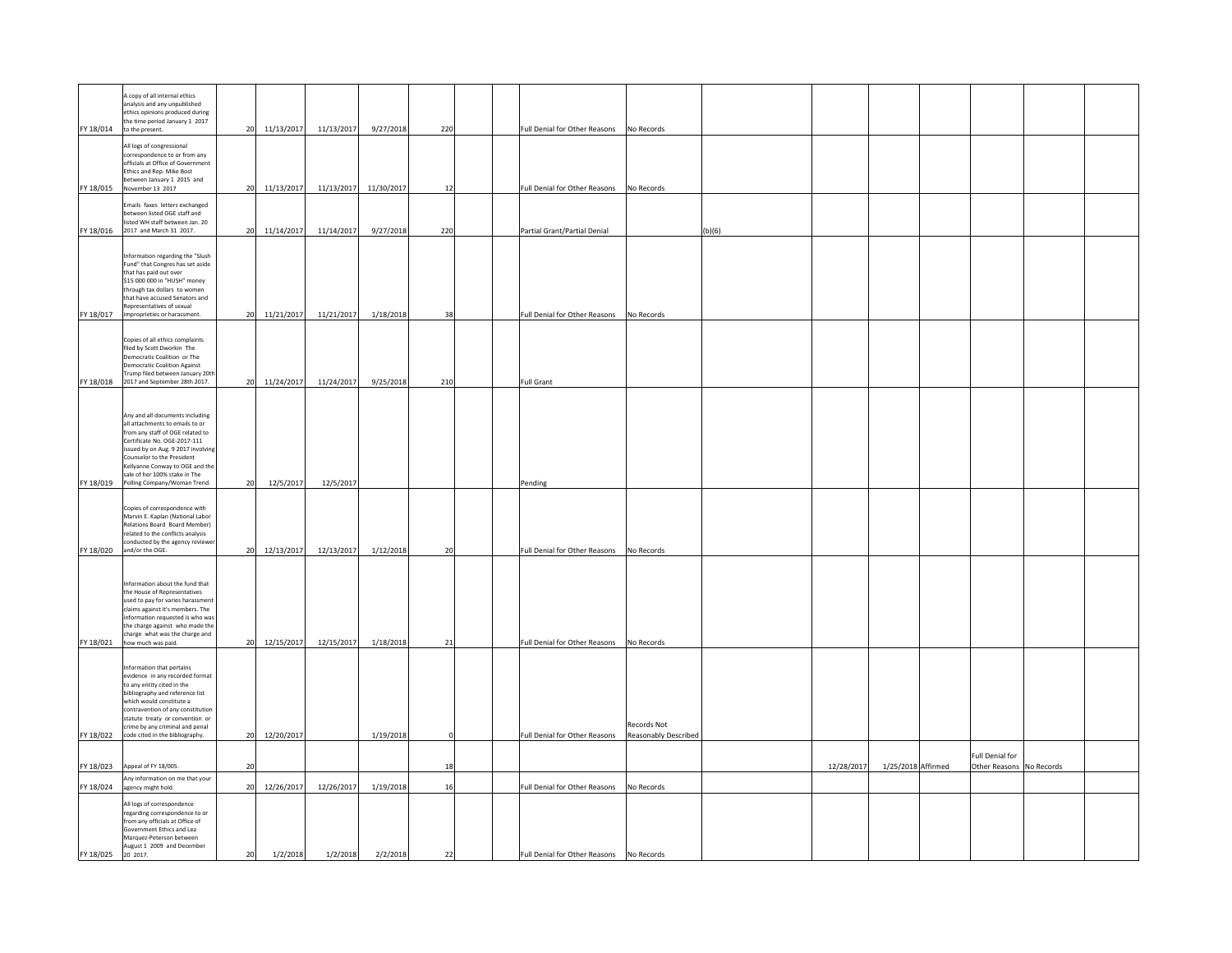| FY 18/026 | Documents and records related to<br>certificates of divestiture issued in<br>2017 to the following federal<br>employees: Bannon Stephen K.<br>Conway Kellyanne E. Katsas<br>Gregory G. Kushner Jared C.<br>Liddell Christopher P. Powell<br>Dina H. Spicer Sean M. Cohn<br>Gary D.                                                                                                                                                                                                                                                                                                                     | 20 | 1/4/2018  | 1/4/2018  |                     |                | 2 F | Pending                                  |                   |                        |                    |                   |  |
|-----------|--------------------------------------------------------------------------------------------------------------------------------------------------------------------------------------------------------------------------------------------------------------------------------------------------------------------------------------------------------------------------------------------------------------------------------------------------------------------------------------------------------------------------------------------------------------------------------------------------------|----|-----------|-----------|---------------------|----------------|-----|------------------------------------------|-------------------|------------------------|--------------------|-------------------|--|
|           | Any and all OGE Form 202s<br>(Notifications of Conflict of<br>Interest Referrals) regarding any<br>of the individuals listed in the                                                                                                                                                                                                                                                                                                                                                                                                                                                                    |    |           |           |                     |                |     | Full Denial Based on                     |                   |                        |                    |                   |  |
| FY 18/027 | request.                                                                                                                                                                                                                                                                                                                                                                                                                                                                                                                                                                                               | 20 | 1/4/2018  | 1/4/2018  | 1/19/2018           | 10             |     | Exemptions                               |                   | (b)(6), (b)(7)(C)      |                    |                   |  |
| FY 18/028 | OGE documents pertaining to<br>Joseph Otting of the Office of the<br>Comptroller of the Currency<br>(Department of Treasury)<br>specifically: (1) Any Records<br>related to Mr. Otting's request for<br>a certificate of divestiture. For the<br>purposes of this request Records<br>shall include emails meeting<br>notes and the request itself. (2)<br>Any Records related to the<br>statutorily-required meeting that<br>Mr. Otting had with the Ethics<br>Office to discuss his new financial<br>holdings. For the purposes of this<br>request Records shall include<br>emails and meeting notes. | 20 | 1/5/2018  | 1/5/2018  | 4/19/2018           | 72             |     | Partial Grant/Partial Denial             |                   | (b)(4), (b)(5)         |                    |                   |  |
|           | Communications between<br>January 2017 and March 2017<br>between OGE director Walter<br>Shaub and DOJ officials regarding<br>OGE's examination discussion<br>and recommendation of Sessions'                                                                                                                                                                                                                                                                                                                                                                                                           |    |           |           |                     |                |     |                                          |                   |                        |                    |                   |  |
| FY 18/029 | recusal.                                                                                                                                                                                                                                                                                                                                                                                                                                                                                                                                                                                               | 20 | 1/5/2018  | 1/5/2018  | 2/15/2018           | 28             |     | Partial Grant/Partial Denial             |                   | (b)(5)                 |                    |                   |  |
|           | Your agency's FOIA request log<br>covering 2017 which includes a<br>field showing the subject of each<br>equest and a field for the final                                                                                                                                                                                                                                                                                                                                                                                                                                                              |    |           |           |                     |                |     |                                          |                   |                        |                    |                   |  |
| FY 18/030 | disposition.                                                                                                                                                                                                                                                                                                                                                                                                                                                                                                                                                                                           | 20 | 1/5/2018  | 1/5/2018  | 2/22/2018           | 32             |     | <b>Full Grant</b>                        |                   |                        |                    |                   |  |
| FY 18/031 | Records related to any trust of<br>which Justin Muzinich his spouse<br>or a child of his is a beneficiary<br>eligible beneficiary grantor or<br>trustee use or a child of his.                                                                                                                                                                                                                                                                                                                                                                                                                         | 20 | 1/11/2018 | 1/11/2018 | 5/25/2018           | 94             |     | Partial Grant/Partial Denial             |                   | (b)(3), (b)(4), (b)(5) |                    |                   |  |
|           | Appeal of FY 18/029 Expedited<br>FY 18/032 Processing Request                                                                                                                                                                                                                                                                                                                                                                                                                                                                                                                                          | 20 |           |           |                     | $\overline{7}$ |     |                                          |                   | 1/16/2018              | 1/25/2018 Reversed | <b>Full Grant</b> |  |
|           | All records that the U.S. Office of<br>Government Ethics released<br>between July 1 2017 and<br>December 31 2017 in response to<br>equests for records pursuant to                                                                                                                                                                                                                                                                                                                                                                                                                                     |    |           |           |                     |                |     |                                          |                   |                        |                    |                   |  |
| FY 18/033 | the Freedom of Information Act.<br>Records related to Legal Defense                                                                                                                                                                                                                                                                                                                                                                                                                                                                                                                                    | 20 | 1/12/2018 | 1/12/2018 | 1/17/2018           | $\overline{2}$ |     | Full Denial for Other Reasons            | Request Withdrawn |                        |                    |                   |  |
| FY 18/034 | Funds                                                                                                                                                                                                                                                                                                                                                                                                                                                                                                                                                                                                  | 20 | 1/18/2018 | 1/18/2018 | 9/18/2018           | 169            |     | Partial Grant/Partial Denial             |                   | (b)(5), (b)(6)         |                    |                   |  |
| FY 18/035 | Correspondence involving any<br>OGE staff members and any of<br>the listed Consumer Financial<br>Protection Bureau or Office of<br>Management and Budget officials<br>and employees between and<br>including November 20 2017 and<br>the present.                                                                                                                                                                                                                                                                                                                                                      | 20 | 1/19/2018 | 1/19/2018 |                     |                |     | Pending                                  |                   |                        |                    |                   |  |
| FY 18/036 | All logs of congressional<br>correspondence to or from any<br>officials at the Office of<br>Government Ethics and Rep.<br>French Hill between January 1<br>2015 and January 231 2018.                                                                                                                                                                                                                                                                                                                                                                                                                  | 20 | 1/31/2018 |           | 1/31/2018 5/24/2018 | 80             |     | Full Denial for Other Reasons No Records |                   |                        |                    |                   |  |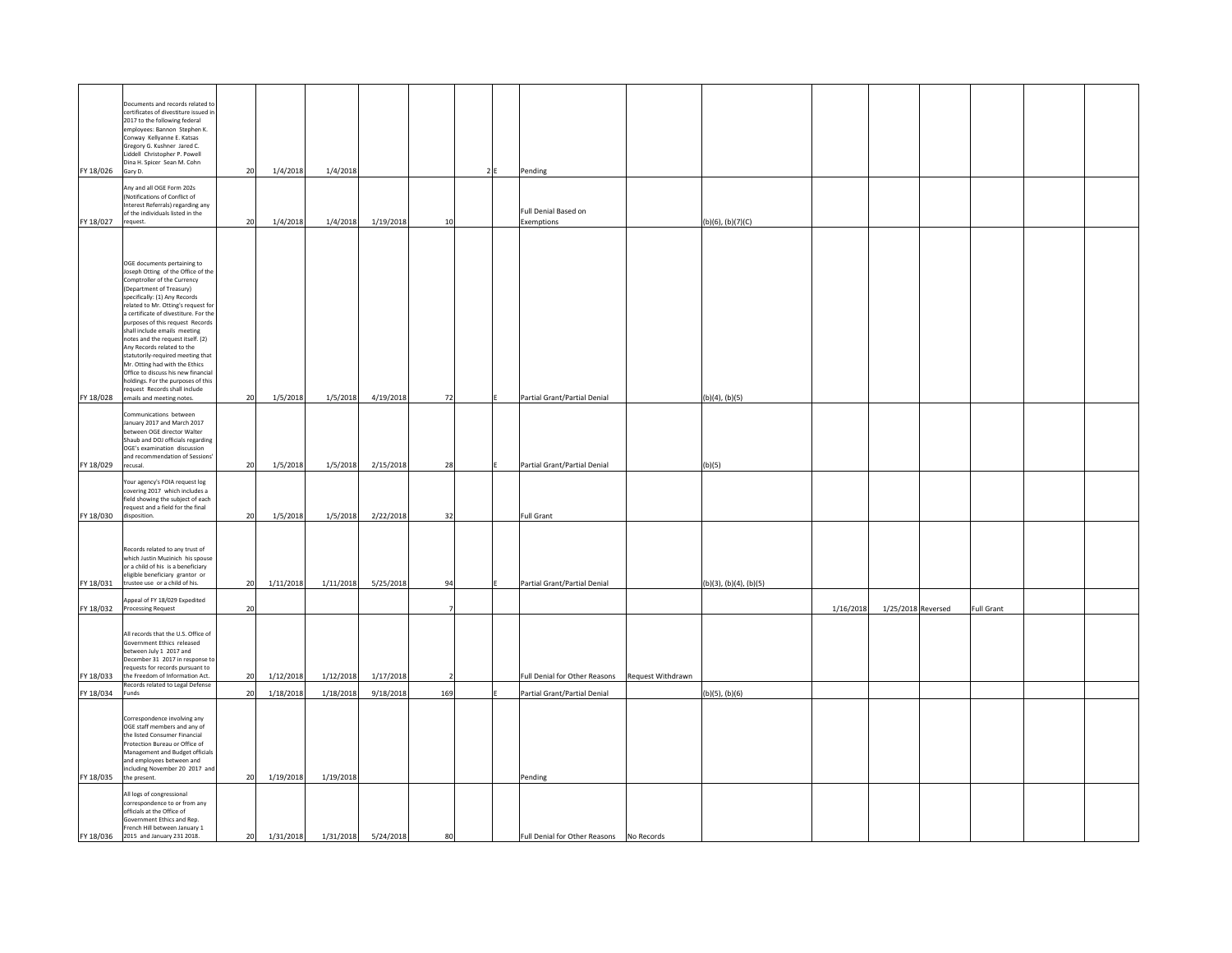|                    | 1) A request dated December 5<br>2017 by Brian J. Sonfield the<br>assistant general counsel at the<br>Department of Treasury<br>pertaining to Comptroller of the<br>Currency Joseph Otting's<br>certificates of divestiture. 2) Mr.<br>Sonfield's amended request<br>dating December 19 2017 also<br>pertaining to Mr. Otting's<br>FY 18/037 certificates of divestiture.                                                                                                                                                                                                                    | 20       | 1/31/2018            | 1/31/2018            | 4/26/2018              | 60  |                | Full Denial for Other Reasons                                                                  | Records Referred at<br><b>Initial Request Level</b> |                        |  |  |  |
|--------------------|----------------------------------------------------------------------------------------------------------------------------------------------------------------------------------------------------------------------------------------------------------------------------------------------------------------------------------------------------------------------------------------------------------------------------------------------------------------------------------------------------------------------------------------------------------------------------------------------|----------|----------------------|----------------------|------------------------|-----|----------------|------------------------------------------------------------------------------------------------|-----------------------------------------------------|------------------------|--|--|--|
| FY 18/038          | All completed copies of OGE Form<br>202: Notice of Conf ict of Interest<br>Referral that were turned in to<br>OGE from January 20 2017 to<br>January 20 2018.                                                                                                                                                                                                                                                                                                                                                                                                                                | 20       | 2/1/2018             | 2/1/2018             |                        |     |                | Pending                                                                                        |                                                     |                        |  |  |  |
| FY 18/039          | Any and all records mentioning or<br>referring to the Patriot Legal<br>Defense Fund.                                                                                                                                                                                                                                                                                                                                                                                                                                                                                                         | 20       | 2/2/2018             | 2/2/2018             | 9/18/2018              | 158 |                | Partial Grant/Partial Denial                                                                   |                                                     | (b)(5)                 |  |  |  |
| FY 18/040 request. | All logs of congressional<br>correspondence to or from any<br>officials at Office of Government<br>Ethics and Rep. Dave Brat<br>between November 4 2014 and<br>the date of the receipt of this                                                                                                                                                                                                                                                                                                                                                                                               | 20       | 2/2/2018             | 2/2/2018             | 2/8/2018               |     |                | Full Denial for Other Reasons                                                                  | No Records                                          |                        |  |  |  |
| FY 18/041          | Records related to the<br>certification of Ethics Agreement<br>Compliance filed by Education<br>Secretary Betsy DeVos and<br>submitted to OGE from Feb. 7<br>2017 to present                                                                                                                                                                                                                                                                                                                                                                                                                 | 20       | 2/5/2018             | 2/5/2018             |                        |     |                | Pending                                                                                        |                                                     |                        |  |  |  |
|                    | A list of single issue reviews<br>conducted by OGE from January                                                                                                                                                                                                                                                                                                                                                                                                                                                                                                                              |          |                      |                      |                        |     |                |                                                                                                |                                                     |                        |  |  |  |
| FY 18/043          | FY 18/042 1 2010 to the present.<br>All logs of congressional<br>correspondence to or from any<br>officials at the Office of<br>Government Ethics and Rep. Andy<br>Barr (R-KY-06) between January 1<br>2013 and February 6 2018.                                                                                                                                                                                                                                                                                                                                                             | 20<br>20 | 2/6/2018<br>2/7/2018 | 2/6/2018<br>2/7/2018 | 2/26/2018<br>2/14/2018 | 13  |                | <b>Full Grant</b><br>Full Denial for Other Reasons                                             | No Records                                          |                        |  |  |  |
| FY 18/044          | 1) Any and all records of<br>communication sent to or from<br>OGE officials regarding funds<br>sought by FBI official Peter Strzok<br>for his legal defense the<br>establishment of a legal defense<br>fund on Strzok's behalf ethical<br>guidance surrounding Strzok's<br>legal defense and/or solicitation<br>of donations for Strzok's defense<br>for legal matters related to his<br>government service. 2) Any and<br>all records relating to ethical<br>guidance sought or provided to<br>FBI official Peter Strzok relating to<br>legal matters surrounding his<br>government service | 20       | 2/7/2018             | 2/7/2018             | 2/12/2018              |     |                | Full Denial Based on<br>Exemptions                                                             |                                                     | $(b)(6)$ , $(b)(7)(C)$ |  |  |  |
|                    | All comments received in<br>response to RIN 3209-AA04<br>published in Volume 80 Number<br>223 Page 74004 of the Federal<br>Register which was published on                                                                                                                                                                                                                                                                                                                                                                                                                                   |          |                      |                      |                        |     |                |                                                                                                |                                                     |                        |  |  |  |
| FY 18/046          | FY 18/045 Nov. 27 2015<br>All employee and contractor<br>expenses that include payment to<br>the Trump International Hotel<br>Washington D.C. since September<br>1 2016 as well as all<br>expenditures made by the Office<br>of Government Ethics to the<br>Trump International Hotel<br>Washington D.C. since September<br>1 2016                                                                                                                                                                                                                                                           | 20<br>20 | 2/7/2018<br>2/9/2018 | 2/7/2018<br>2/9/2018 | 2/8/2018<br>2/21/2018  |     | $\overline{7}$ | Full Denial for Other Reasons Request Withdrawn<br>Full Denial for Other Reasons    No Records |                                                     |                        |  |  |  |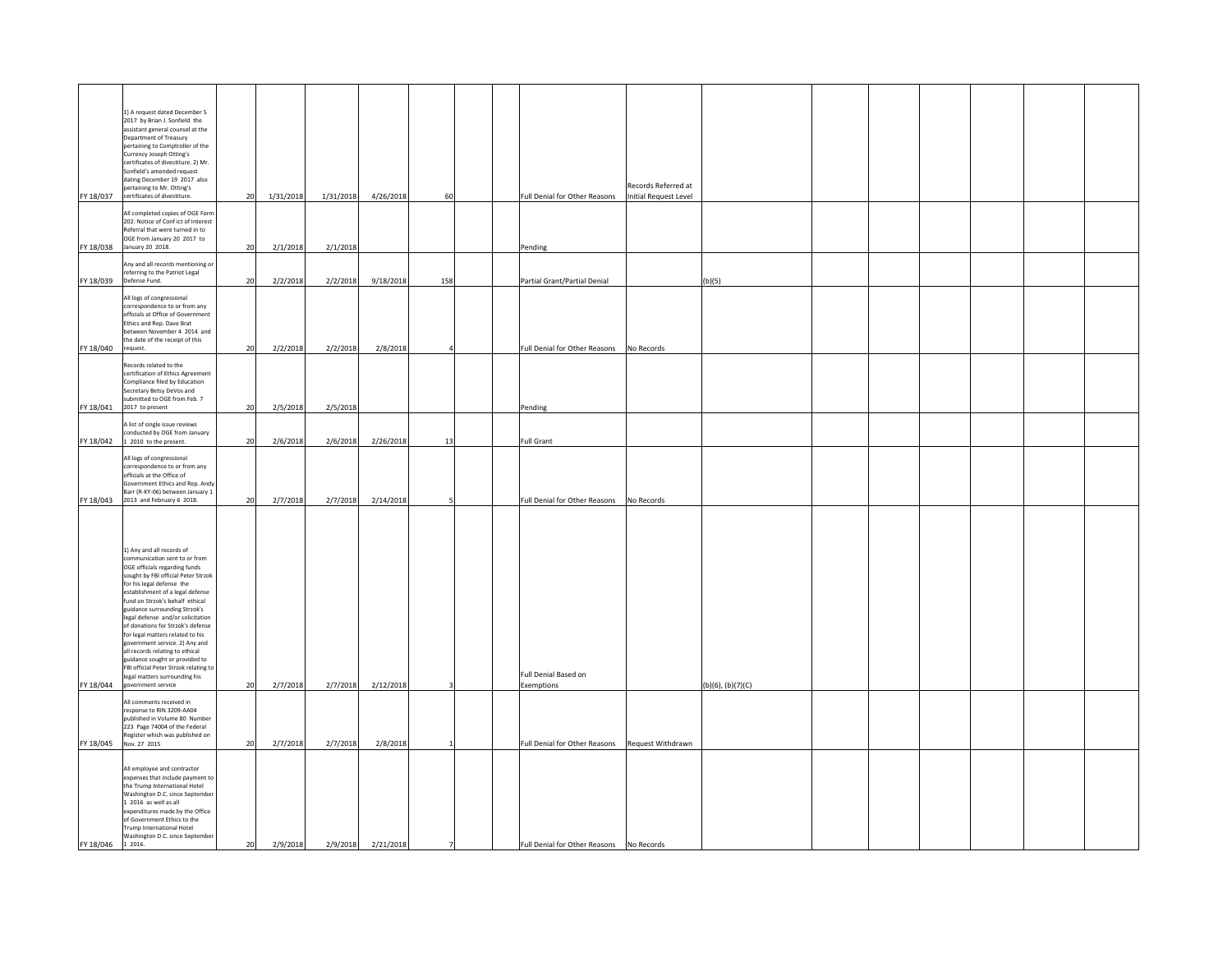| FY 18/047<br>FY 18/048<br>FY 18/049 | Waivers and authorizations issued<br>to appointees and employees at<br>the Department of Health and<br>Human Services and its operating<br>divisions between Jan. 20 2017<br>and the present including 13770<br>pledge waivers 208 waivers 503<br>authorizations and 502<br>authorizations.<br>All Federal Employment<br>Viewpoint Surveys for the Office<br>of Government Ethics between<br>2006 and the date when the<br>search for responsive records is<br>carried out.<br><b>Records mentioning Global</b><br>Money Management L.P. (GMM)<br>and/or LF Global Investments LLC<br>(LF Globa) and/or Airspeed<br>Equity.<br>Records mentioning 590 Madison<br>Avenue New York New York | 20<br>20<br>20 | 2/9/2018<br>2/13/2018<br>2/22/2018 | 2/9/2018<br>2/13/2018<br>2/22/2018 | 2/14/2018<br>7/11/2018<br>2/27/2018 | 103       | <b>Full Grant</b><br>Full Denial for Other Reasons | Full Denial for Other Reasons Request Withdrawn<br>No Records |                     |  |  |  |
|-------------------------------------|-------------------------------------------------------------------------------------------------------------------------------------------------------------------------------------------------------------------------------------------------------------------------------------------------------------------------------------------------------------------------------------------------------------------------------------------------------------------------------------------------------------------------------------------------------------------------------------------------------------------------------------------------------------------------------------------|----------------|------------------------------------|------------------------------------|-------------------------------------|-----------|----------------------------------------------------|---------------------------------------------------------------|---------------------|--|--|--|
| FY 18/050 10022.                    |                                                                                                                                                                                                                                                                                                                                                                                                                                                                                                                                                                                                                                                                                           | 20             | 2/22/2018                          | 2/22/2018                          | 2/28/2018                           | $\Delta$  | Full Denial for Other Reasons                      | No Records                                                    |                     |  |  |  |
| FY 18/051                           | The Organizational Charts for the<br>Chief Information Officer of Office<br>of Government Ethics- something<br>that includes the names and<br>titles/departments of the people<br>who report to the Chief<br>nformation Officer of Office of<br>Government Ethics.                                                                                                                                                                                                                                                                                                                                                                                                                        | 20             | 2/22/2018                          | 2/22/2018                          | 2/28/2018                           |           | Partial Grant/Partial Denial                       |                                                               | (b)(6)              |  |  |  |
| FY 18/052                           | Records related to a directive and<br>memo signed by Scott Pruitt.                                                                                                                                                                                                                                                                                                                                                                                                                                                                                                                                                                                                                        | 20             | 3/1/2018                           | 3/1/2018                           | 5/31/2018                           | 64        | Partial Grant/Partial Denial                       |                                                               | $(b)(5)$ , $(b)(6)$ |  |  |  |
| FY 18/053                           | Request for consultation on EPA<br>records.                                                                                                                                                                                                                                                                                                                                                                                                                                                                                                                                                                                                                                               | 20             | 3/5/2018                           | 3/5/2018                           | 3/6/2018                            |           | Full Grant                                         |                                                               |                     |  |  |  |
|                                     | Any and all records from years                                                                                                                                                                                                                                                                                                                                                                                                                                                                                                                                                                                                                                                            |                |                                    |                                    |                                     |           |                                                    |                                                               |                     |  |  |  |
| FY 18/054                           | 2012-2018 related to requester.                                                                                                                                                                                                                                                                                                                                                                                                                                                                                                                                                                                                                                                           | 20             | 3/7/2018                           | 3/7/2018                           | 3/13/2018                           |           | Full Denial for Other Reasons                      | No Records                                                    |                     |  |  |  |
| FY 18/055                           | 1) Any complaints made against<br>Secretary Betsy DeVos and<br>submitted to the OGE 2) Any<br>investigations into Secretary<br>Betsy DeVos conducted by the<br>OGE including reports<br>agreements and written<br>correspondence between DeVos<br>and the OGE and 3) Any written<br>correspondence between<br>Secretary Betsy Devos and the<br>OGE about the Dick and Betsy<br>DeVos Foundation.<br>Records related to Legal Defense                                                                                                                                                                                                                                                      | 20             | 3/7/2018                           | 3/7/2018                           |                                     |           | Pending                                            |                                                               |                     |  |  |  |
| FY 18/056                           | Funds                                                                                                                                                                                                                                                                                                                                                                                                                                                                                                                                                                                                                                                                                     | 20             | 3/12/2018                          | 3/12/2018                          |                                     |           | Pending                                            |                                                               |                     |  |  |  |
| FY 18/057                           | Records referred from Dept. of<br>State.                                                                                                                                                                                                                                                                                                                                                                                                                                                                                                                                                                                                                                                  | 20             | 3/13/2018                          | 3/13/2018                          | 3/19/2018                           | $\Lambda$ | Full Denial for Other Reasons                      | Request Withdrawn                                             |                     |  |  |  |
|                                     | All logs of congressional<br>correspondence to or from any<br>officials at Office of Government<br>Ethics and Rep. Steve Chabot<br>between January 1 2011 and<br>FY 18/058 March 16 2018.                                                                                                                                                                                                                                                                                                                                                                                                                                                                                                 | 20             | 3/16/2018                          | 3/16/2018                          | 3/23/2018                           |           | Full Denial for Other Reasons                      | No Records                                                    |                     |  |  |  |
|                                     | All logs of congressional<br>correspondence regarding<br>correspondence to or from any<br>officials at Office of Government<br>Ethics and Rep. Keith Rothfus<br>between January 1 2013 and<br>FY 18/059 March 15 2018.                                                                                                                                                                                                                                                                                                                                                                                                                                                                    | 20             | 3/19/2018                          | 3/19/2018                          | 3/26/2018                           |           | Full Denial for Other Reasons                      | No Records                                                    |                     |  |  |  |
| FY 18/060                           | Records about encouraging<br>preferring allowing limiting<br>preventing or otherwise<br>authorizing government travel to<br>properties owned by licensed by<br>named for Donald Trump or<br>otherwise.                                                                                                                                                                                                                                                                                                                                                                                                                                                                                    | 20             | 3/20/2018                          | 3/20/2018                          | 6/12/2018                           | 59        | Partial Grant/Partial Denial                       |                                                               | $(b)(5)$ , $(b)(6)$ |  |  |  |
|                                     |                                                                                                                                                                                                                                                                                                                                                                                                                                                                                                                                                                                                                                                                                           |                |                                    |                                    |                                     |           |                                                    |                                                               |                     |  |  |  |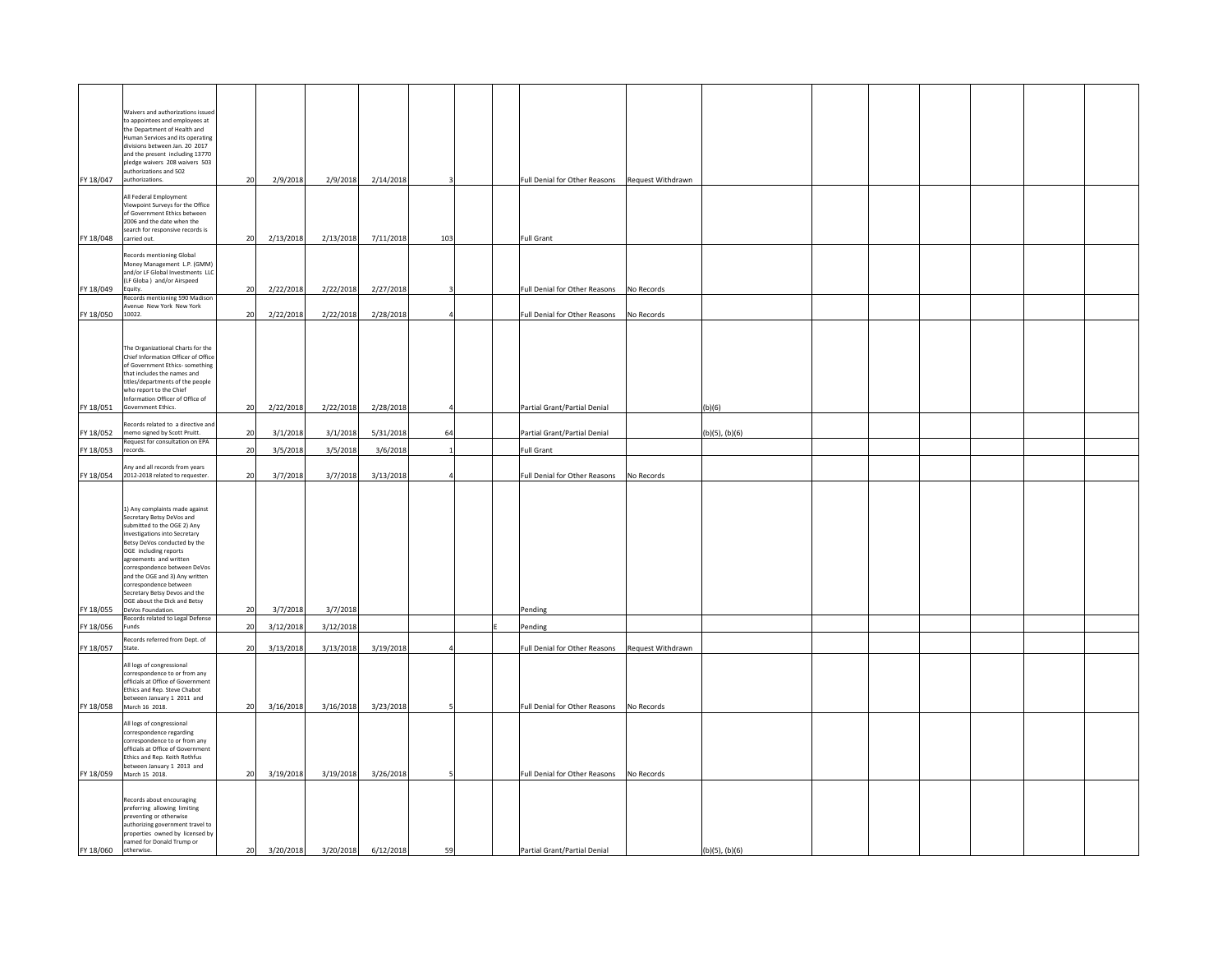| FY 18/061          | Records related to a former State<br>Dept. and NSC employee.                                                                                                                                                                                                                                                           | 20 | 3/22/2018 | 3/22/2018 | 3/29/2018 |          | Full Denial Based on<br>Exemptions |                                     | (b)(3), (b)(5), (b)(6) |  |  |  |
|--------------------|------------------------------------------------------------------------------------------------------------------------------------------------------------------------------------------------------------------------------------------------------------------------------------------------------------------------|----|-----------|-----------|-----------|----------|------------------------------------|-------------------------------------|------------------------|--|--|--|
|                    | Records listed in 5 U.S.C. §<br>552(a)(1) (2) and all records                                                                                                                                                                                                                                                          |    |           |           |           |          |                                    |                                     |                        |  |  |  |
|                    | relating to the fulfi Iment of this                                                                                                                                                                                                                                                                                    |    |           | 3/23/2018 | 4/6/2018  |          |                                    |                                     |                        |  |  |  |
| FY 18/062          | request.                                                                                                                                                                                                                                                                                                               | 20 | 3/23/2018 |           |           | 10       | Full Denial for Other Reasons      | No Records                          |                        |  |  |  |
|                    | OGE records including<br>communications concerning the<br>payment of fees to [attorney or                                                                                                                                                                                                                              |    |           |           |           |          |                                    |                                     |                        |  |  |  |
| FY 18/063          | law firm] for the legal<br>representation of [employee] in<br>her dispute and lawsuit.                                                                                                                                                                                                                                 | 20 | 3/29/2018 | 3/29/2018 |           |          | Pending                            |                                     |                        |  |  |  |
|                    |                                                                                                                                                                                                                                                                                                                        |    |           |           |           |          |                                    |                                     |                        |  |  |  |
|                    | Emails former OGE director<br>Walter Shaub sent or received on<br>March 5 2017 and March 6 2017<br>with the subject line "Referral of                                                                                                                                                                                  |    |           |           |           |          |                                    |                                     |                        |  |  |  |
| FY 18/064          | possible violation of 18 USC 208."                                                                                                                                                                                                                                                                                     | 20 | 3/30/2018 | 3/30/2018 | 4/12/2018 |          | Partial Grant/Partial Denial       |                                     | (b)(5), (b)(6), (b)(7) |  |  |  |
| FY 18/065          | Current list of all Office of<br>Government Ethics employees                                                                                                                                                                                                                                                           | 20 | 3/30/2018 | 3/30/2018 | 4/27/2018 | 20       | Full Grant                         |                                     |                        |  |  |  |
|                    | A copy of the complete email<br>associated with this email header                                                                                                                                                                                                                                                      |    |           |           |           |          |                                    |                                     |                        |  |  |  |
| FY 18/066          | "Subject: RE: Human beings are<br>just odd"                                                                                                                                                                                                                                                                            | 20 | 4/2/2018  | 4/2/2018  | 4/3/2018  |          | <b>Full Grant</b>                  |                                     |                        |  |  |  |
| FY 18/067          | An electronic copy of an OGE<br>nternal document entitled: THE<br>SOPHIST                                                                                                                                                                                                                                              | 20 | 4/2/2018  | 4/2/2018  | 4/3/2018  |          | Full Denial for Other Reasons      | No Records                          |                        |  |  |  |
|                    | A copy of the email chain<br>associated with this email header                                                                                                                                                                                                                                                         |    |           |           |           |          |                                    |                                     |                        |  |  |  |
| FY 18/068          | "Subject: RE: Human beings are<br>just odd"                                                                                                                                                                                                                                                                            | 20 | 4/4/2018  | 4/4/2018  | 4/4/2018  |          | <b>Full Grant</b>                  |                                     |                        |  |  |  |
|                    | All logs of congressional                                                                                                                                                                                                                                                                                              |    |           |           |           |          |                                    |                                     |                        |  |  |  |
|                    | correspondence to or from any<br>officials at Office of Government                                                                                                                                                                                                                                                     |    |           |           |           |          |                                    |                                     |                        |  |  |  |
|                    | Ethics and Rep. Rodney Davis<br>between January 1 2013 and                                                                                                                                                                                                                                                             |    |           |           |           |          |                                    |                                     |                        |  |  |  |
|                    | FY 18/069 April 4 2018                                                                                                                                                                                                                                                                                                 | 20 | 4/4/2018  | 4/4/2018  | 4/18/2018 | 10       | Full Denial for Other Reasons      | No Records                          |                        |  |  |  |
|                    |                                                                                                                                                                                                                                                                                                                        |    |           |           |           |          |                                    |                                     |                        |  |  |  |
|                    | All non-public correspondence<br>between Joseph Otting currently<br>Comptroller of the Currency and                                                                                                                                                                                                                    |    |           |           |           |          |                                    |                                     |                        |  |  |  |
|                    | the Government Ethics Office<br>between November 1 2017 and                                                                                                                                                                                                                                                            |    |           |           |           |          |                                    |                                     |                        |  |  |  |
|                    | present day and all non-pub ic<br>filings made by Joseph Otting with                                                                                                                                                                                                                                                   |    |           |           |           |          |                                    |                                     |                        |  |  |  |
|                    | the Government Ethics Office as<br>FY 18/070 of November 1.                                                                                                                                                                                                                                                            | 20 | 4/5/2018  | 4/5/2018  | 5/16/2018 | 29       | Partial Grant/Partial Denial       |                                     | (b)(4), (b)(5), (b)(6) |  |  |  |
|                    |                                                                                                                                                                                                                                                                                                                        |    |           |           |           |          |                                    |                                     |                        |  |  |  |
|                    | The COMPLETE EMAIL associated<br>with this header: "Subject: RE:                                                                                                                                                                                                                                                       |    |           |           |           |          |                                    |                                     |                        |  |  |  |
| FY 18/071          | Human beings are just odd"<br>Request for consultation on USDA                                                                                                                                                                                                                                                         | 20 | 4/5/2018  | 4/5/2018  | 4/5/2018  |          | <b>Full Grant</b>                  |                                     |                        |  |  |  |
| FY 18/072 records. |                                                                                                                                                                                                                                                                                                                        | 20 | 4/11/2018 | 4/11/2018 | 4/12/2018 |          | <b>Full Grant</b>                  |                                     |                        |  |  |  |
|                    | 1) All records since January 20<br>2017 referencing or relating to<br>the Presidential Commission on<br>Election Integrity and 2) All<br>records since January 20 2017<br>referencing or relating to Kris                                                                                                              |    |           |           |           |          |                                    |                                     |                        |  |  |  |
| FY 18/073          | Kobach.                                                                                                                                                                                                                                                                                                                | 20 | 4/16/2018 | 4/16/2018 | 7/12/2018 | 61       | Partial Grant/Partial Denial       |                                     | $(b)(5)$ , $(b)(6)$    |  |  |  |
|                    |                                                                                                                                                                                                                                                                                                                        |    |           |           |           |          |                                    |                                     |                        |  |  |  |
|                    | I request when all currency is to<br>be put on a "level playing field" as<br>President Donald Trump has said.<br>Is this also related to Universal<br>Basic Income? Are currencies and<br>telecommunications tandemly<br>responding to the needs of the<br>people? Is Tesla creativity<br>wolved? Is banking and "star |    |           |           |           |          |                                    |                                     |                        |  |  |  |
| FY 18/074          | wars technology" connected to<br>the revaluation of the US Federal<br>Reserve Note?                                                                                                                                                                                                                                    | 20 | 4/18/2018 |           | 4/19/2018 | $\Omega$ | Full Denial for Other Reasons      | Records Not<br>Reasonably Described |                        |  |  |  |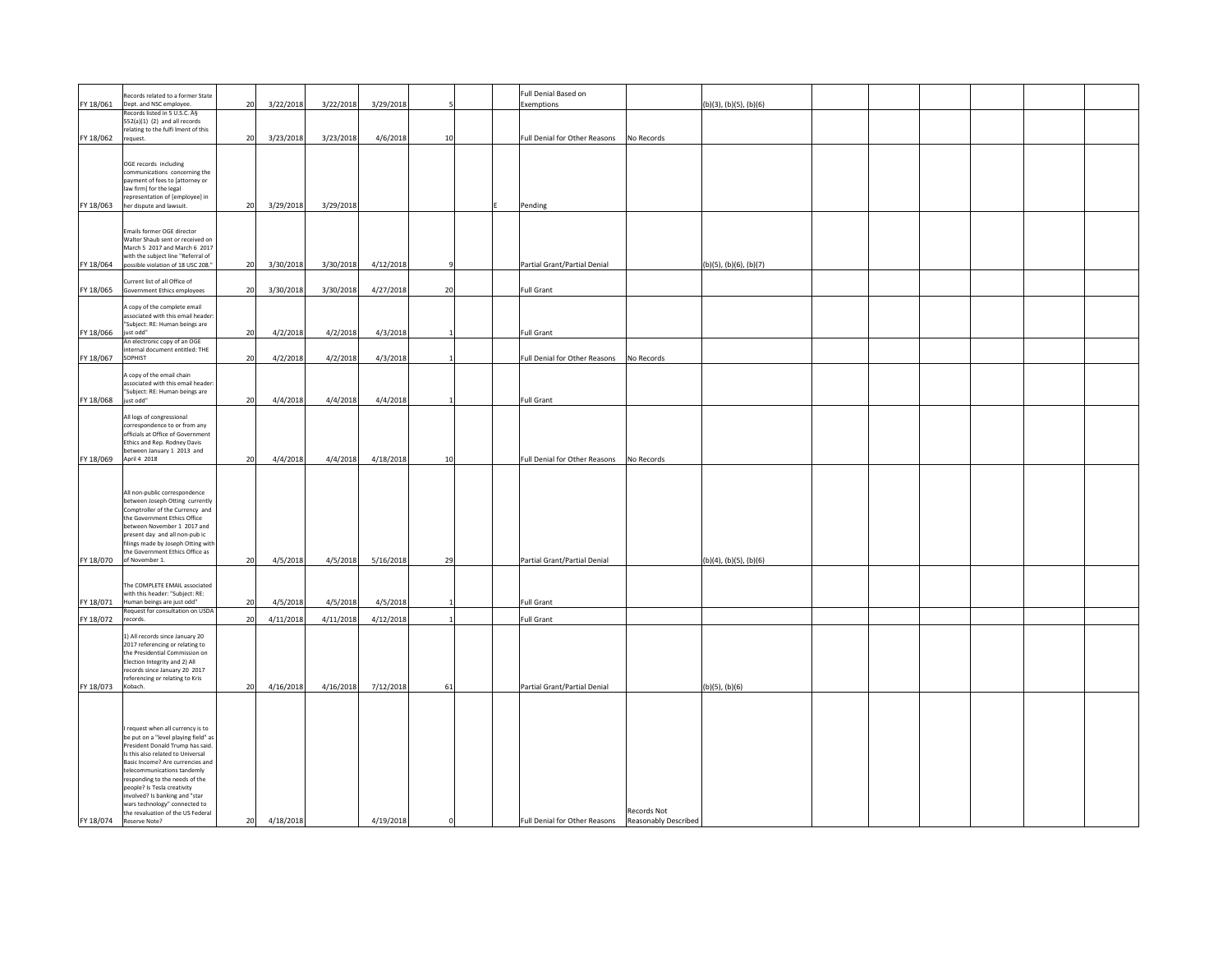| FY 18/075 | All records OGE provided via flash<br>drive to members of the US House<br>of Representatives Committee on<br>Oversight and Government<br>Reform on April 12 2018.                                                                                                                                                                                                                                                                              | 20 | 4/18/2018 | 4/18/2018 |           |                | Pending                       |            |           |                    |                                    |                           |
|-----------|------------------------------------------------------------------------------------------------------------------------------------------------------------------------------------------------------------------------------------------------------------------------------------------------------------------------------------------------------------------------------------------------------------------------------------------------|----|-----------|-----------|-----------|----------------|-------------------------------|------------|-----------|--------------------|------------------------------------|---------------------------|
|           |                                                                                                                                                                                                                                                                                                                                                                                                                                                |    |           |           |           |                |                               |            |           |                    |                                    |                           |
|           | 1) All e-mails sent or received by<br>OGE FOIA Officer Rachel K. Dowell<br>from February 9 2017 to the<br>present regarding the Freedom of<br>Information Act request<br>associated with tracking number:<br>OGE FOIA FY 17/182 and 2) All e-<br>mails sent or received by OGE<br>FOIA Officer Rachel K. Dowell<br>from October 31 2017 to March<br>23 2018 regarding the Freedom<br>of Information Act request                                |    |           |           |           |                |                               |            |           |                    |                                    |                           |
|           | associated with tracking number:<br>FY 18/076 OGE FOIA FY 18/010.                                                                                                                                                                                                                                                                                                                                                                              | 20 | 4/18/2018 | 4/18/2018 |           |                | Pending                       |            |           |                    |                                    |                           |
|           | All records regarding the<br>establishment of or ethical issues<br>surrounding a GoFundMe<br>fundraising account for legal fees<br>and/or pension replacement for<br>former FBI Deputy Director<br>Andrew McCabe from January 1                                                                                                                                                                                                                |    |           |           |           |                |                               |            |           |                    |                                    |                           |
| FY 18/077 | 2018 to the present.                                                                                                                                                                                                                                                                                                                                                                                                                           | 20 | 4/24/2018 | 4/24/2018 | 5/3/2018  | $\overline{7}$ | Full Denial for Other Reasons | No Records |           |                    |                                    |                           |
| FY 18/078 | All logs of congressional<br>correspondence to or from any<br>officials at Office of Government<br>Ethics and Rep. Pete Sessions<br>etween January 1 1997 and<br>April 25 2018.                                                                                                                                                                                                                                                                | 20 | 4/25/2018 | 4/25/2018 | 5/2/2018  | 5              | Full Denial for Other Reasons | No Records |           |                    |                                    |                           |
|           | Logs of congressional<br>correspondence to or from any<br>officials at Office of Government<br>Ethics and Rep. Randy Hultgren<br>between January 1 2011 and                                                                                                                                                                                                                                                                                    |    |           |           |           |                |                               |            |           |                    |                                    |                           |
| FY 18/079 | April 26 2018.                                                                                                                                                                                                                                                                                                                                                                                                                                 | 20 | 4/27/2018 | 4/27/2018 | 5/2/2018  |                | Full Denial for Other Reasons | No Records |           |                    |                                    |                           |
| FY 18/080 | 1) Any records or communications<br>between any employee of OGE<br>including Acting Director David J.<br>Apol and any employee of the<br>U.S. Environmental Protection<br>Agency (EPA) including<br>Administrator Scott Pruitt<br>regarding consultation or advice<br>about any legal defense fund or<br>legal expense fund and 2) Any<br>other records regarding a legal<br>expense fund set up by or for the<br>benefit of any EPA employee. | 20 | 4/30/2018 | 4/30/2018 |           |                | Pending                       |            |           |                    |                                    |                           |
|           | Corresspondence involving                                                                                                                                                                                                                                                                                                                                                                                                                      |    |           |           |           |                |                               |            |           |                    |                                    |                           |
| FY 18/081 | [requester] in regard to<br>intelligence and law enforcement.                                                                                                                                                                                                                                                                                                                                                                                  | 20 | 5/14/2018 | 5/14/2018 | 5/23/2018 |                | Full Denial for Other Reasons | No Records |           |                    |                                    |                           |
|           | FY 18/082 Appeal of FOIA FY 18/028.                                                                                                                                                                                                                                                                                                                                                                                                            | 20 |           |           |           | 19             |                               |            | 5/17/2018 | 6/14/2018 Affirmed | Partial<br>Grant/Partial<br>Denial | (b)(4), (b)(5),<br>(b)(6) |
| FY 18/083 | Communication records sent to<br>and from the listed individuals<br>regarding the creation of as well<br>as consultation and/or guidance<br>related to EPA Administrator<br>Scott Pruitt's legal defense fund<br>from Jan. 20 2017 to the date<br>this FOIA request is processed.                                                                                                                                                              | 20 | 5/17/2018 | 5/17/2018 |           |                | Pending                       |            |           |                    |                                    |                           |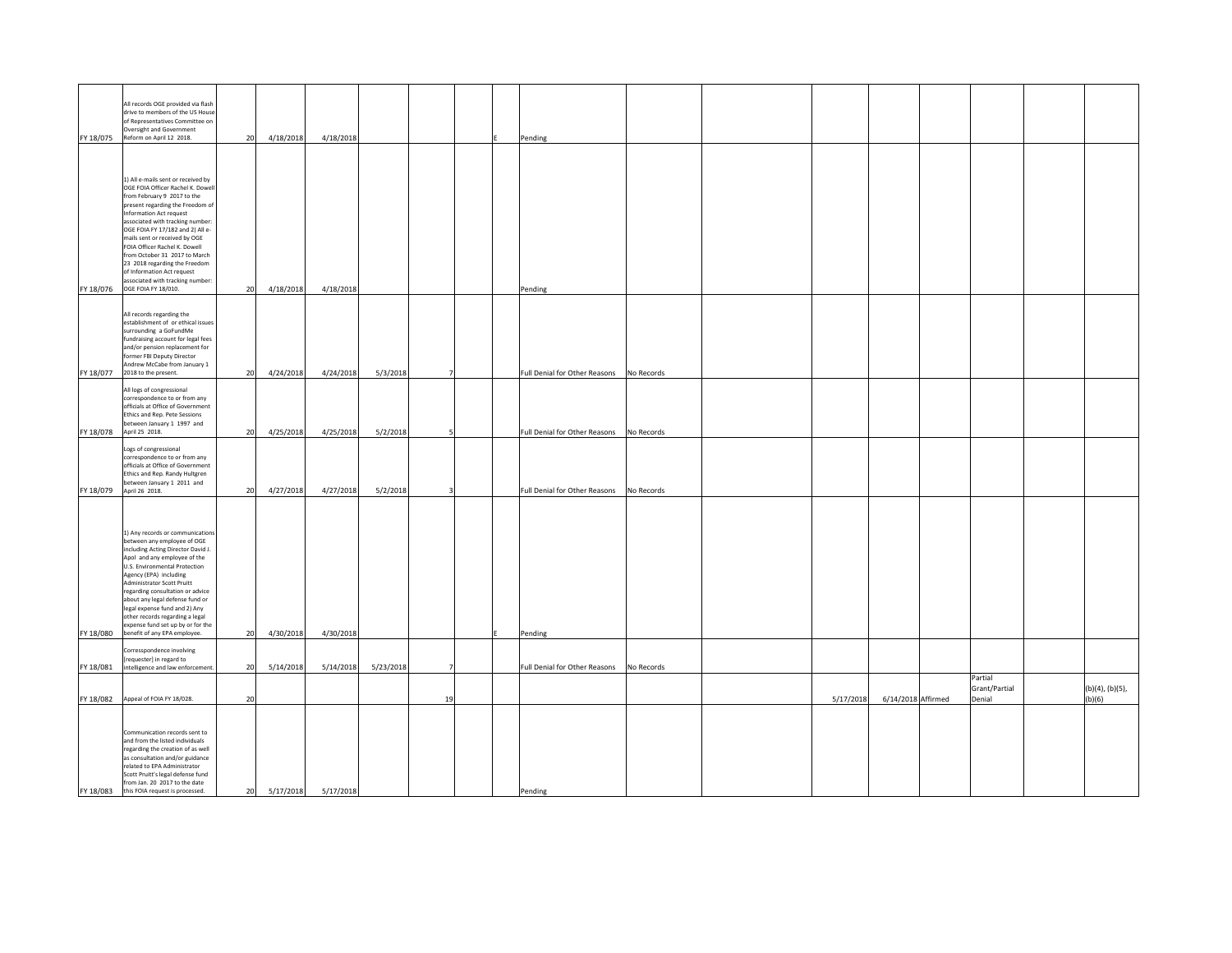| FY 18/084 | All records of communications<br>(both within OGE and externally)<br>regarding a potential or actual<br>legal defense fund for the benefit<br>of Environmental Protection<br>Agency Administrator Scott Pruitt<br>between April 1 2018 and the<br>date the search for this request is<br>executed.                                                                                                 | 20 | 5/18/2018 | 5/18/2018 |           |    |  | Pending                       |            |                     |  |  |  |
|-----------|----------------------------------------------------------------------------------------------------------------------------------------------------------------------------------------------------------------------------------------------------------------------------------------------------------------------------------------------------------------------------------------------------|----|-----------|-----------|-----------|----|--|-------------------------------|------------|---------------------|--|--|--|
|           |                                                                                                                                                                                                                                                                                                                                                                                                    |    |           |           |           |    |  |                               |            |                     |  |  |  |
| FY 18/085 | Documents involving [requester]<br>against all and any federal<br>involvment with Government<br>mind control and all others<br>unrelated to seek full disclosure o<br>the acts of human cruelty that<br>have been arbitrated on the<br>family and families affected to<br>this individual in accordance with<br>constitutional law.                                                                | 20 | 5/22/2018 | 5/22/2018 | 5/23/2018 |    |  | Full Denial for Other Reasons | No Records |                     |  |  |  |
|           |                                                                                                                                                                                                                                                                                                                                                                                                    |    |           |           |           |    |  |                               |            |                     |  |  |  |
| FY 18/086 | All logs of congressional<br>correspondence to or from any<br>officials at Office of Government<br>Ethics and Rep. David Schweikert<br>between January 1 2013 and<br>May 10 2018.                                                                                                                                                                                                                  | 20 | 5/22/2018 | 5/22/2018 | 6/11/2018 | 13 |  | Full Denial for Other Reasons | No Records |                     |  |  |  |
|           |                                                                                                                                                                                                                                                                                                                                                                                                    |    |           |           |           |    |  |                               |            |                     |  |  |  |
| FY 18/087 | Communications emails notes of<br>phone calls or copies of<br>documents relating to steps that<br>Wilbur Ross took to comply with<br>his ethics agreement between<br>Nov. 30 2016 until May 23 2018.                                                                                                                                                                                               | 20 | 5/24/2018 | 5/24/2018 |           |    |  | Pending                       |            |                     |  |  |  |
| FY 18/088 | Copies of all emails containing the<br>terms "MuckRock" "Muck Rock"<br>or "MuckRock.com" excluding<br>emails sent to or from a<br>MuckRock.com email address.                                                                                                                                                                                                                                      | 20 | 5/29/2018 | 5/29/2018 | 7/11/2018 | 30 |  | Partial Grant/Partial Denial  |            | $(b)(5)$ , $(b)(6)$ |  |  |  |
|           |                                                                                                                                                                                                                                                                                                                                                                                                    |    |           |           |           |    |  |                               |            |                     |  |  |  |
| FY 18/089 | The rules/regulation concerning<br>the presidential private/partisan<br>use of Air Force one                                                                                                                                                                                                                                                                                                       | 20 | 6/5/2018  | 6/5/2018  | 6/27/2018 | 16 |  | Full Denial for Other Reasons | No Records |                     |  |  |  |
| FY 18/090 | (1) All email communication<br>during the specified time frame<br>between OGE and Scott Pruitt<br>and/or his representatives<br>regarding Mr. Pruitt's financial<br>disclosures and (2) all internal<br>OGE email communications<br>during the specified time frame to<br>or from OGE "higher ups" and<br>policymakers regarding Scott<br>Pruitt's financial disclosures.                          | 20 | 6/7/2018  | 6/7/2018  |           |    |  | Pending                       |            |                     |  |  |  |
|           |                                                                                                                                                                                                                                                                                                                                                                                                    |    |           |           |           |    |  |                               |            |                     |  |  |  |
|           | All memoranda consultations<br>and written and digital<br>communications (including email<br>attachments) sent or shared<br>between any employee of the<br>Office of Government Ethics and<br>any employee of the office of<br><b>Environmental Protection Agency</b><br>administrator Scott Pruitt or<br>attorneys representing the<br>administrator from to April 1<br>FY 18/091 2018 to present | 20 | 6/13/2018 | 6/13/2018 |           |    |  | Pending                       |            |                     |  |  |  |
|           |                                                                                                                                                                                                                                                                                                                                                                                                    |    |           |           |           |    |  |                               |            |                     |  |  |  |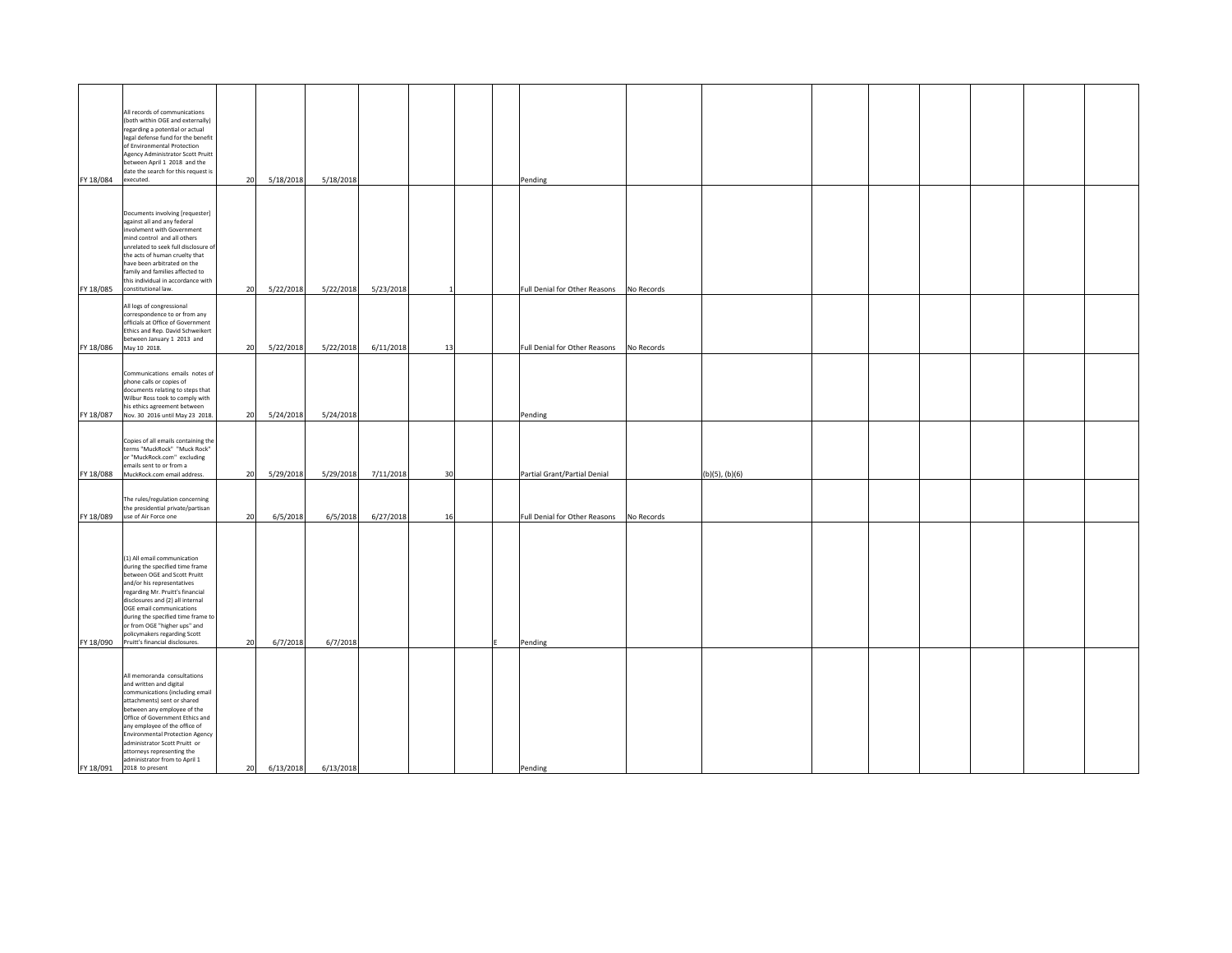| FY 18/092 | Copies of communications<br>between Cleta Mitchell and Office<br>of Government Ethics employees<br>about Environmental Protection<br>Agency Administrator Scott<br>Pruitt's legal defense fund and<br>records of consultations or<br>meetings between OGE and Ms.<br>Mitchell about the legal defense<br>fund                                | 20 | 6/15/2018 | 6/15/2018 |           |                          | Pending                       |            |  |  |  |
|-----------|----------------------------------------------------------------------------------------------------------------------------------------------------------------------------------------------------------------------------------------------------------------------------------------------------------------------------------------------|----|-----------|-----------|-----------|--------------------------|-------------------------------|------------|--|--|--|
| FY 18/093 | All communications between OGE<br>officials and Charles Rettig or<br>representatives for Charles Rettig<br>between January 1 2018 and [July<br>19 2018] as well as all<br>documents communications and<br>correspondence related to<br>onsultations with Mr. Rettig or<br>his representatives regarding his<br>firm or client relationships. | 20 | 6/20/2018 | 6/20/2018 |           |                          | Pending                       |            |  |  |  |
| FY 18/094 | Inquiries from government<br>agencies in reference to<br>[requester] all correspondence<br>which involves operations and<br>nvestigations involving<br>requester] and all<br>correspondence and information<br>regarding inquiry of [requester]/                                                                                             | 20 | 6/14/2018 | 6/14/2018 | 6/28/2018 | 10                       | Full Denial for Other Reasons | No Records |  |  |  |
|           | Copies of tweets from @presssec<br>account during Sarah Sanders                                                                                                                                                                                                                                                                              |    |           |           |           |                          |                               |            |  |  |  |
| FY 18/095 | tenure.                                                                                                                                                                                                                                                                                                                                      | 20 | 6/25/2018 | 6/25/2018 | 7/17/2018 | 15                       | Full Denial for Other Reasons | No Records |  |  |  |
| FY 18/096 | All records such as emails<br>complaints letters memos<br>mentioning or referring to a June<br>23 2018 Tweet by Sarah<br>Huckabee Sanders the White<br>House press secretary and The<br>Red Hen restaurant.                                                                                                                                  | 20 | 6/28/2018 | 6/28/2018 |           |                          | Pending                       |            |  |  |  |
|           | <b>Records of Representative Maxine</b><br>Waters IQ Score (Intelligence                                                                                                                                                                                                                                                                     |    |           |           |           |                          |                               |            |  |  |  |
| FY 18/097 | Quotient).                                                                                                                                                                                                                                                                                                                                   | 20 | 6/27/2018 | 6/27/2018 | 6/28/2018 | $\overline{1}$           | Full Denial for Other Reasons | No Records |  |  |  |
| FY 18/098 | A copy of the letter sent on June<br>27 by Kevin Minoli of the EPA to<br>David Apol related to the EPA<br>ethics program in Mr. Minoli's<br>capacity as the Designated<br>Agency Ethics Official at the EPA                                                                                                                                  | 20 | 6/28/2018 | 6/28/2018 | 7/2/2018  | $\overline{\phantom{a}}$ | Full Grant                    |            |  |  |  |
|           | A June 27 2018 letter from Kevin                                                                                                                                                                                                                                                                                                             |    |           |           |           |                          |                               |            |  |  |  |
| FY 18/099 | Mino i EPA候s designated<br>agency ethics official to David<br>Apol acting director of OGE.                                                                                                                                                                                                                                                   | 20 | 7/2/2018  | 7/2/2018  | 7/2/2018  |                          | <b>Full Grant</b>             |            |  |  |  |
|           | Any and all communications<br>emails notes of phone calls or<br>copies of documents relating to<br>steps that Wilbur Ross took to<br>comply with his ethics agreement.<br>Please send me all materials from<br>May 24 2018 to the date of                                                                                                    |    |           |           |           |                          |                               |            |  |  |  |
| FY 18/100 | receipt of this FOIA.                                                                                                                                                                                                                                                                                                                        | 20 | 7/2/2018  | 7/2/2018  |           |                          | Pending                       |            |  |  |  |
| FY 18/101 | Any and all communications<br>emails notes of phone calls or<br>copies of documents relating to<br>Secretary of Commerce Wilbur<br>Ross's interests in Greenbrier<br>Companies and Navigator<br>Holdings from Feb. 27 2017 until<br>the date of receipt for this FOIA.                                                                       | 20 | 7/2/2018  | 7/2/2018  |           |                          | Pending                       |            |  |  |  |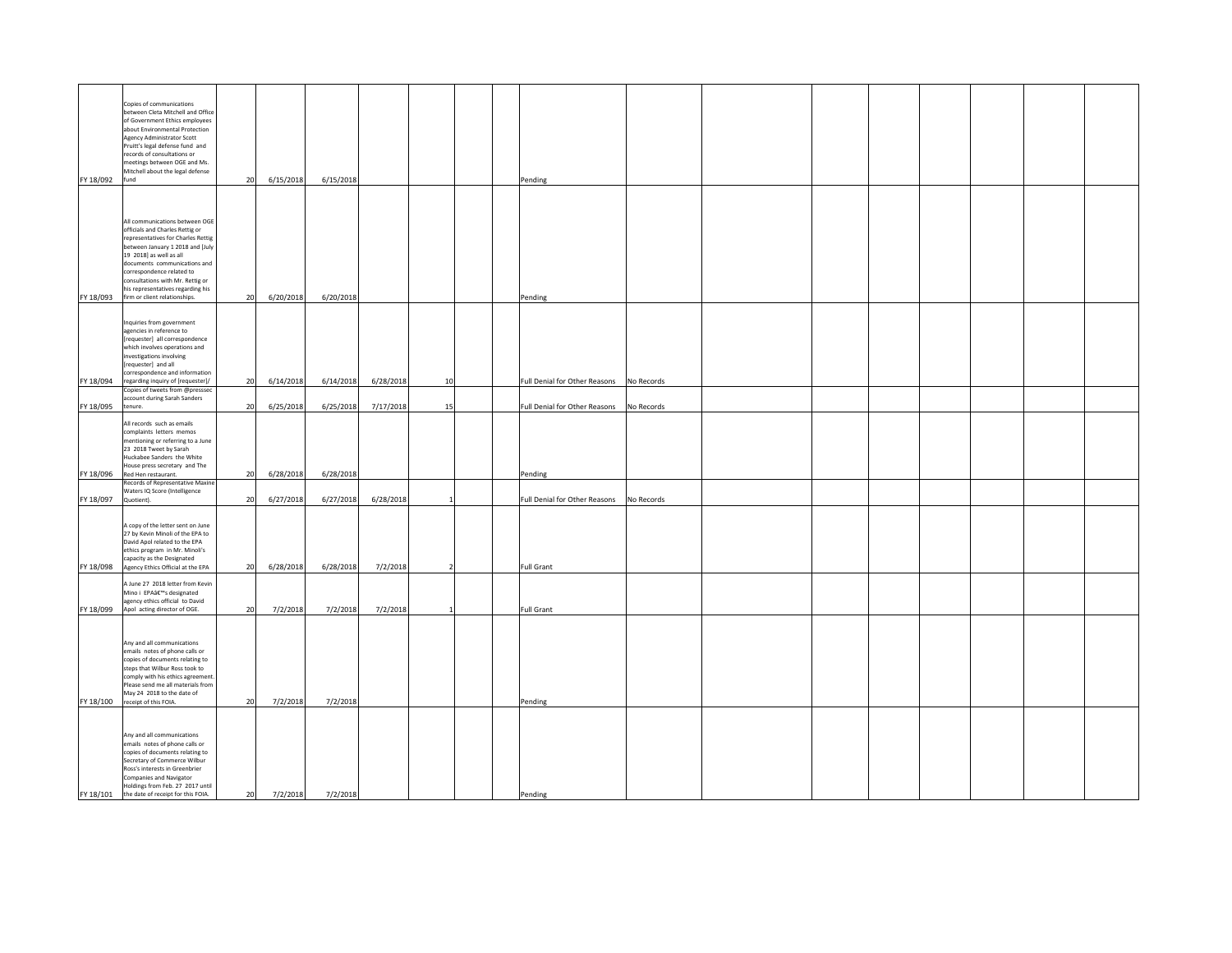|                      | Any and all communications                                             |    |           |           |           |    |                                             |                                              |                |  |  |  |
|----------------------|------------------------------------------------------------------------|----|-----------|-----------|-----------|----|---------------------------------------------|----------------------------------------------|----------------|--|--|--|
|                      | emails notes of phone calls or<br>copies of documents exchanged        |    |           |           |           |    |                                             |                                              |                |  |  |  |
|                      | between ethics officials in the                                        |    |           |           |           |    |                                             |                                              |                |  |  |  |
|                      | Department of Commerce and<br>he Office of Government Ethics           |    |           |           |           |    |                                             |                                              |                |  |  |  |
|                      | relating to Wilbur Ross's holdings                                     |    |           |           |           |    |                                             |                                              |                |  |  |  |
|                      | from Feb. 27 2017 to the date of                                       |    |           |           |           |    |                                             |                                              |                |  |  |  |
|                      | FY 18/102 receipt of this FOIA.                                        | 20 | 7/2/2018  | 7/2/2018  |           |    | Pending                                     |                                              |                |  |  |  |
|                      | All emails Christopher Dale sent                                       |    |           |           |           |    |                                             |                                              |                |  |  |  |
| FY 18/103            | received or was copied on from<br>June 14 2018 to June 19 2018.        | 20 | 7/2/2018  | 7/2/2018  |           |    | Pending                                     |                                              |                |  |  |  |
|                      |                                                                        |    |           |           |           |    |                                             |                                              |                |  |  |  |
|                      | All emails David Apol sent<br>received or was copied on from           |    |           |           |           |    |                                             |                                              |                |  |  |  |
|                      | FY 18/104 June 14 2018 to June 19 2018.                                | 20 | 7/2/2018  | 7/2/2018  |           |    | Pending                                     |                                              |                |  |  |  |
|                      |                                                                        |    |           |           |           |    |                                             |                                              |                |  |  |  |
|                      | All communications emails notes                                        |    |           |           |           |    |                                             |                                              |                |  |  |  |
|                      | of phone calls or copies of                                            |    |           |           |           |    |                                             |                                              |                |  |  |  |
|                      | documents relating to the<br>certification process of the 278-T        |    |           |           |           |    |                                             |                                              |                |  |  |  |
|                      | filings that Wilbur Ross signed on                                     |    |           |           |           |    |                                             |                                              |                |  |  |  |
|                      | FY 18/105 11/7/2017 and 12/21/2017.                                    | 20 | 7/2/2018  | 7/2/2018  |           |    | Pending                                     |                                              |                |  |  |  |
|                      | A copy of each letter dated June                                       |    |           |           |           |    |                                             |                                              |                |  |  |  |
|                      | 27 2018 from Kevin Minoli at EPA<br>to the Office of Government        |    |           |           |           |    |                                             |                                              |                |  |  |  |
|                      | Ethics and 2) a copy of each                                           |    |           |           |           |    |                                             |                                              |                |  |  |  |
|                      | response from OGE to Mr. Minoli<br>dated between June 27 2018 and      |    |           |           |           |    |                                             |                                              |                |  |  |  |
| FY 18/106            | the present.                                                           | 20 | 7/5/2018  | 7/5/2018  | 7/18/2018 |    | Full Denial for Other Reasons               | No Records                                   |                |  |  |  |
|                      | Each email in the email accounts                                       |    |           |           |           |    |                                             |                                              |                |  |  |  |
|                      | of each of the 9 listed OGE<br>employees that contains the word        |    |           |           |           |    |                                             |                                              |                |  |  |  |
| FY 18/107 present    | EPA from June 27 2018 to                                               | 20 |           |           |           |    |                                             |                                              |                |  |  |  |
|                      |                                                                        |    | 7/5/2018  | 7/5/2018  |           |    | Pending                                     |                                              |                |  |  |  |
|                      |                                                                        |    |           |           |           |    |                                             |                                              |                |  |  |  |
|                      | All letters between David Apol<br>acting director of OGE and the       |    |           |           |           |    |                                             |                                              |                |  |  |  |
|                      | Interior Department's Mary L.                                          |    |           |           |           |    |                                             |                                              |                |  |  |  |
|                      | Kendall deputy inspector general<br>and the ethics officials Mr. Scott |    |           |           |           |    |                                             |                                              |                |  |  |  |
|                      | de la Vega and Ms. Heather                                             |    |           |           |           |    |                                             |                                              |                |  |  |  |
|                      | Gottry between January 1 2018<br>FY 18/108 and July 5 2018.            | 20 | 7/5/2018  | 7/5/2018  | 8/9/2018  | 25 | Full Denial for Other Reasons               | Records Referred at<br>Initial Request Level |                |  |  |  |
|                      |                                                                        |    |           |           |           |    |                                             |                                              |                |  |  |  |
|                      | 1) Local county government                                             |    |           |           |           |    |                                             |                                              |                |  |  |  |
|                      | conduct and ethics on sheriff's                                        |    |           |           |           |    |                                             |                                              |                |  |  |  |
|                      | deputies and 2) State conduct and<br>ethics of the state governor and  |    |           |           |           |    |                                             |                                              |                |  |  |  |
|                      | FY 18/109 hot he is to run the state by law                            | 20 | 7/10/2018 | 7/10/2018 | 7/18/2018 |    | Full Denial for Other Reasons No Records    |                                              |                |  |  |  |
|                      |                                                                        |    |           |           |           |    |                                             |                                              |                |  |  |  |
|                      | Campaign contributions that                                            |    |           |           |           |    |                                             |                                              |                |  |  |  |
|                      | Attorney General of South                                              |    |           |           |           |    |                                             |                                              |                |  |  |  |
|                      | Carolina Alan Wilson has made in<br>the past ten years. List of        |    |           |           |           |    |                                             |                                              |                |  |  |  |
|                      | contribution amendments.                                               |    |           |           |           |    |                                             |                                              |                |  |  |  |
|                      | Elected officials who have<br>contributed to Alan W Ison And           |    |           |           |           |    |                                             |                                              |                |  |  |  |
|                      | Law firms and businesses who                                           |    |           |           |           |    |                                             |                                              |                |  |  |  |
| FY 18/110 Campaigns. | have donated to Alan Wilson                                            | 20 | 7/11/2018 | 7/11/2018 | 7/17/2018 |    | Full Denial for Other Reasons    No Records |                                              |                |  |  |  |
|                      |                                                                        |    |           |           |           |    |                                             |                                              |                |  |  |  |
|                      |                                                                        |    |           |           |           |    |                                             |                                              |                |  |  |  |
|                      | 1) Communications between                                              |    |           |           |           |    |                                             |                                              |                |  |  |  |
|                      | Walter Shaub Director of the<br>OGE and any officials at the U.S.      |    |           |           |           |    |                                             |                                              |                |  |  |  |
|                      | Department of Justice regarding                                        |    |           |           |           |    |                                             |                                              |                |  |  |  |
|                      | Jeff Sessions for the period<br>beginning January 1 2017 to            |    |           |           |           |    |                                             |                                              |                |  |  |  |
|                      | June 30 2017. 2)                                                       |    |           |           |           |    |                                             |                                              |                |  |  |  |
|                      | Communications between any<br>officials at OGE other than Walter       |    |           |           |           |    |                                             |                                              |                |  |  |  |
|                      | Shaub and any officials at DOJ                                         |    |           |           |           |    |                                             |                                              |                |  |  |  |
|                      | regarding Jeff Sessions for the<br>period beginning January 1 2017     |    |           |           |           |    |                                             |                                              |                |  |  |  |
|                      | FY 18/111 to June 30 2017.                                             | 20 | 7/11/2018 | 7/11/2018 | 7/26/2018 | 11 | Partial Grant/Partial Denial                |                                              | (b)(5), (b)(6) |  |  |  |
|                      |                                                                        |    |           |           |           |    |                                             |                                              |                |  |  |  |
|                      | All cardholders who are supported                                      |    |           |           |           |    |                                             |                                              |                |  |  |  |
|                      | by the GSA SmartPay Program<br>and are employed by the U.S.            |    |           |           |           |    |                                             |                                              |                |  |  |  |
|                      | FY 18/112 Federal Government since 1998.                               | 20 | 7/13/2018 | 7/13/2018 | 9/25/2018 | 51 | <b>Full Grant</b>                           |                                              |                |  |  |  |